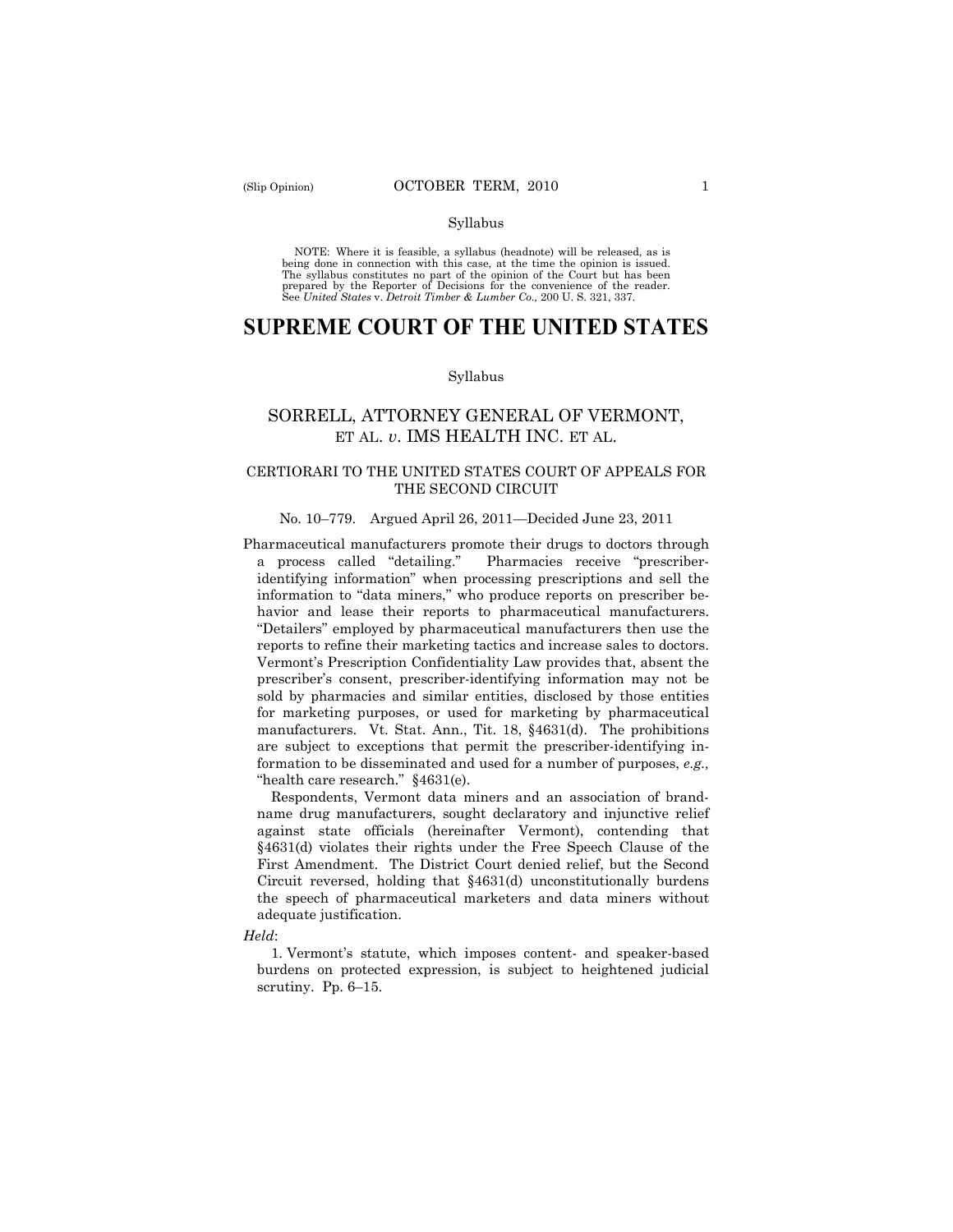(a) On its face, the law enacts a content- and speaker-based restriction on the sale, disclosure, and use of prescriber-identifying information. The law first forbids sale subject to exceptions based in large part on the content of a purchaser's speech. It then bars pharmacies from disclosing the information when recipient speakers will use that information for marketing. Finally, it prohibits pharmaceutical manufacturers from using the information for marketing. The statute thus disfavors marketing, *i.e.,* speech with a particular content, as well as particular speakers*, i.e.*, detailers engaged in marketing on behalf of pharmaceutical manufacturers. *Cincinnati* v. *Discovery Network, Inc.*, 507 U. S. 410, 426; *Turner Broadcasting System, Inc.* v. *FCC*, 512 U. S. 622, 658. Yet the law allows prescriber-identifying information to be purchased, acquired, and used for other types of speech and by other speakers. The record and formal legislative findings of purpose confirm that §4631(d) imposes an aimed, content-based burden on detailers, in particular detailers who promote brand-name drugs. In practical operation, Vermont's law "goes even beyond mere content discrimination, to actual viewpoint discrimination." *R. A. V.* v. *St. Paul*, 505 U. S. 377, 391. Heightened judicial scrutiny is warranted. Pp. 8–11.

(b) Vermont errs in arguing that heightened scrutiny is unwarranted. The State contends that its law is a mere commercial regulation. Far from having only an incidental effect on speech, however, §4631(d) imposes a burden based on the content of speech and the identity of the speaker. The State next argues that, because prescriber-identifying information was generated in compliance with a legal mandate, §4631(d) is akin to a restriction on access to government-held information. That argument finds some support in *Los Angeles Police Dept.* v. *United Reporting Publishing Corp.*, 528 U. S. 32, but that case is distinguishable. Vermont has imposed a restriction on access to information in private hands. *United Reporting* reserved that situation—*i.e.*, "a case in which the government is prohibiting a speaker from conveying information that the speaker already possesses." *Id.,* at 40. In addition, the *United Reporting* plaintiff was presumed to have suffered no personal First Amendment injury, while respondents claim that  $§4631(d)$  burdens their own speech. That circumstance warrants heightened scrutiny. Vermont also argues that heightened judicial scrutiny is unwarranted because sales, transfer, and use of prescriber-identifying information are conduct, not speech. However, the creation and dissemination of information are speech for First Amendment purposes. See, *e.g.*, *Bartnicki* v. *Vopper*, 532 U. S. 514, 527. There is no need to consider Vermont's request for an exception to that rule. Section 4631(d) imposes a speaker- and content-based burden on protected expression, and that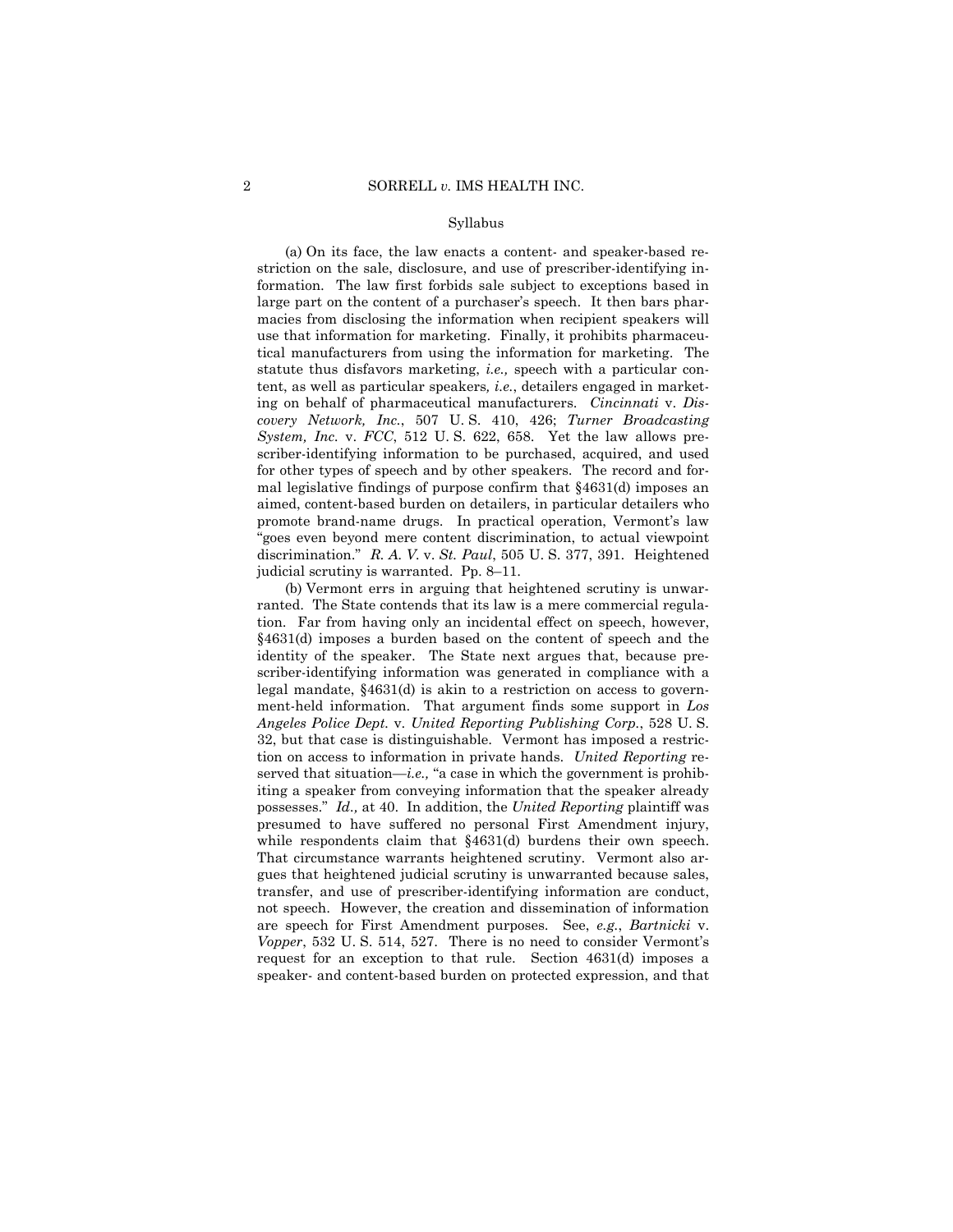circumstance is sufficient to justify applying heightened scrutiny, even assuming that prescriber-identifying information is a mere commodity. Pp. 11–15.

2. Vermont's justifications for §4631(d) do not withstand heightened scrutiny. Pp. 15–24.

(a) The outcome here is the same whether a special commercial speech inquiry or a stricter form of judicial scrutiny is applied, see, *e.g.*, *Greater New Orleans Broadcasting Assn., Inc.* v. *United States*, 527 U. S. 173, 184. To sustain §4631(d)'s targeted, content-based burden on protected expression, Vermont must show at least that the statute directly advances a substantial governmental interest and that the measure is drawn to achieve that interest. See *Board of Trustees of State Univ. of N. Y. v. Fox,* 492 U. S. 469, 480–481. Vermont contends that its law (1) is necessary to protect medical privacy, including physician confidentiality, avoidance of harassment, and the integrity of the doctor-patient relationship, and (2) is integral to the achievement of the policy objectives of improving public health and reducing healthcare costs. Pp. 15–17.

(b) Assuming that physicians have an interest in keeping their prescription decisions confidential, §4631(d) is not drawn to serve that interest. Pharmacies may share prescriber-identifying information with anyone for any reason except for marketing. Vermont might have addressed physician confidentiality through "a more coherent policy," *Greater New Orleans Broadcasting*, *supra*, at 195, such as allowing the information's sale or disclosure in only a few narrow and well-justified circumstances. But it did not. Given the information's widespread availability and many permissible uses, Vermont's asserted interest in physician confidentiality cannot justify the burdens that §4631(d) imposes on protected expression. It is true that doctors can forgo the law's advantages by consenting to the sale, disclosure, and use of their prescriber-identifying information. But the State has offered only a contrived choice: Either consent, which will allow the doctor's prescriber-identifying information to be disseminated and used without constraint; or, withhold consent, which will allow the information to be used by those speakers whose message the State supports. Cf. *Rowan* v. *Post Office Dept.*, 397 U. S. 728. Respondents suggest a further defect lies in §4631(d)'s presumption of applicability absent an individual election to the contrary. Reliance on a prior election, however, would not save a privacy measure that imposed an unjustified burden on protected expression. Vermont also asserts that its broad content-based rule is necessary to avoid harassment, but doctors can simply decline to meet with detailers. Cf. *Watchtower Bible & Tract Soc. of N. Y., Inc.* v. *Village of Stratton*, 536 U. S. 150, 168. Vermont further argues that detailers'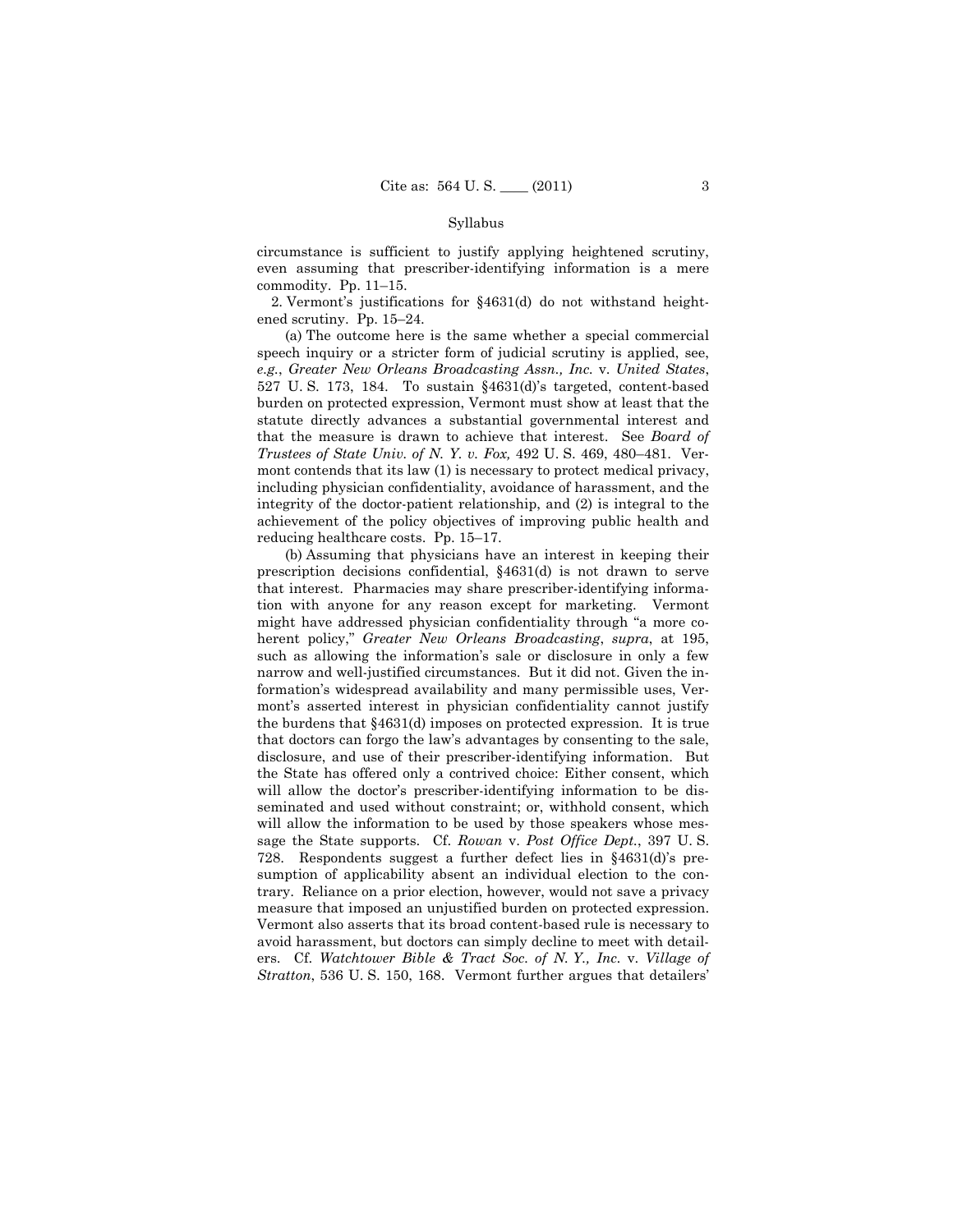use of prescriber-identifying information undermines the doctorpatient relationship by allowing detailers to influence treatment decisions. But if pharmaceutical marketing affects treatment decisions, it can do so only because it is persuasive. Fear that speech might persuade provides no lawful basis for quieting it. Pp. 17–21.

(c) While Vermont's goals of lowering the costs of medical services and promoting public health may be proper, §4631(d) does not advance them in a permissible way. Vermont seeks to achieve those objectives through the indirect means of restraining certain speech by certain speakers—*i.e.,* by diminishing detailers' ability to influence prescription decisions. But "the fear that people would make bad decisions if given truthful information" cannot justify content-based burdens on speech. *Thompson* v. *Western States Medical Center*, 535 U. S. 357, 374. That precept applies with full force when the audience—here, prescribing physicians—consists of "sophisticated and experienced" consumers. *Edenfield* v. *Fane*, 507 U. S. 761, 775. The instant law's defect is made clear by the fact that many listeners find detailing instructive. Vermont may be displeased that detailers with prescriber-indentifying information are effective in promoting brandname drugs, but the State may not burden protected expression in order to tilt public debate in a preferred direction. Vermont nowhere contends that its law will prevent false or misleading speech within the meaning of this Court's First Amendment precedents. The State's interest in burdening detailers' speech thus turns on nothing more than a difference of opinion. Pp. 21–24.

630 F. 3d 263, affirmed.

KENNEDY, J., delivered the opinion of the Court, in which ROBERTS, C. J., and SCALIA, THOMAS, ALITO, and SOTOMAYOR, JJ., joined. BREYER, J., filed a dissenting opinion, in which GINSBURG and KAGAN, JJ., joined.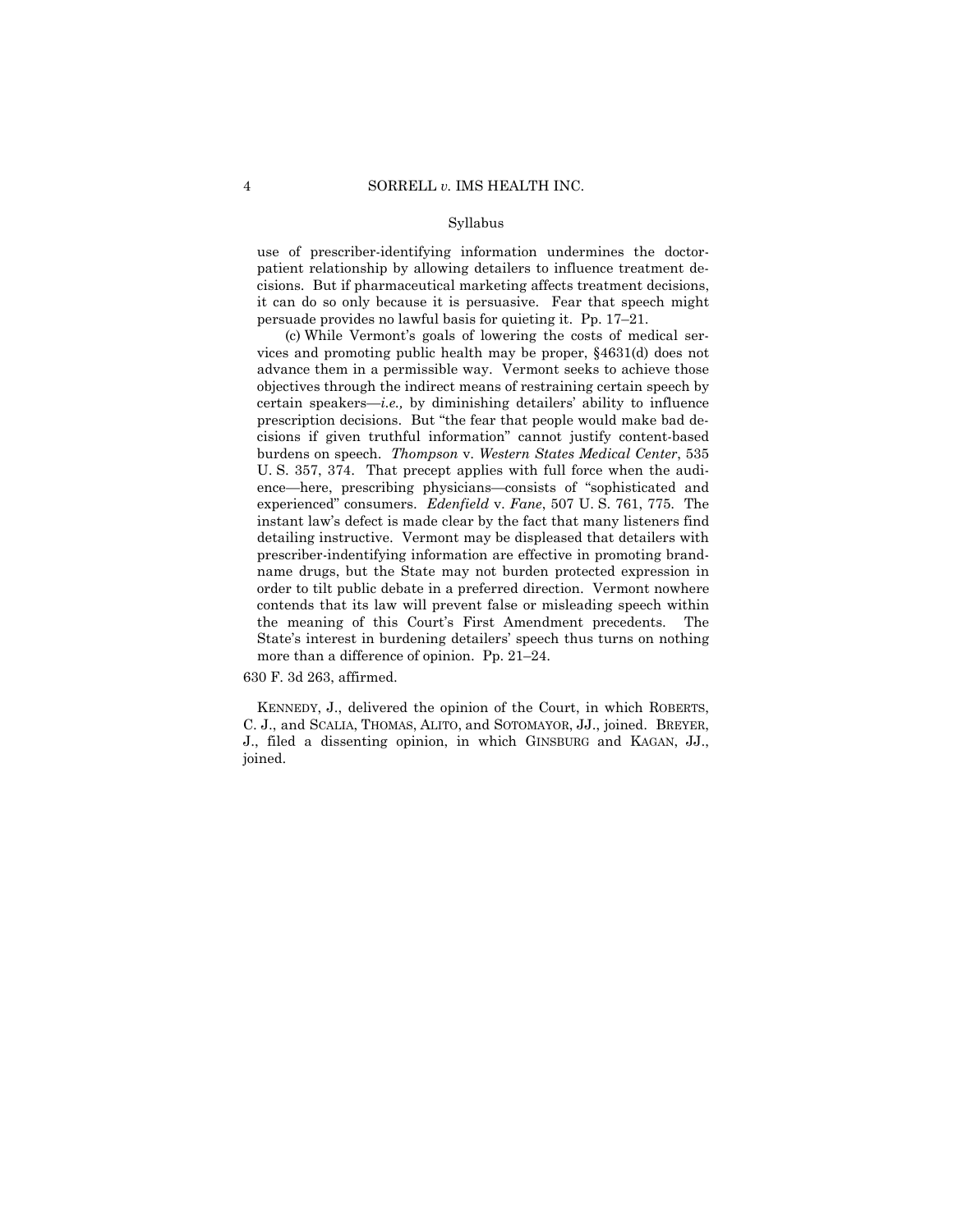NOTICE: This opinion is subject to formal revision before publication in the preliminary print of the United States Reports. Readers are requested to notify the Reporter of Decisions, Supreme Court of the United States, Washington, D. C. 20543, of any typographical or other formal errors, in order that corrections may be made before the preliminary print goes to press.

## $\frac{1}{2}$  ,  $\frac{1}{2}$  ,  $\frac{1}{2}$  ,  $\frac{1}{2}$  ,  $\frac{1}{2}$  ,  $\frac{1}{2}$  ,  $\frac{1}{2}$ **SUPREME COURT OF THE UNITED STATES**

## $\frac{1}{2}$  ,  $\frac{1}{2}$  ,  $\frac{1}{2}$  ,  $\frac{1}{2}$  ,  $\frac{1}{2}$  ,  $\frac{1}{2}$ No. 10–779

# WILLIAM H. SORRELL, ATTORNEY GENERAL OF VERMONT, ET AL., PETITIONERS *v.* IMS HEALTH INC. ET AL.

# ON WRIT OF CERTIORARI TO THE UNITED STATES COURT OF APPEALS FOR THE SECOND CIRCUIT

# [June 23, 2011]

# JUSTICE KENNEDY delivered the opinion of the Court.

Vermont law restricts the sale, disclosure, and use of pharmacy records that reveal the prescribing practices of individual doctors. Vt. Stat. Ann., Tit. 18, §4631 (Supp. 2010). Subject to certain exceptions, the information may not be sold, disclosed by pharmacies for marketing purposes, or used for marketing by pharmaceutical manufacturers. Vermont argues that its prohibitions safeguard medical privacy and diminish the likelihood that marketing will lead to prescription decisions not in the best interests of patients or the State. It can be assumed that these interests are significant. Speech in aid of pharmaceutical marketing, however, is a form of expression protected by the Free Speech Clause of the First Amendment. As a consequence, Vermont's statute must be subjected to heightened judicial scrutiny. The law cannot satisfy that standard.

# I A

Pharmaceutical manufacturers promote their drugs to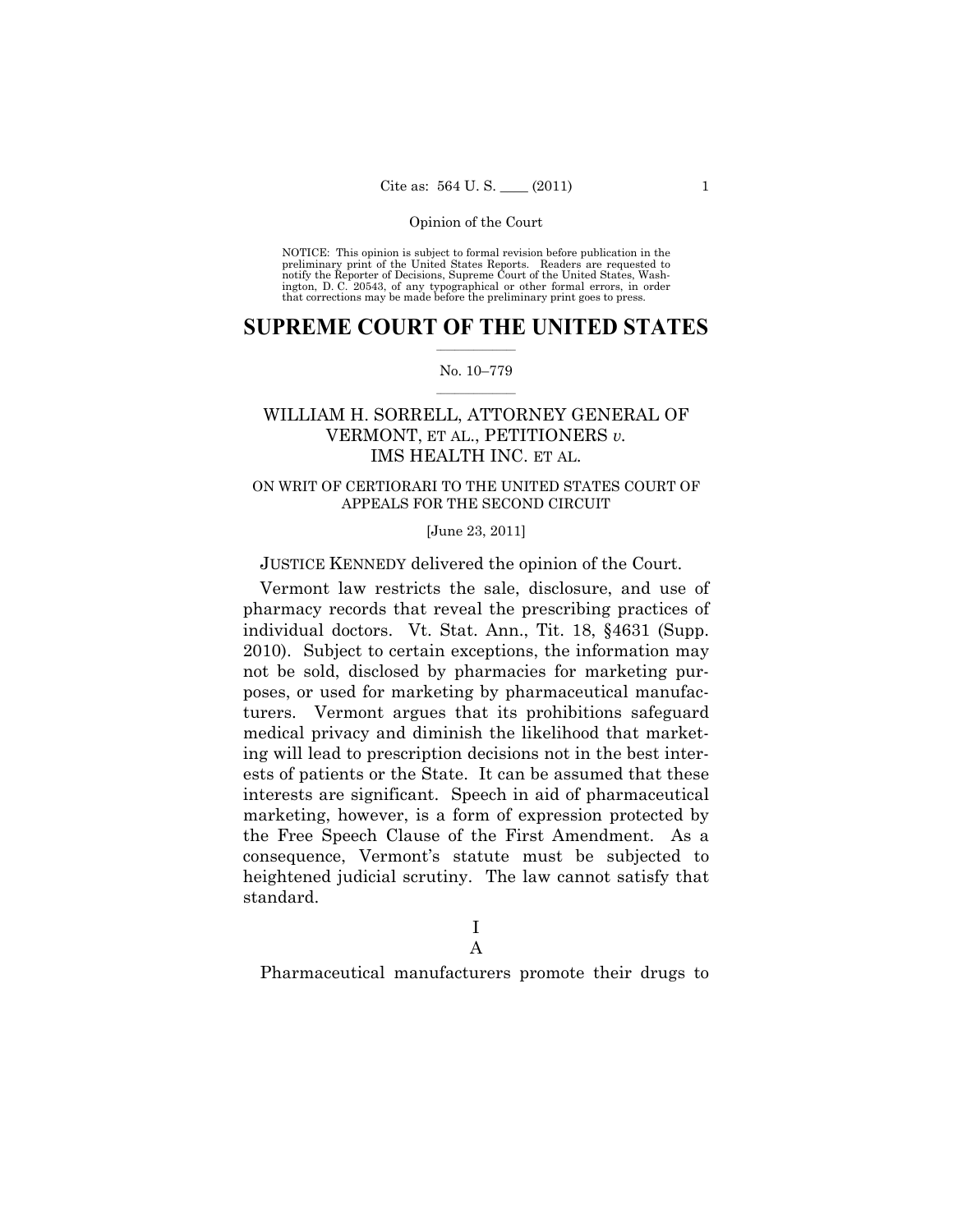doctors through a process called "detailing." This often involves a scheduled visit to a doctor's office to persuade the doctor to prescribe a particular pharmaceutical. Detailers bring drug samples as well as medical studies that explain the "details" and potential advantages of various prescription drugs. Interested physicians listen, ask questions, and receive followup data. Salespersons can be more effective when they know the background and purchasing preferences of their clientele, and pharmaceutical salespersons are no exception. Knowledge of a physician's prescription practices—called "prescriber-identifying information"—enables a detailer better to ascertain which doctors are likely to be interested in a particular drug and how best to present a particular sales message. Detailing is an expensive undertaking, so pharmaceutical companies most often use it to promote high-profit brand-name drugs protected by patent. Once a brand-name drug's patent expires, less expensive bioequivalent generic alternatives are manufactured and sold.

Pharmacies, as a matter of business routine and federal law, receive prescriber-identifying information when processing prescriptions. See 21 U. S. C. §353(b); see also Vt. Bd. of Pharmacy Admin. Rule 9.1 (2009); Rule 9.2. Many pharmacies sell this information to "data miners," firms that analyze prescriber-identifying information and produce reports on prescriber behavior. Data miners lease these reports to pharmaceutical manufacturers subject to nondisclosure agreements. Detailers, who represent the manufacturers, then use the reports to refine their marketing tactics and increase sales.

In 2007, Vermont enacted the Prescription Confidentiality Law. The measure is also referred to as Act 80. It has several components. The central provision of the present case is §4631(d).

"A health insurer, a self-insured employer, an elec-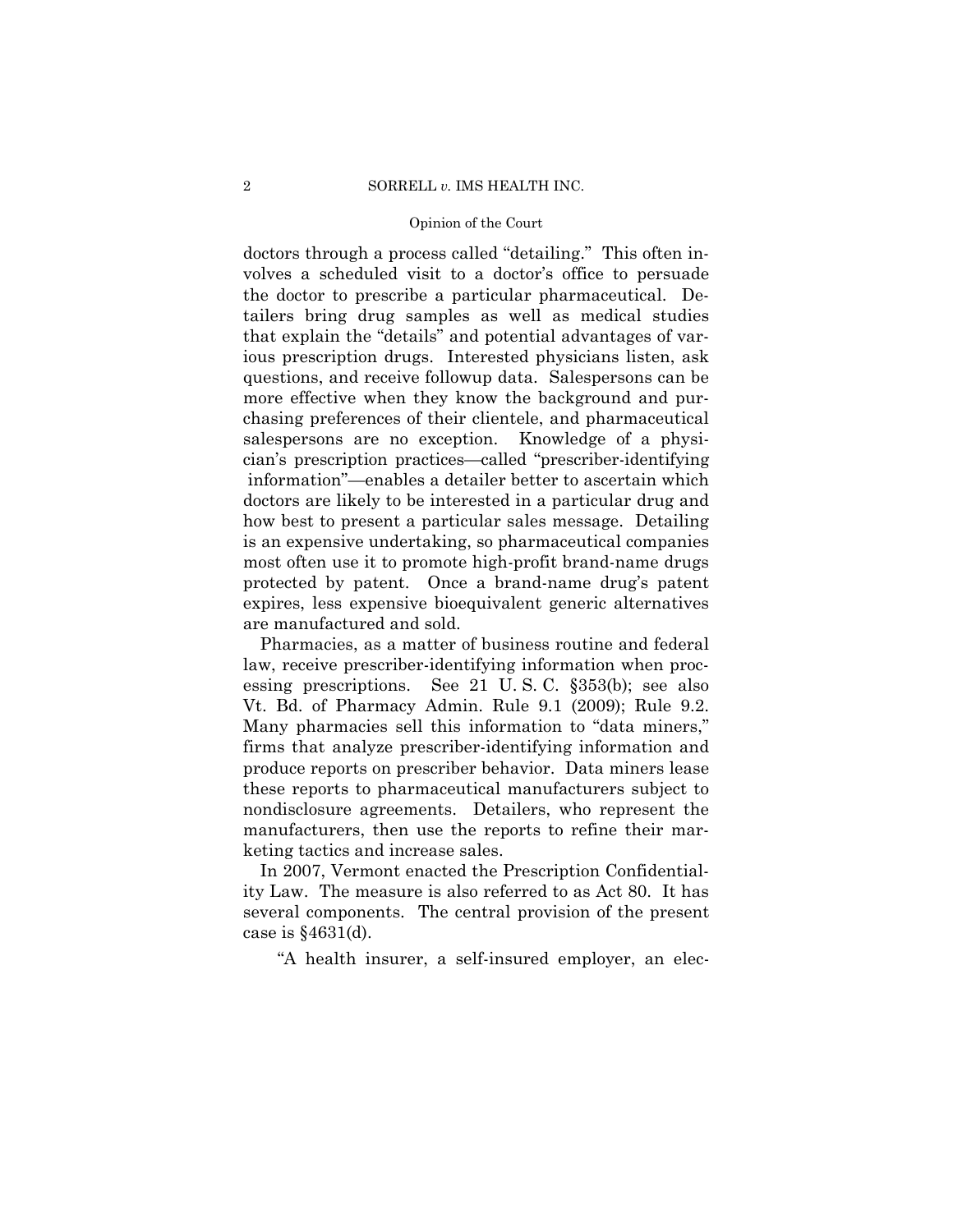tronic transmission intermediary, a pharmacy, or other similar entity shall not sell, license, or exchange for value regulated records containing prescriberidentifiable information, nor permit the use of regulated records containing prescriber-identifiable information for marketing or promoting a prescription drug, unless the prescriber consents . . . . Pharmaceutical manufacturers and pharmaceutical marketers shall not use prescriber-identifiable information for marketing or promoting a prescription drug unless the prescriber consents . . . ."

The quoted provision has three component parts. The provision begins by prohibiting pharmacies, health insurers, and similar entities from selling prescriber-identifying information, absent the prescriber's consent. The parties here dispute whether this clause applies to all sales or only to sales for marketing. The provision then goes on to prohibit pharmacies, health insurers, and similar entities from allowing prescriber-identifying information to be used for marketing, unless the prescriber consents. This prohibition in effect bars pharmacies from disclosing the information for marketing purposes. Finally, the provision's second sentence bars pharmaceutical manufacturers and pharmaceutical marketers from using prescriberidentifying information for marketing, again absent the prescriber's consent. The Vermont attorney general may pursue civil remedies against violators. §4631(f).

Separate statutory provisions elaborate the scope of the prohibitions set out in §4631(d). "Marketing" is defined to include "advertising, promotion, or any activity" that is "used to influence sales or the market share of a prescription drug."  $§4631(b)(5)$ . Section  $4631(c)(1)$  further provides that Vermont's Department of Health must allow "a prescriber to give consent for his or her identifying information to be used for the purposes" identified in §4631(d).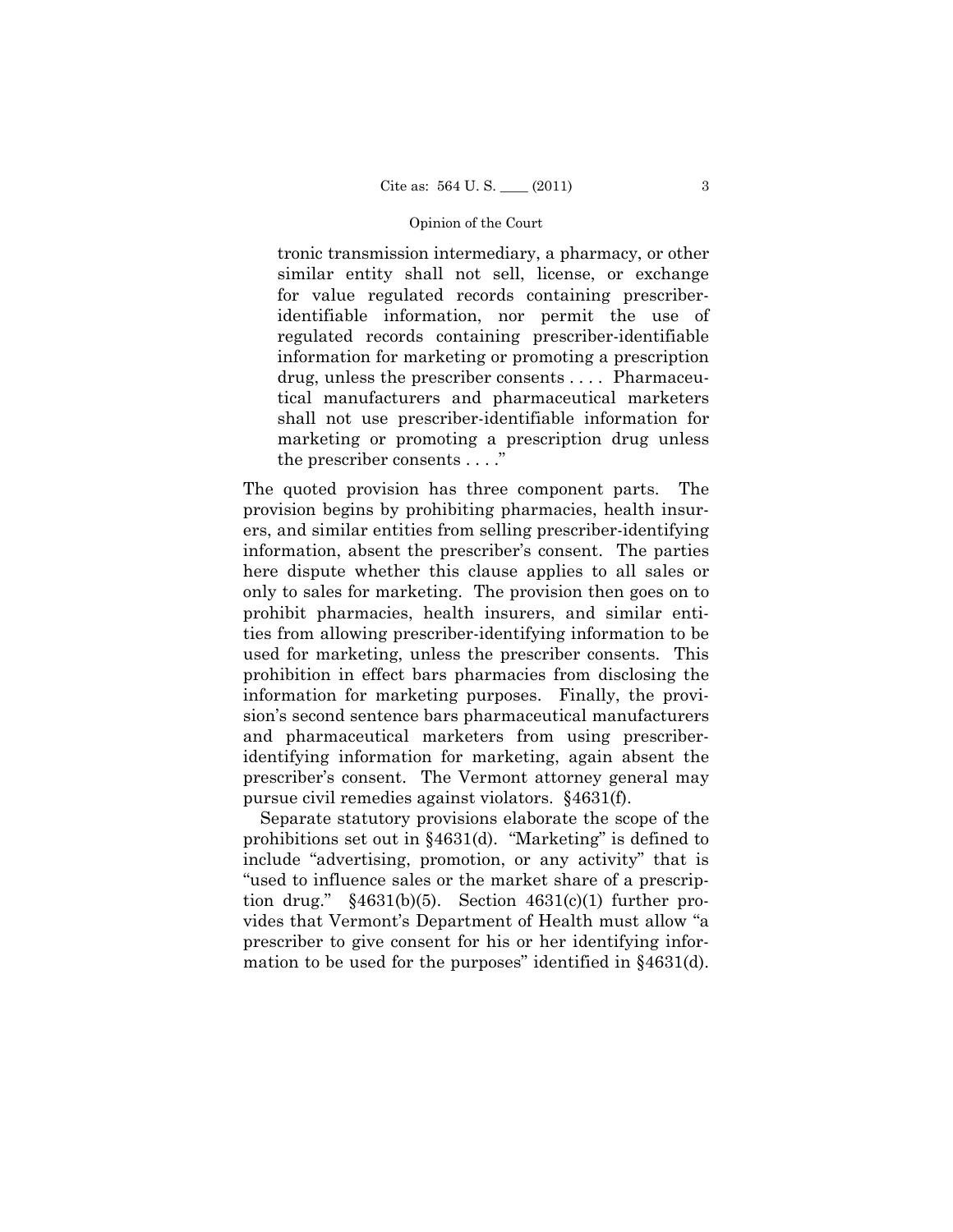Finally, the Act's prohibitions on sale, disclosure, and use are subject to a list of exceptions. For example, prescriberidentifying information may be disseminated or used for "health care research"; to enforce "compliance" with health insurance formularies, or preferred drug lists; for "care management educational communications provided to" patients on such matters as "treatment options"; for law enforcement operations; and for purposes "otherwise provided by law." §4631(e).

Act 80 also authorized funds for an "evidence-based prescription drug education program" designed to provide doctors and others with "information and education on the therapeutic and cost-effective utilization of prescription drugs."  $§4622(a)(1)$ . An express aim of the program is to advise prescribers "about commonly used brand-name drugs for which the patent has expired" or will soon expire. §4622(a)(2). Similar efforts to promote the use of generic pharmaceuticals are sometimes referred to as "counter-detailing." App. 211; see also *IMS Health Inc.* v. *Ayotte*, 550 F. 3d 42, 91 (CA1 2008) (Lipez, J., concurring and dissenting). The counterdetailer's recommended substitute may be an older, less expensive drug and not a bioequivalent of the brand-name drug the physician might otherwise prescribe. Like the pharmaceutical manufacturers whose efforts they hope to resist, counterdetailers in some States use prescriber-identifying information to increase their effectiveness. States themselves may supply the prescriber-identifying information used in these programs. See App. 313; *id.*, at 375 ("[W]e use the data given to us by the State of Pennsylvania . . . to figure out which physicians to talk to"); see also *id*., at 427–429 (Director of the Office of Vermont Health Access explaining that the office collects prescriber-identifying information but "does not at this point in time have a counterdetailing or detailing effort"). As first enacted, Act 80 also required detailers to provide information about alternative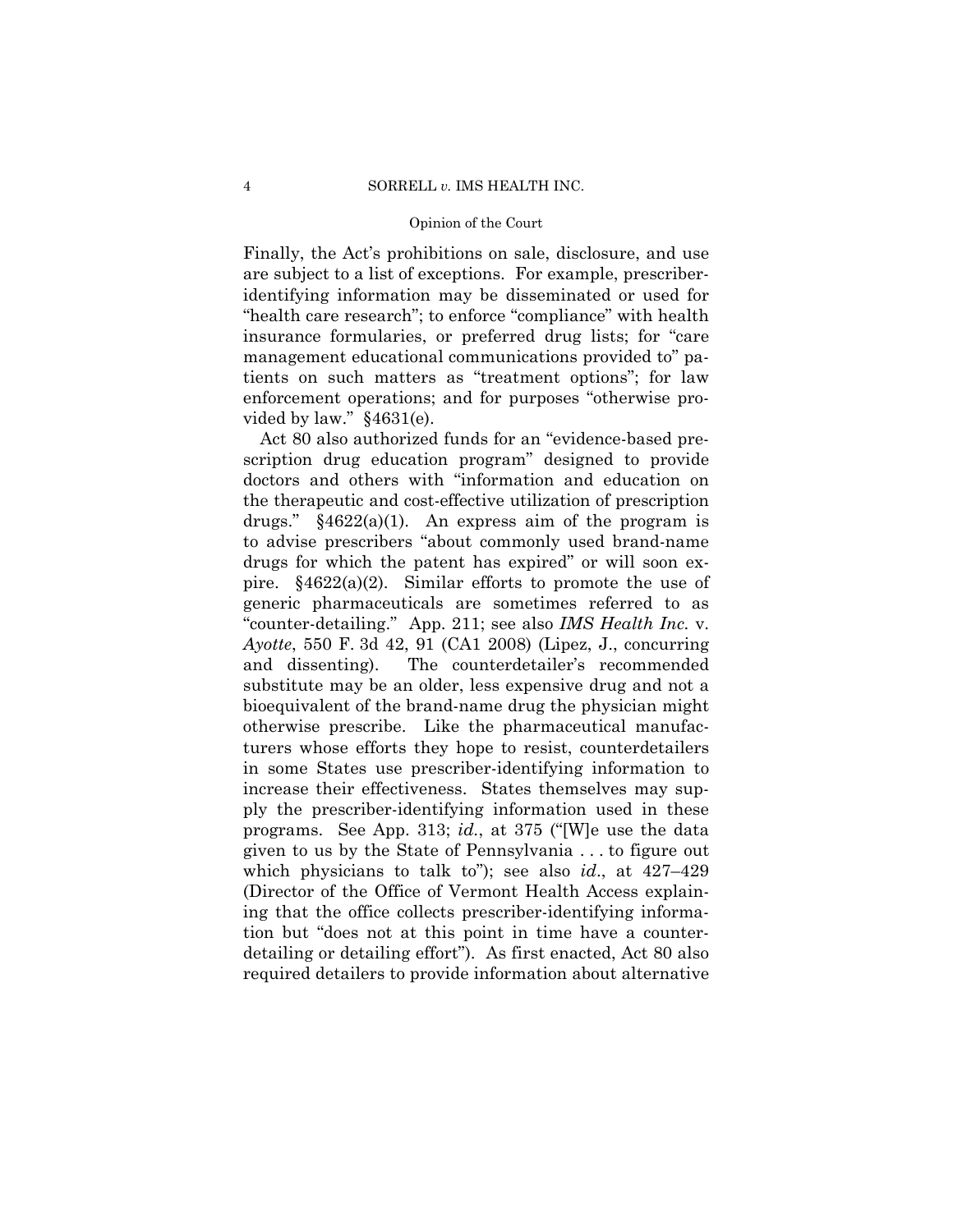treatment options. The Vermont Legislature, however, later repealed that provision. 2008 Vt. Laws No. 89, §3.

Act 80 was accompanied by legislative findings. Vt. Acts No. 80, §1. Vermont found, for example, that the "goals of marketing programs are often in conflict with the goals of the state" and that the "marketplace for ideas on medicine safety and effectiveness is frequently one-sided in that brand-name companies invest in expensive pharmaceutical marketing campaigns to doctors." §§1(3), (4). Detailing, in the legislature's view, caused doctors to make decisions based on "incomplete and biased information." §1(4). Because they "are unable to take the time to research the quickly changing pharmaceutical market," Vermont doctors "rely on information provided by pharmaceutical representatives." §1(13). The legislature further found that detailing increases the cost of health care and health insurance, §1(15); encourages hasty and excessive reliance on brand-name drugs, before the profession has observed their effectiveness as compared with older and less expensive generic alternatives, §1(7); and fosters disruptive and repeated marketing visits tantamount to harassment,  $\S(1(27)–(28)$ . The legislative findings further noted that use of prescriber-identifying information "increase[s] the effect of detailing programs" by allowing detailers to target their visits to particular doctors. §§1(23)–(26). Use of prescriber-identifying data also helps detailers shape their messages by "tailoring" their "presentations to individual prescriber styles, preferences, and attitudes." §1(25).

B

The present case involves two consolidated suits. One was brought by three Vermont data miners, the other by an association of pharmaceutical manufacturers that produce brand-name drugs. These entities are the respondents here. Contending that §4631(d) violates their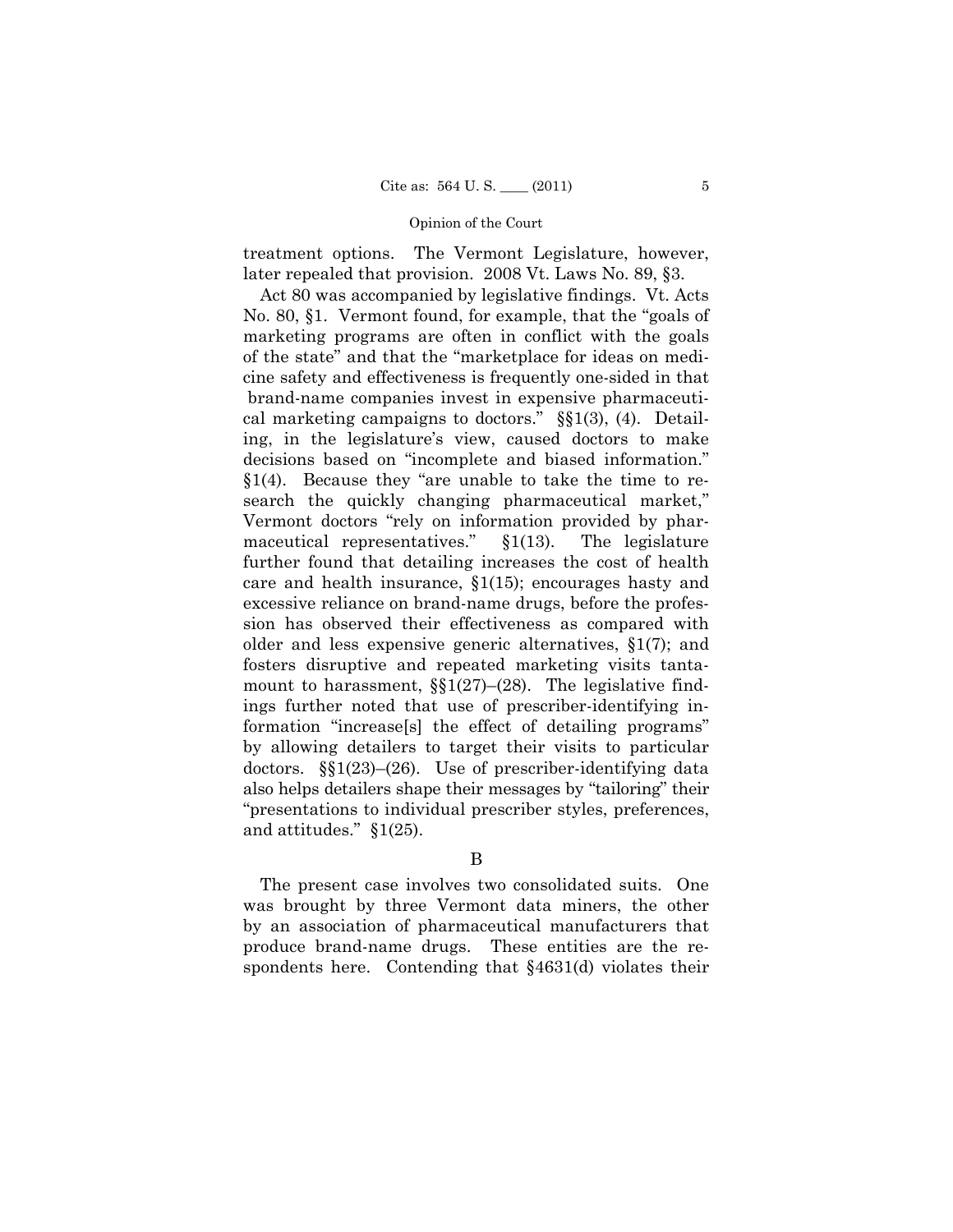First Amendment rights as incorporated by the Fourteenth Amendment, the respondents sought declaratory and injunctive relief against the petitioners, the Attorney General and other officials of the State of Vermont.

After a bench trial, the United States District Court for the District of Vermont denied relief. 631 F. Supp. 2d 434 (2009). The District Court found that "[p]harmaceutical manufacturers are essentially the only paying customers of the data vendor industry" and that, because detailing unpatented generic drugs is not "cost-effective," pharmaceutical sales representatives "detail only branded drugs." *Id*., at 451, 442. As the District Court further concluded, "the Legislature's determination that [prescriberidentifying] data is an effective marketing tool that enables detailers to increase sales of new drugs is supported in the record." *Id*., at 451. The United States Court of Appeals for the Second Circuit reversed and remanded. It held that §4631(d) violates the First Amendment by burdening the speech of pharmaceutical marketers and data miners without an adequate justification. 630 F. 3d 263. Judge Livingston dissented.

The decision of the Second Circuit is in conflict with decisions of the United States Court of Appeals for the First Circuit concerning similar legislation enacted by Maine and New Hampshire. See *IMS Health Inc.* v. *Mills*, 616 F. 3d 7 (CA1 2010) (Maine); *Ayotte*, *supra* (New Hampshire). Recognizing a division of authority regarding the constitutionality of state statutes, this Court granted certiorari. 562 U. S. \_\_ (2011).

## II

The beginning point is the text of §4631(d). In the proceedings below, Vermont stated that the first sentence of §4631(d) prohibits pharmacies and other regulated entities from selling or disseminating prescriberidentifying information for marketing. The information,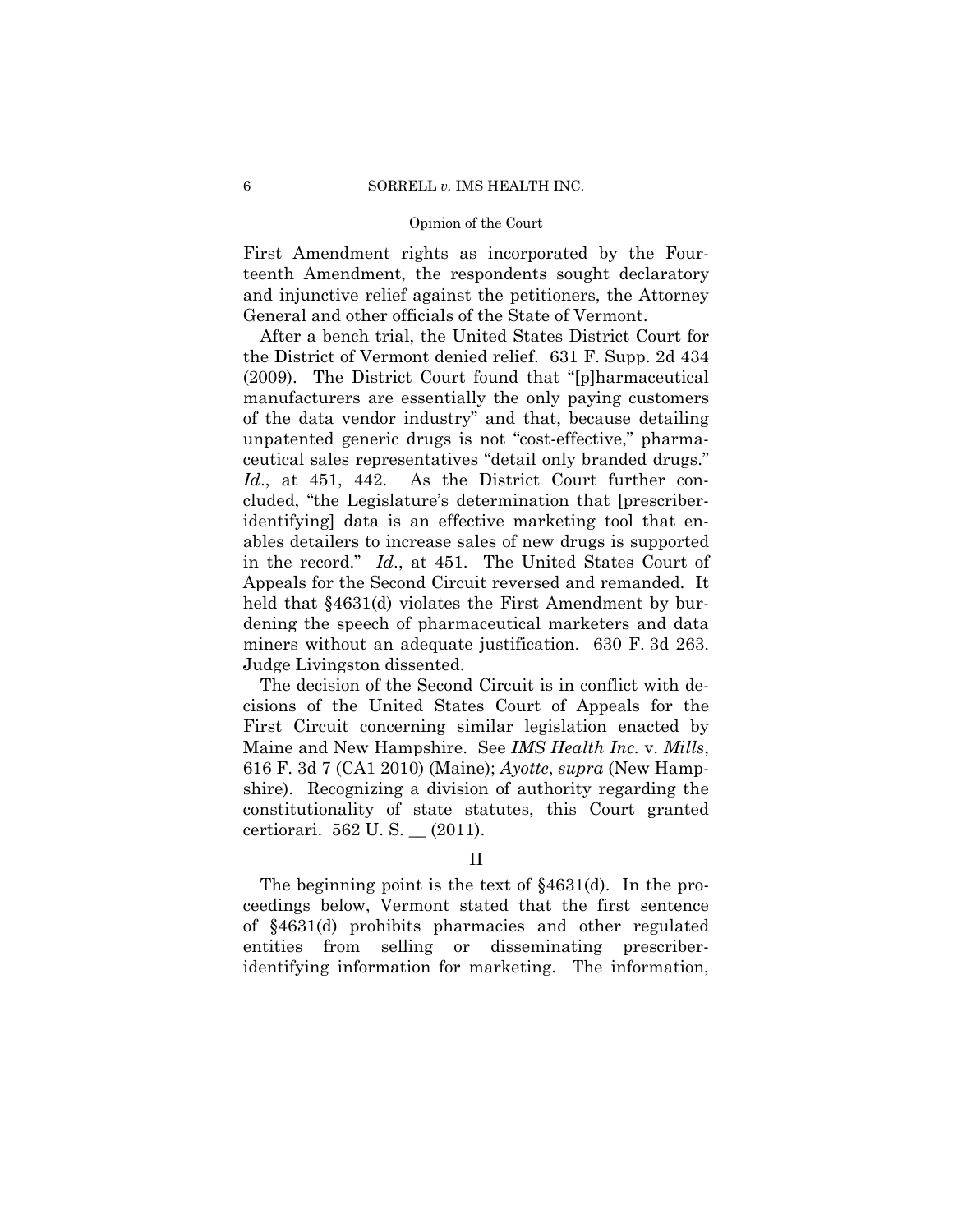in other words, could be sold or given away for purposes other than marketing. The District Court and the Court of Appeals accepted the State's reading. See 630 F. 3d, at 276. At oral argument in this Court, however, the State for the first time advanced an alternative reading of §4631(d)—namely, that pharmacies, health insurers, and similar entities may not sell prescriber-identifying information for any purpose, subject to the statutory exceptions set out at §4631(e). See Tr. of Oral Arg. 19–20. It might be argued that the State's newfound interpretation comes too late in the day. See *Sprietsma* v. *Mercury Marine*, 537 U. S. 51, 56, n. 4 (2002) (waiver); *New Hampshire* v. *Maine*, 532 U. S. 742, 749 (2001) (judicial estoppel). The respondents, the District Court, and the Court of Appeals were entitled to rely on the State's plausible interpretation of the law it is charged with enforcing. For the State to change its position is particularly troubling in a First Amendment case, where plaintiffs have a special interest in obtaining a prompt adjudication of their rights, despite potential ambiguities of state law. See *Houston* v. *Hill*, 482 U. S. 451, 467–468, and n. 17 (1987); *Zwickler* v. *Koota*, 389 U. S. 241, 252 (1967).

In any event, §4631(d) cannot be sustained even under the interpretation the State now adopts. As a consequence this Court can assume that the opening clause of §4631(d) prohibits pharmacies, health insurers, and similar entities from selling prescriber-identifying information, subject to the statutory exceptions set out at §4631(e). Under that reading, pharmacies may sell the information to private or academic researchers, see  $$4631(e)(1)$ , but not, for example, to pharmaceutical marketers. There is no dispute as to the remainder of §4631(d). It prohibits pharmacies, health insurers, and similar entities from disclosing or otherwise allowing prescriber-identifying information to be used for marketing. And it bars pharmaceutical manufacturers and detailers from using the information for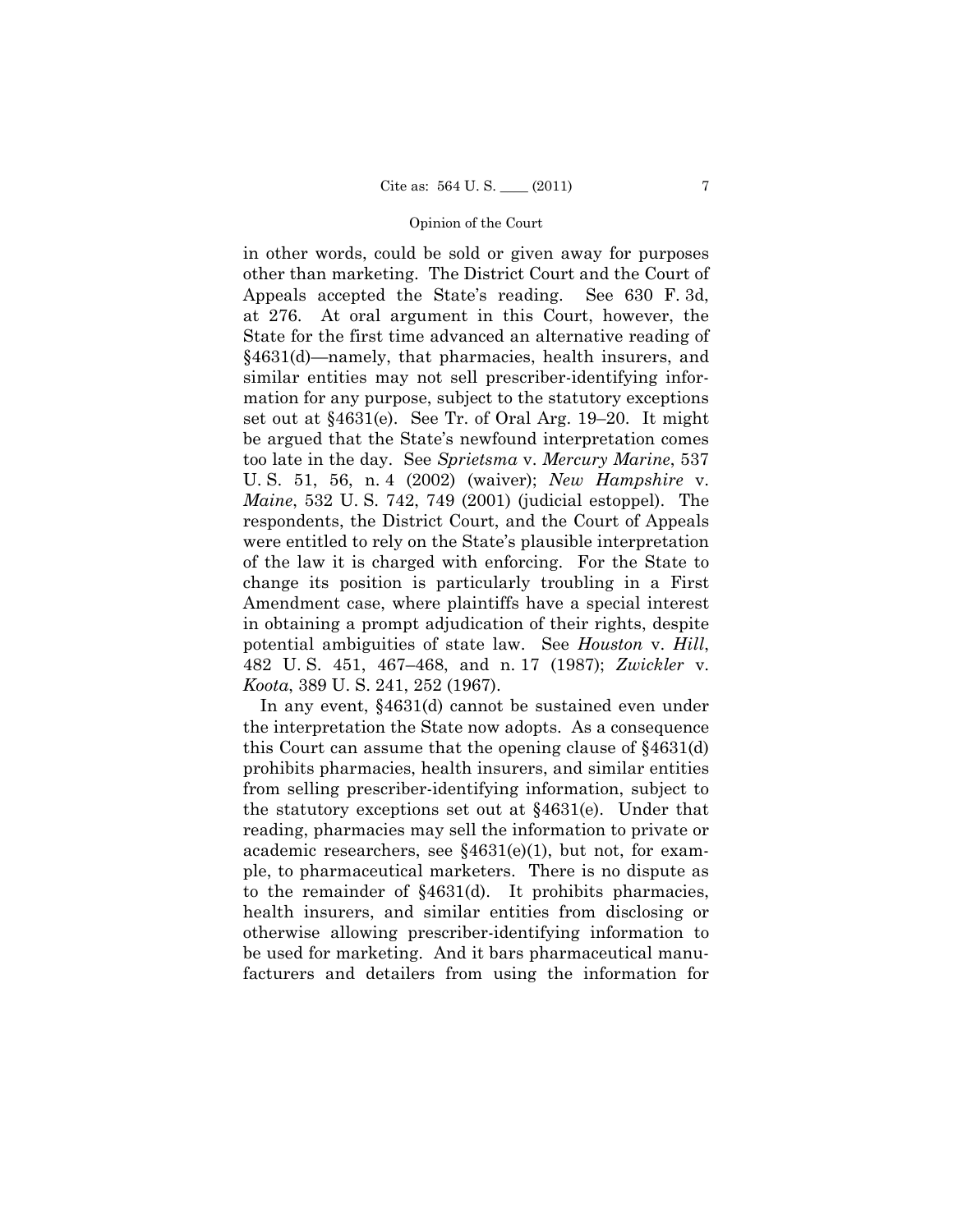marketing. The questions now are whether §4631(d) must be tested by heightened judicial scrutiny and, if so, whether the State can justify the law.

# A 1

On its face, Vermont's law enacts content- and speakerbased restrictions on the sale, disclosure, and use of prescriber-identifying information. The provision first forbids sale subject to exceptions based in large part on the content of a purchaser's speech. For example, those who wish to engage in certain "educational communications," §4631(e)(4), may purchase the information. The measure then bars any disclosure when recipient speakers will use the information for marketing. Finally, the provision's second sentence prohibits pharmaceutical manufacturers from using the information for marketing. The statute thus disfavors marketing, that is, speech with a particular content. More than that, the statute disfavors specific speakers, namely pharmaceutical manufacturers. As a result of these content- and speaker-based rules, detailers cannot obtain prescriber-identifying information, even though the information may be purchased or acquired by other speakers with diverse purposes and viewpoints. Detailers are likewise barred from using the information for marketing, even though the information may be used by a wide range of other speakers. For example, it appears that Vermont could supply academic organizations with prescriber-identifying information to use in countering the messages of brand-name pharmaceutical manufacturers and in promoting the prescription of generic drugs. But §4631(d) leaves detailers no means of purchasing, acquiring, or using prescriber-identifying information. The law on its face burdens disfavored speech by disfavored speakers.

Any doubt that §4631(d) imposes an aimed, content-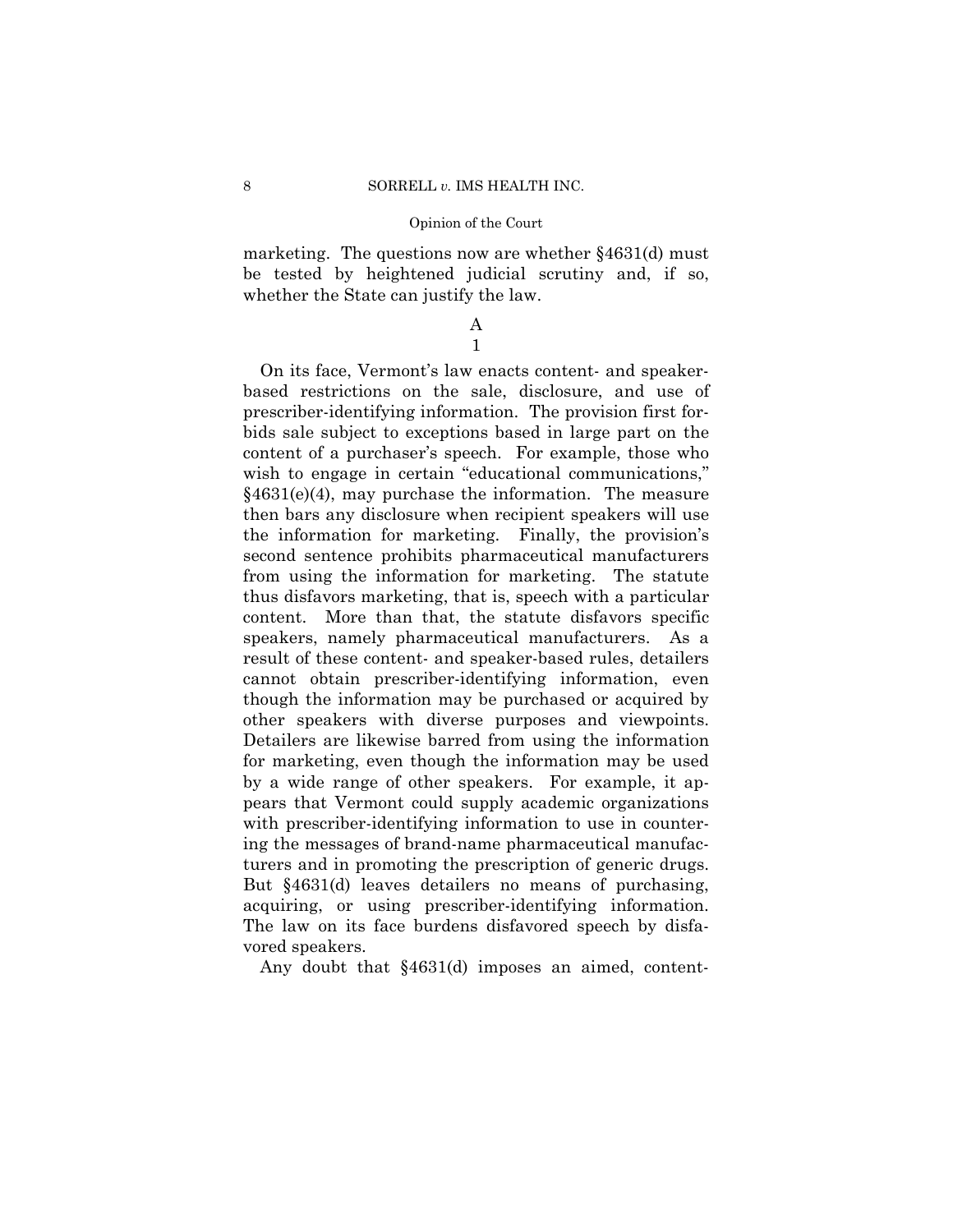based burden on detailers is dispelled by the record and by formal legislative findings. As the District Court noted, "[p]harmaceutical manufacturers are essentially the only paying customers of the data vendor industry"; and the almost invariable rule is that detailing by pharmaceutical manufacturers is in support of brand-name drugs. 631 F. Supp. 2d, at 451. Vermont's law thus has the effect of preventing detailers—and only detailers—from communicating with physicians in an effective and informative manner. Cf. *Edenfield* v. *Fane*, 507 U. S. 761, 766 (1993) (explaining the "considerable value" of in-person solicitation). Formal legislative findings accompanying §4631(d) confirm that the law's express purpose and practical effect are to diminish the effectiveness of marketing by manufacturers of brand-name drugs. Just as the "inevitable effect of a statute on its face may render it unconstitutional," a statute's stated purposes may also be considered. *United States* v. *O'Brien*, 391 U. S. 367, 384 (1968). Here, the Vermont Legislature explained that detailers, in particular those who promote brand-name drugs, convey messages that "are often in conflict with the goals of the state." 2007 Vt. No. 80, §1(3). The legislature designed §4631(d) to target those speakers and their messages for disfavored treatment. "In its practical operation," Vermont's law "goes even beyond mere content discrimination, to actual viewpoint discrimination." *R. A. V.* v. *St. Paul*, 505 U. S. 377, 391 (1992). Given the legislature's expressed statement of purpose, it is apparent that §4631(d) imposes burdens that are based on the content of speech and that are aimed at a particular viewpoint.

Act 80 is designed to impose a specific, content-based burden on protected expression. It follows that heightened judicial scrutiny is warranted. See *Cincinnati* v. *Discovery Network, Inc.*, 507 U. S. 410, 418 (1993) (applying heightened scrutiny to "a categorical prohibition on the use of newsracks to disseminate commercial messages"); *id*., at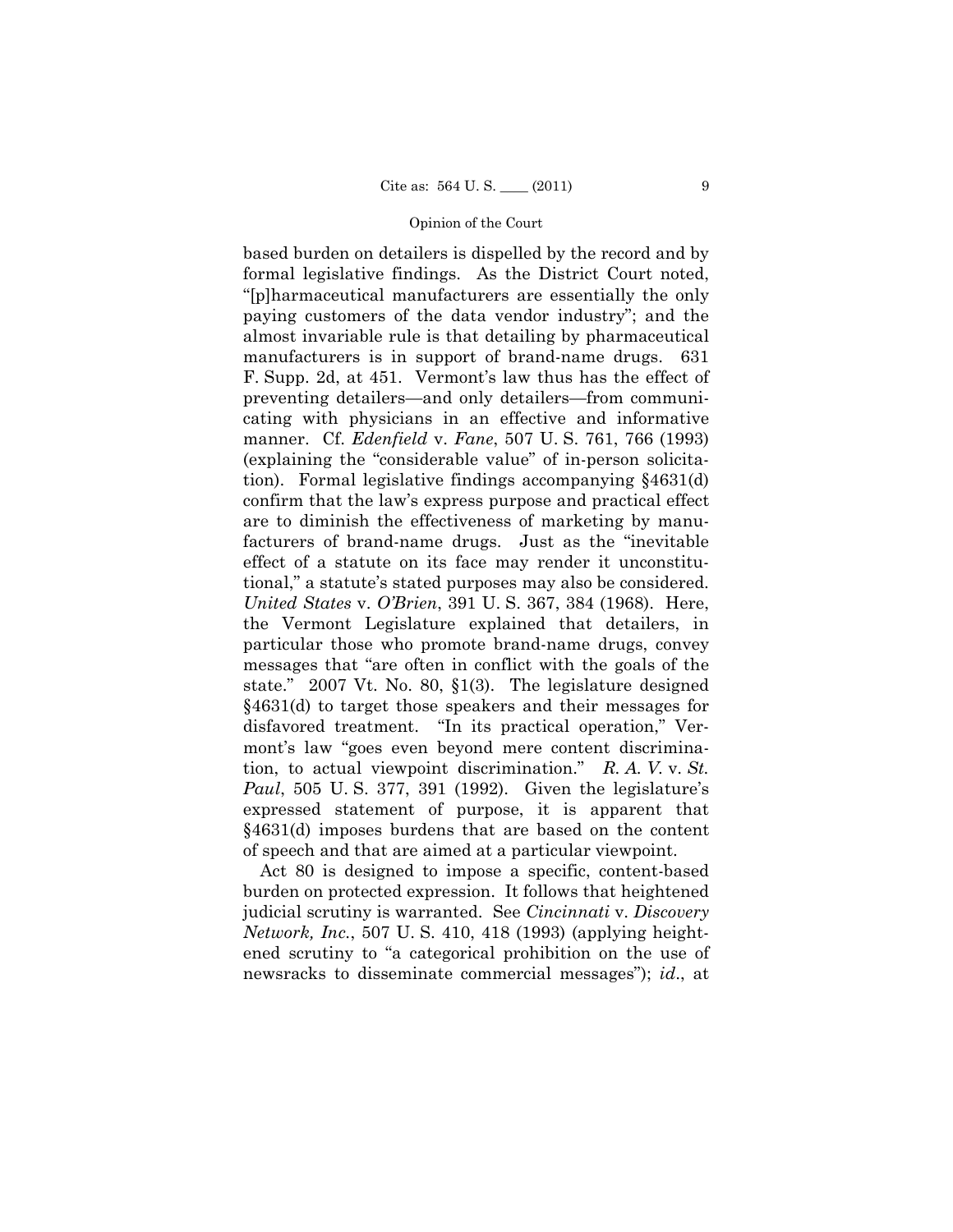429 ("[T]he very basis for the regulation is the difference in content between ordinary newspapers and commercial speech" in the form of "commercial handbills .... Thus, by any commonsense understanding of the term, the ban in this case is 'content based'" (some internal quotation marks omitted)); see also *Turner Broadcasting System, Inc.* v. *FCC*, 512 U. S. 622, 658 (1994) (explaining that strict scrutiny applies to regulations reflecting "aversion" to what "disfavored speakers" have to say). The Court has recognized that the "distinction between laws burdening and laws banning speech is but a matter of degree" and that the "Government's content-based burdens must satisfy the same rigorous scrutiny as its content-based bans." *United States* v. *Playboy Entertainment Group, Inc.*, 529 U. S. 803, 812 (2000). Lawmakers may no more silence unwanted speech by burdening its utterance than by censoring its content. See *Simon & Schuster, Inc.* v. *Members of N. Y. State Crime Victims Bd.*, 502 U. S. 105, 115 (1991) (content-based financial burden); *Minneapolis Star & Tribune Co.* v. *Minnesota Comm'r of Revenue*, 460 U. S. 575 (1983) (speaker-based financial burden).

The First Amendment requires heightened scrutiny whenever the government creates "a regulation of speech because of disagreement with the message it conveys." *Ward* v. *Rock Against Racism*, 491 U. S. 781, 791 (1989); see also *Renton* v. *Playtime Theatres, Inc.*, 475 U. S. 41, 48 (1986) (explaining that "'content-neutral' speech regulations" are "those that are *justified* without reference to the content of the regulated speech" (internal quotation marks omitted)). A government bent on frustrating an impending demonstration might pass a law demanding two years' notice before the issuance of parade permits. Even if the hypothetical measure on its face appeared neutral as to content and speaker, its purpose to suppress speech and its unjustified burdens on expression would render it unconstitutional. *Ibid.* Commercial speech is no excep-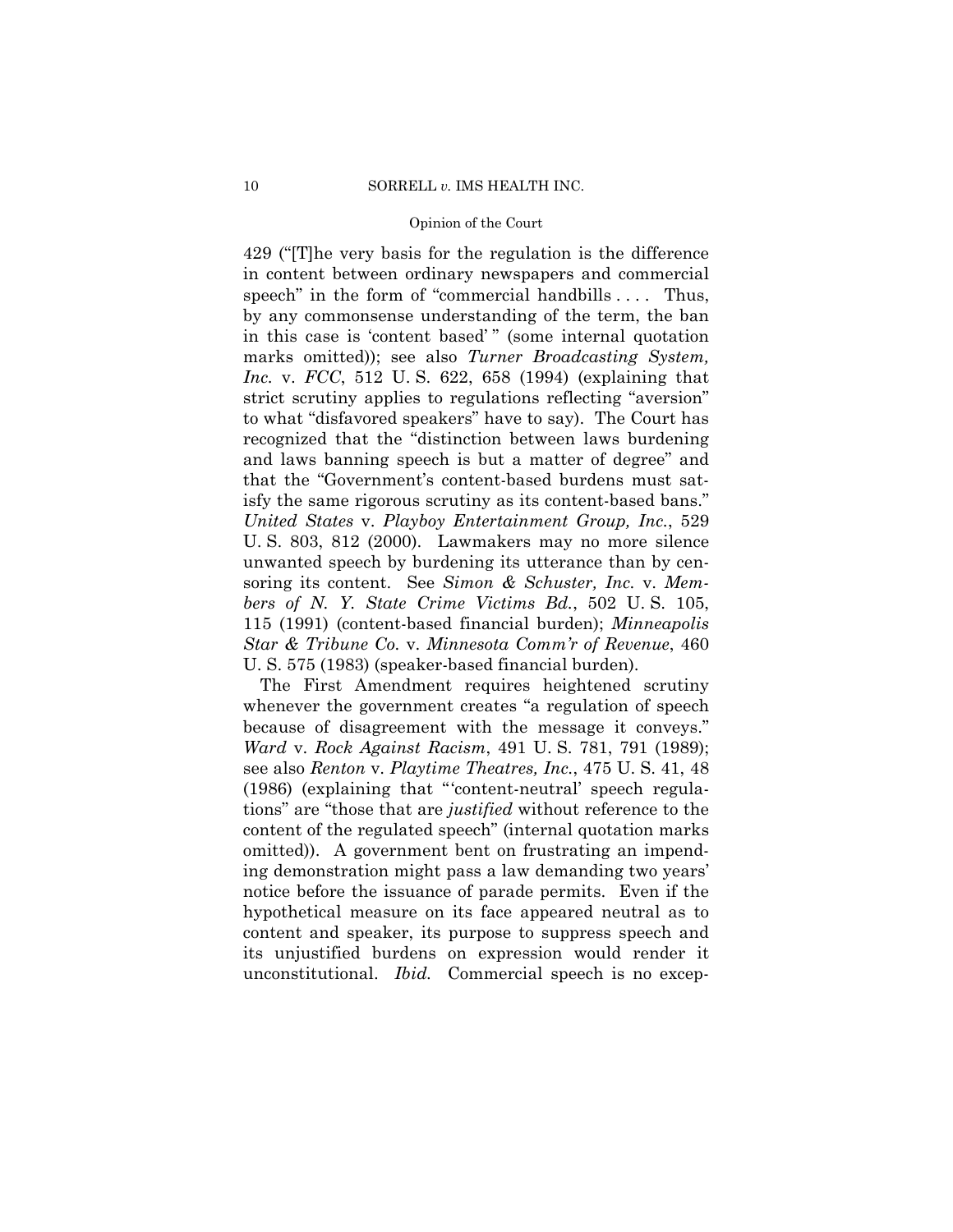tion. See *Discovery Network*, *supra*, at 429–430 (commercial speech restriction lacking a "neutral justification" was not content neutral). A "consumer's concern for the free flow of commercial speech often may be far keener than his concern for urgent political dialogue." *Bates* v. *State Bar of Ariz.*, 433 U. S. 350, 364 (1977). That reality has great relevance in the fields of medicine and public health, where information can save lives.

# 2

The State argues that heightened judicial scrutiny is unwarranted because its law is a mere commercial regulation. It is true that restrictions on protected expression are distinct from restrictions on economic activity or, more generally, on nonexpressive conduct. It is also true that the First Amendment does not prevent restrictions directed at commerce or conduct from imposing incidental burdens on speech. That is why a ban on race-based hiring may require employers to remove " 'White Applicants Only' " signs, *Rumsfeld* v. *Forum for Academic and Institutional Rights, Inc.*, 547 U. S. 47, 62 (2006); why "an ordinance against outdoor fires" might forbid "burning a flag," *R. A. V.*, *supra*, at 385; and why antitrust laws can prohibit "agreements in restraint of trade," *Giboney* v. *Empire Storage & Ice Co.*, 336 U. S. 490, 502 (1949).

But §4631(d) imposes more than an incidental burden on protected expression. Both on its face and in its practical operation, Vermont's law imposes a burden based on the content of speech and the identity of the speaker. See *supra*, at 8–11. While the burdened speech results from an economic motive, so too does a great deal of vital expression. See *Bigelow* v. *Virginia*, 421 U. S. 809, 818 (1975); *New York Times Co.* v. *Sullivan*, 376 U. S. 254, 266 (1964); see also *United States* v. *United Foods, Inc.*, 533 U. S. 405, 410–411 (2001) (applying "First Amendment scrutiny" where speech effects were not incidental and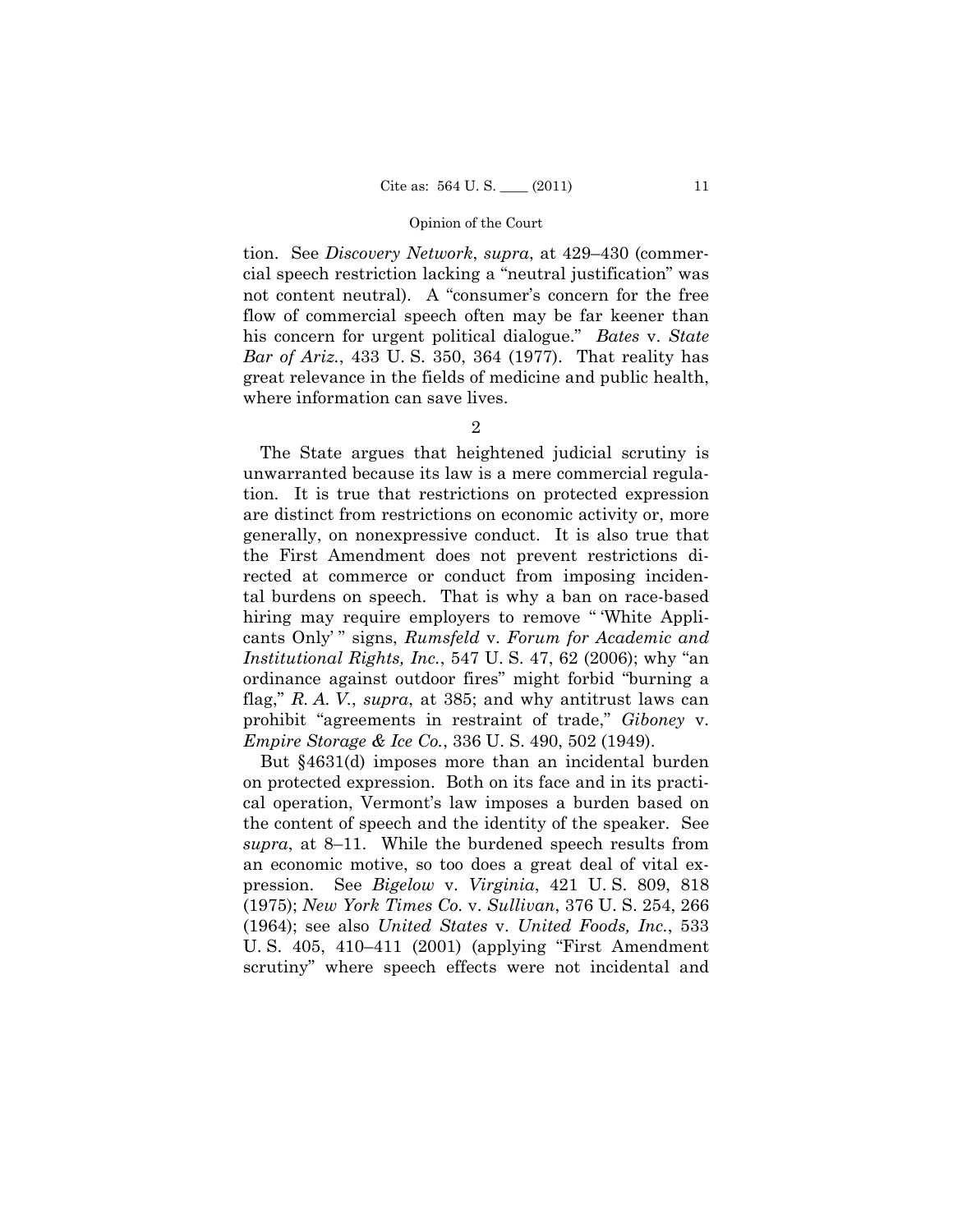noting that "those whose business and livelihood depend in some way upon the product involved no doubt deem First Amendment protection to be just as important for them as it is for other discrete, little noticed groups"). Vermont's law does not simply have an effect on speech, but is directed at certain content and is aimed at particular speakers. The Constitution "does not enact Mr. Herbert Spencer's Social Statics." *Lochner* v. *New York*, 198 U. S. 45, 75 (1905) (Holmes, J., dissenting). It does enact the First Amendment.

Vermont further argues that §4631(d) regulates not speech but simply access to information. Prescriberidentifying information was generated in compliance with a legal mandate, the State argues, and so could be considered a kind of governmental information. This argument finds some support in *Los Angeles Police Dept.* v. *United Reporting Publishing Corp.*, 528 U. S. 32 (1999), where the Court held that a plaintiff could not raise a facial challenge to a content-based restriction on access to governmentheld information. Because no private party faced a threat of legal punishment, the Court characterized the law at issue as "nothing more than a governmental denial of access to information in its possession." *Id*., at 40. Under those circumstances the special reasons for permitting First Amendment plaintiffs to invoke the rights of others did not apply. *Id.*, at 38–39. Having found that the plaintiff could not raise a facial challenge, the Court remanded for consideration of an as-applied challenge. *Id*., at 41. *United Reporting* is thus a case about the availability of facial challenges. The Court did not rule on the merits of any First Amendment claim.

*United Reporting* is distinguishable in at least two respects. First, Vermont has imposed a restriction on access to information in private hands. This confronts the Court with a point reserved, and a situation not addressed, in *United Reporting*. Here, unlike in *United*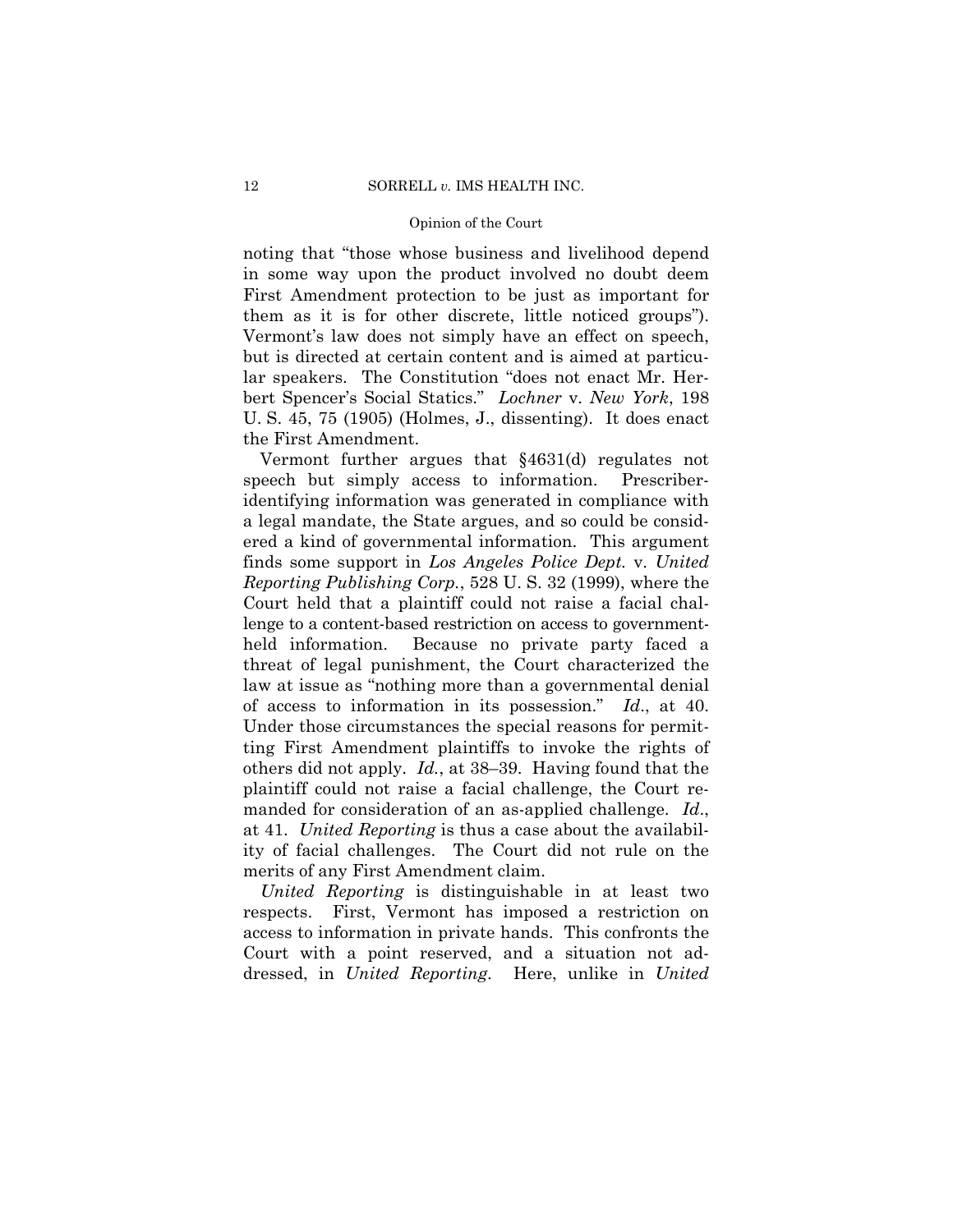*Reporting*, we do have "a case in which the government is prohibiting a speaker from conveying information that the speaker already possesses." *Id*., at 40. The difference is significant. An individual's right to speak is implicated when information he or she possesses is subjected to "restraints on the way in which the information might be used" or disseminated. *Seattle Times Co.* v. *Rhinehart*, 467 U. S. 20, 32 (1984); see also *Bartnicki* v. *Vopper*, 532 U. S. 514, 527 (2001); *Florida Star* v. *B. J. F.*, 491 U. S. 524 (1989); *New York Times Co.* v. *United States*, 403 U. S. 713 (1971) *(per curiam)*. In *Seattle Times*, this Court applied heightened judicial scrutiny before sustaining a trial court order prohibiting a newspaper's disclosure of information it learned through coercive discovery. It is true that the respondents here, unlike the newspaper in *Seattle Times*, do not themselves possess information whose disclosure has been curtailed. That information, however, is in the hands of pharmacies and other private entities. There is no question that the "threat of prosecution . . . hangs over their heads." *United Reporting*, 528 U. S., at 41. For that reason *United Reporting* does not bar respondents' facial challenge.

*United Reporting* is distinguishable for a second and even more important reason. The plaintiff in *United Reporting* had neither "attempt[ed] to qualify" for access to the government's information nor presented an as-applied claim in this Court. *Id*., at 40. As a result, the Court assumed that the plaintiff had not suffered a personal First Amendment injury and could prevail only by invoking the rights of others through a facial challenge. Here, by contrast, the respondents claim—with good reason that §4631(d) burdens their own speech. That argument finds support in the separate writings in *United Reporting*, which were joined by eight Justices. All of those writings recognized that restrictions on the disclosure of government-held information can facilitate or burden the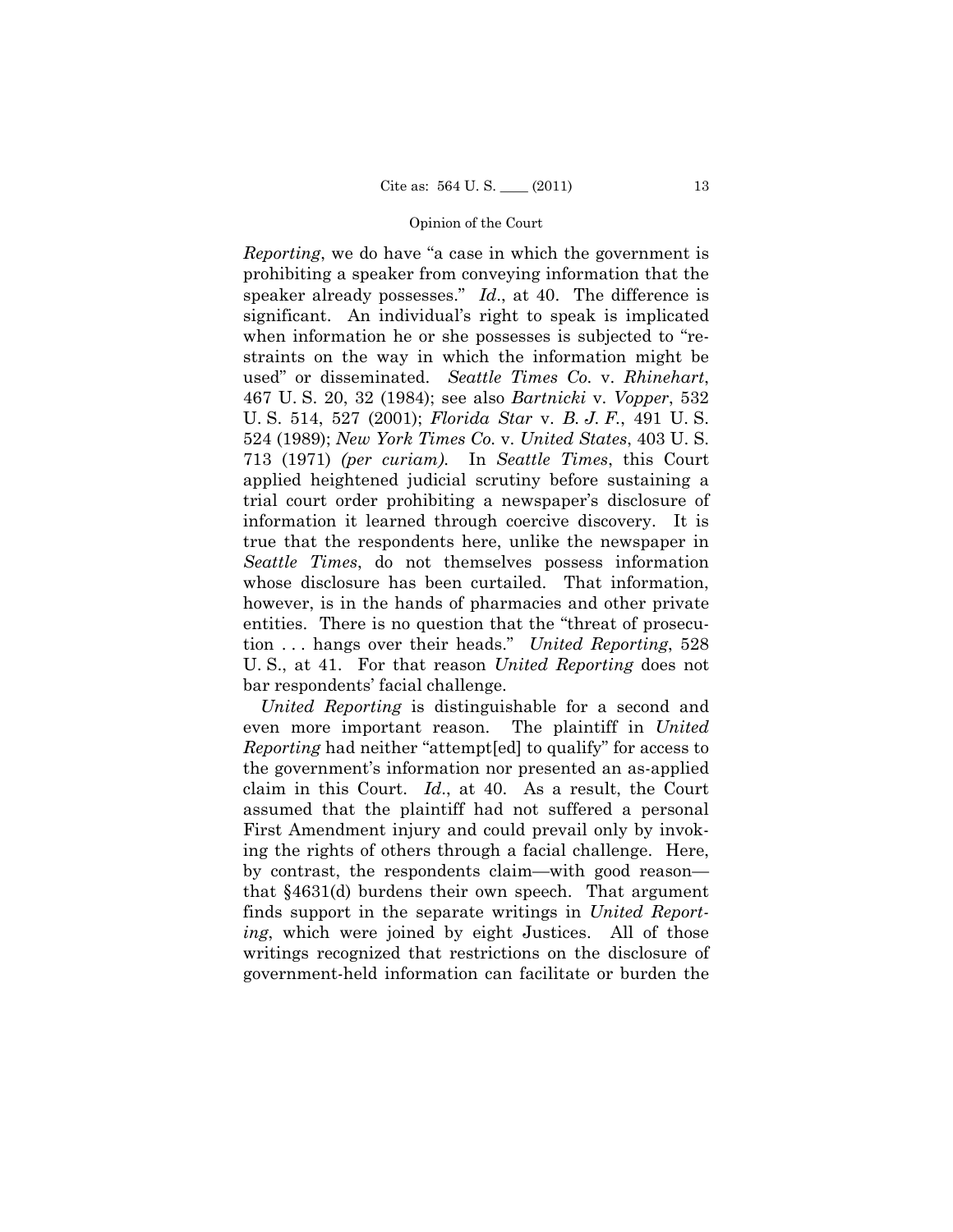expression of potential recipients and so transgress the First Amendment. See *id*., at 42 (SCALIA, J., concurring) (suggesting that "a restriction upon access that *allows*  access to the press . . . but at the same time *denies* access to persons who wish to use the information for certain speech purposes, is in reality a restriction upon speech"); *id.*, at 43 (GINSBURG, J., concurring) (noting that "the provision of [government] information is a kind of subsidy to people who wish to speak" about certain subjects, "and once a State decides to make such a benefit available to the public, there are no doubt limits to its freedom to decide how that benefit will be distributed"); *id*., at 46 (Stevens, J., dissenting) (concluding that, "because the State's discrimination is based on its desire to prevent the information from being used for constitutionally protected purposes, [i]t must assume the burden of justifying its conduct"). Vermont's law imposes a content- and speakerbased burden on respondents' own speech. That consideration provides a separate basis for distinguishing *United Reporting* and requires heightened judicial scrutiny.

The State also contends that heightened judicial scrutiny is unwarranted in this case because sales, transfer, and use of prescriber-identifying information are conduct, not speech. Consistent with that submission, the United States Court of Appeals for the First Circuit has characterized prescriber-identifying information as a mere "commodity" with no greater entitlement to First Amendment protection than "beef jerky." *Ayotte*, 550 F. 3d, at 52–53. In contrast the courts below concluded that a prohibition on the sale of prescriber-identifying information is a content-based rule akin to a ban on the sale of cookbooks, laboratory results, or train schedules. See 630 F. 3d, at 271–272 ("The First Amendment protects even dry information, devoid of advocacy, political relevance, or artistic expression" (internal quotation marks and alteration omitted)); 631 F. Supp. 2d, at 445 ("A restriction on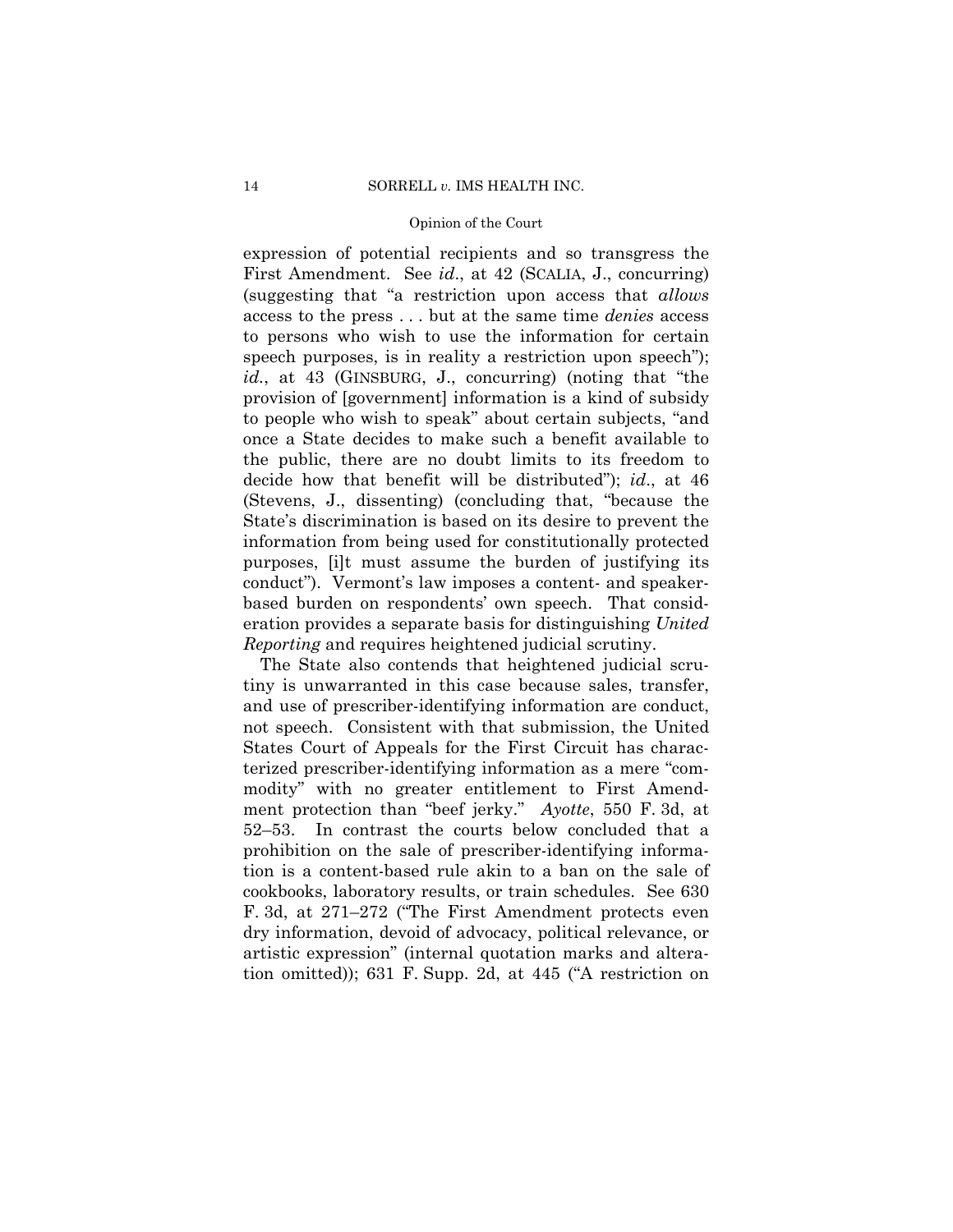disclosure is a regulation of speech, and the 'sale' of [information] is simply disclosure for profit").

This Court has held that the creation and dissemination of information are speech within the meaning of the First Amendment. See, *e.g.*, *Bartnicki*, *supra*, at 527 ("[I]f the acts of 'disclosing' and 'publishing' information do not constitute speech, it is hard to imagine what does fall within that category, as distinct from the category of expressive conduct" (some internal quotation marks omitted)); *Rubin* v. *Coors Brewing Co.*, 514 U. S. 476, 481 (1995) ("information on beer labels" is speech); *Dun & Bradstreet, Inc.* v. *Greenmoss Builders, Inc.*, 472 U. S. 749, 759 (1985) (plurality opinion) (credit report is "speech"). Facts, after all, are the beginning point for much of the speech that is most essential to advance human knowledge and to conduct human affairs. There is thus a strong argument that prescriber-identifying information is speech for First Amendment purposes.

The State asks for an exception to the rule that information is speech, but there is no need to consider that request in this case. The State has imposed content- and speaker-based restrictions on the availability and use of prescriber-identifying information. So long as they do not engage in marketing, many speakers can obtain and use the information. But detailers cannot. Vermont's statute could be compared with a law prohibiting trade magazines from purchasing or using ink. Cf. *Minneapolis Star*, 460 U. S. 575. Like that hypothetical law, §4631(d) imposes a speaker- and content-based burden on protected expression, and that circumstance is sufficient to justify application of heightened scrutiny. As a consequence, this case can be resolved even assuming, as the State argues, that prescriber-identifying information is a mere commodity.

In the ordinary case it is all but dispositive to conclude

B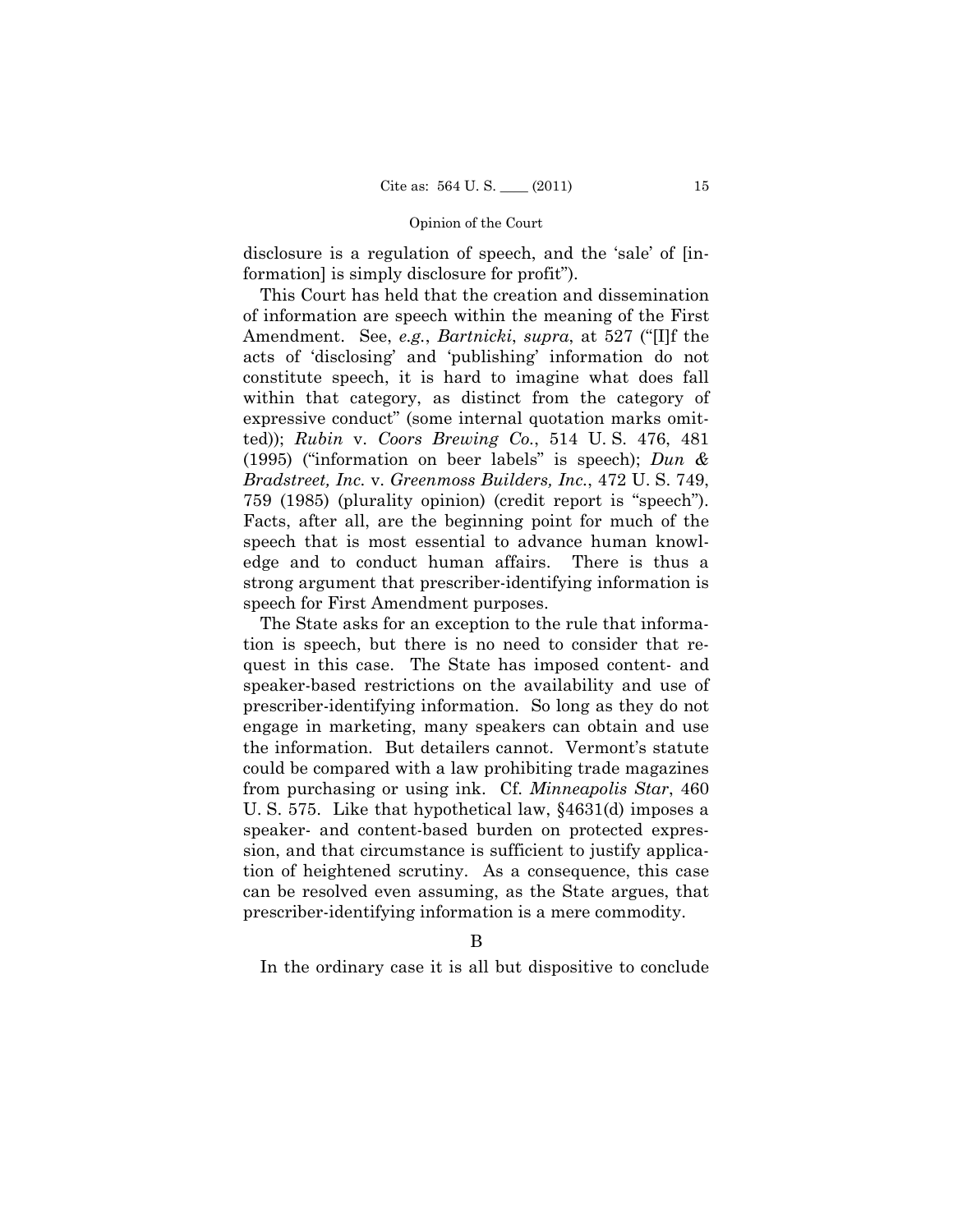that a law is content-based and, in practice, viewpointdiscriminatory. See *R. A. V.*, 505 U. S., at 382 ("Contentbased regulations are presumptively invalid"); *id.*, at 391– 392. The State argues that a different analysis applies here because, assuming §4631(d) burdens speech at all, it at most burdens only commercial speech. As in previous cases, however, the outcome is the same whether a special commercial speech inquiry or a stricter form of judicial scrutiny is applied. See, *e.g.*, *Greater New Orleans Broadcasting Assn., Inc.* v. *United States*, 527 U. S. 173, 184 (1999). For the same reason there is no need to determine whether all speech hampered by §4631(d) is commercial, as our cases have used that term. Cf. *Board of Trustees of State Univ. of N. Y.* v. *Fox*, 492 U. S. 469, 474 (1989) (discussing whether "pure speech and commercial speech" were inextricably intertwined, so that "the entirety must . . . be classified as noncommercial").

Under a commercial speech inquiry, it is the State's burden to justify its content-based law as consistent with the First Amendment. *Thompson* v. *Western States Medical Center*, 535 U. S. 357, 373 (2002). To sustain the targeted, content-based burden §4631(d) imposes on protected expression, the State must show at least that the statute directly advances a substantial governmental interest and that the measure is drawn to achieve that interest. See *Fox*, *supra*, at 480–481; *Central Hudson Gas & Elec. Corp.* v. *Public Serv. Comm'n of N. Y.*, 447 U. S. 557, 566 (1980). There must be a "fit between the legislature's ends and the means chosen to accomplish those ends." *Fox*, *supra*, at 480 (internal quotation marks omitted). As in other contexts, these standards ensure not only that the State's interests are proportional to the resulting burdens placed on speech but also that the law does not seek to suppress a disfavored message. See *Turner Broadcasting*, 512 U. S., at 662–663.

The State's asserted justifications for §4631(d) come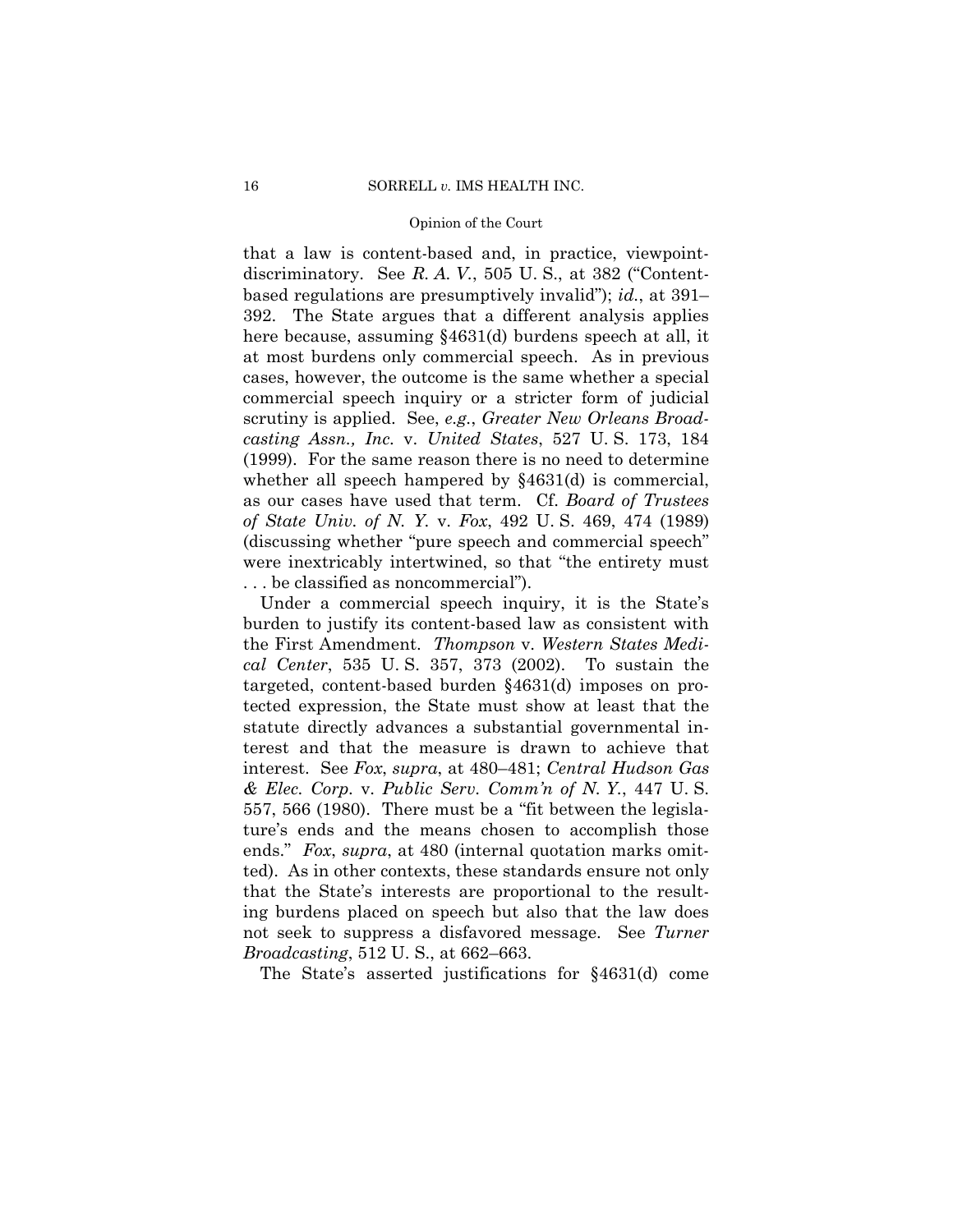under two general headings. First, the State contends that its law is necessary to protect medical privacy, including physician confidentiality, avoidance of harassment, and the integrity of the doctor-patient relationship. Second, the State argues that §4631(d) is integral to the achievement of policy objectives—namely, improved public health and reduced healthcare costs. Neither justification withstands scrutiny.

1

Vermont argues that its physicians have a "reasonable expectation" that their prescriber-identifying information "will not be used for purposes other than . . . filling and processing" prescriptions. See 2007 Vt. Laws No. 80, §1(29). It may be assumed that, for many reasons, physicians have an interest in keeping their prescription decisions confidential. But §4631(d) is not drawn to serve that interest. Under Vermont's law, pharmacies may share prescriber-identifying information with anyone for any reason save one: They must not allow the information to be used for marketing. Exceptions further allow pharmacies to sell prescriber-identifying information for certain purposes, including "health care research." §4631(e). And the measure permits insurers, researchers, journalists, the State itself, and others to use the information. See §4631(d); cf. App. 370–372; *id*., at 211. All but conceding that §4631(d) does not in itself advance confidentiality interests, the State suggests that other laws might impose separate bars on the disclosure of prescriber-identifying information. See Vt. Bd. of Pharmacy Admin. Rule 20.1. But the potential effectiveness of other measures cannot justify the distinctive set of prohibitions and sanctions imposed by §4631(d).

Perhaps the State could have addressed physician confidentiality through "a more coherent policy." *Greater New Orleans Broadcasting*, *supra*, at 195; see also *Discovery*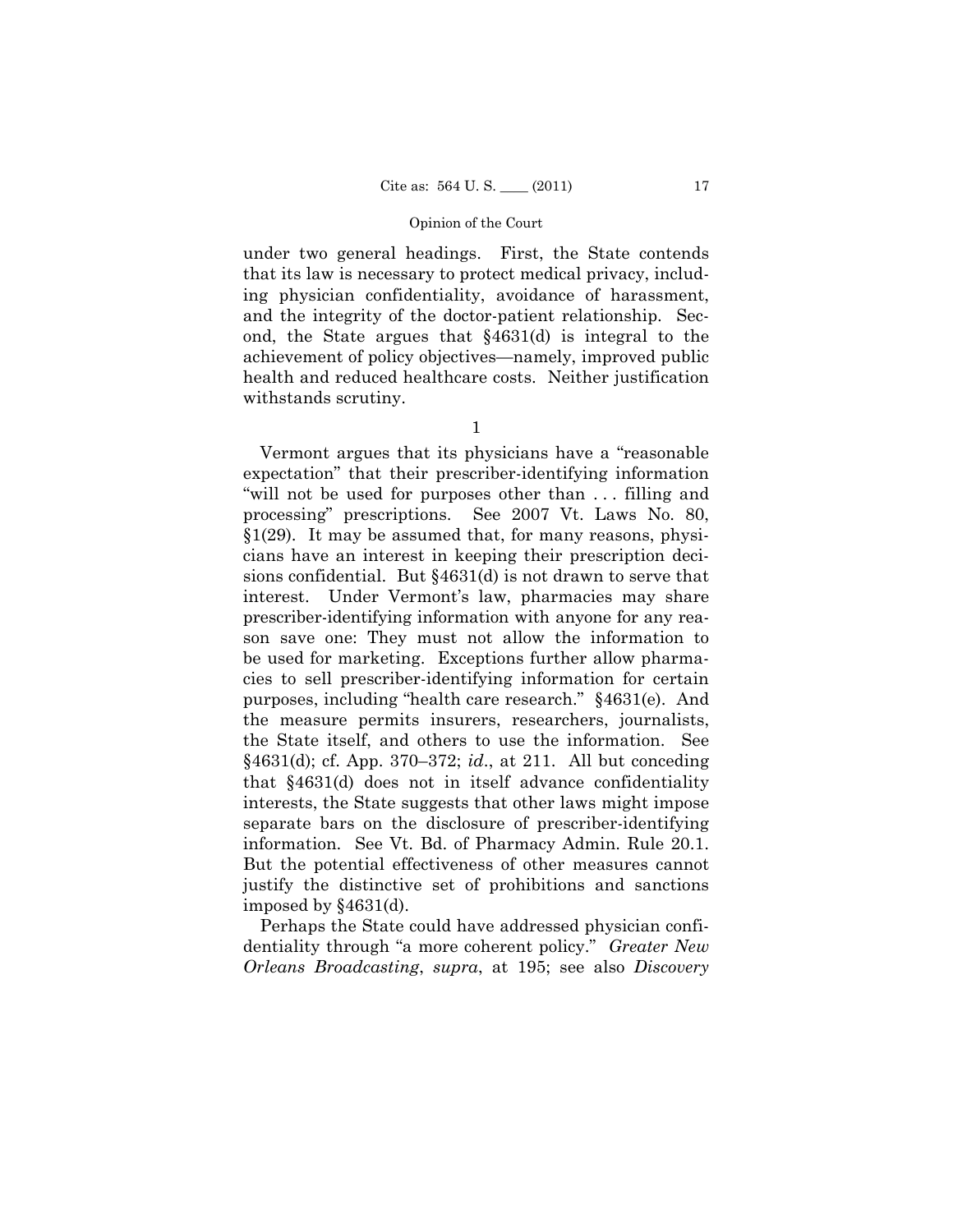*Network*, 507 U. S., at 428. For instance, the State might have advanced its asserted privacy interest by allowing the information's sale or disclosure in only a few narrow and well-justified circumstances. See, *e.g.*, Health Insurance Portability and Accountability Act of 1996, 42 U. S. C. §1320d–2; 45 CFR pts. 160 and 164 (2010). A statute of that type would present quite a different case than the one presented here. But the State did not enact a statute with that purpose or design. Instead, Vermont made prescriber-identifying information available to an almost limitless audience. The explicit structure of the statute allows the information to be studied and used by all but a narrow class of disfavored speakers. Given the information's widespread availability and many permissible uses, the State's asserted interest in physician confidentiality does not justify the burden that §4631(d) places on protected expression.

The State points out that it allows doctors to forgo the advantages of §4631(d) by consenting to the sale, disclosure, and use of their prescriber-identifying information. See  $$4631(c)(1)$ . It is true that private decision making can avoid governmental partiality and thus insulate privacy measures from First Amendment challenge. See *Rowan* v. *Post Office Dept.*, 397 U. S. 728 (1970); cf. *Bolger* v. *Youngs Drug Products Corp.*, 463 U. S. 60, 72 (1983). But that principle is inapposite here. Vermont has given its doctors a contrived choice: Either consent, which will allow your prescriber-identifying information to be disseminated and used without constraint; or, withhold consent, which will allow your information to be used by those speakers whose message the State supports. Section 4631(d) may offer a limited degree of privacy, but only on terms favorable to the speech the State prefers. Cf. *Rowan*, *supra*, at 734, 737, 739, n. 6 (sustaining a law that allowed private parties to make "unfettered," "unlimited," and "unreviewable" choices regarding their own privacy). This is not to say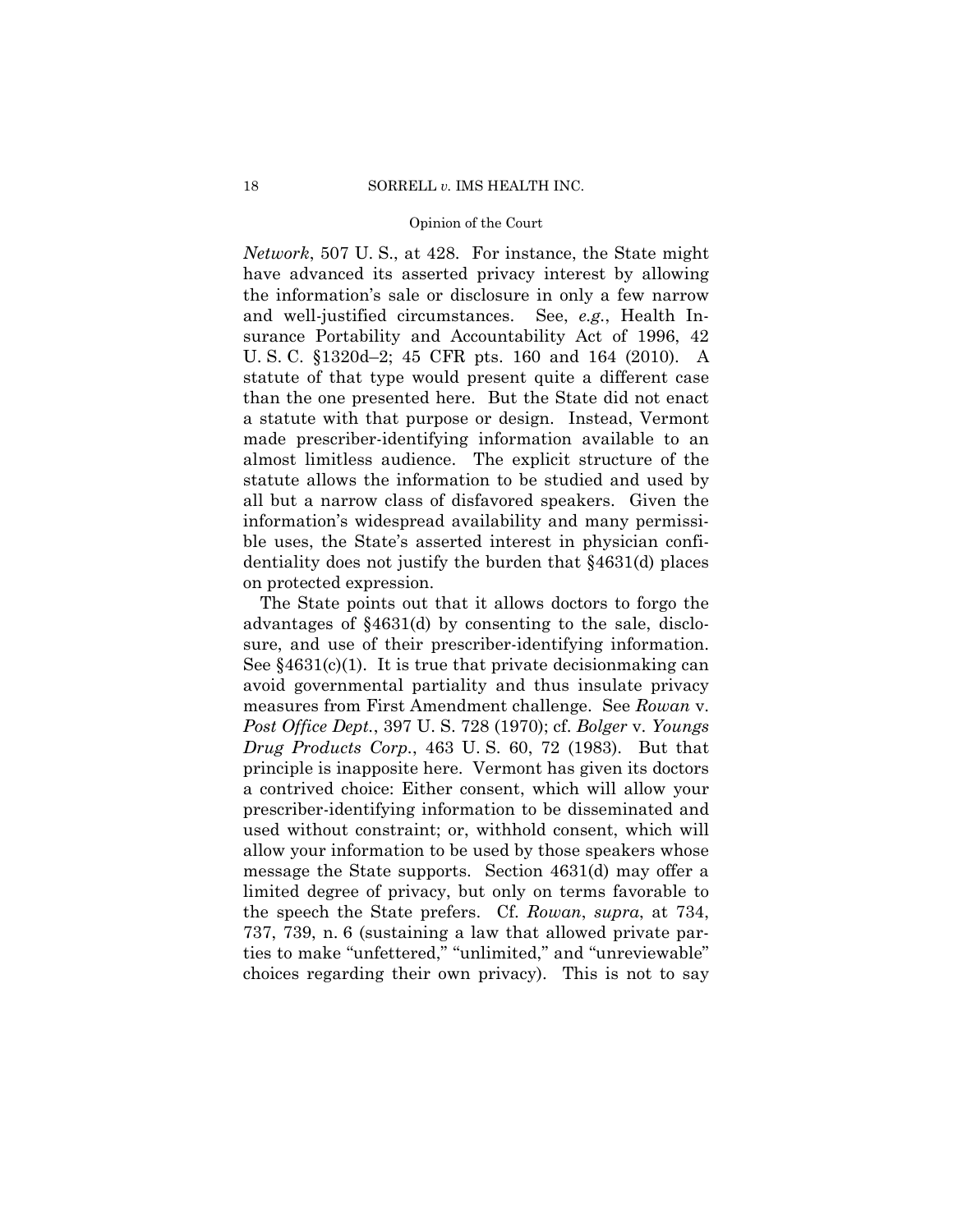that all privacy measures must avoid content-based rules. Here, however, the State has conditioned privacy on acceptance of a content-based rule that is not drawn to serve the State's asserted interest. To obtain the limited privacy allowed by §4631(d), Vermont physicians are forced to acquiesce in the State's goal of burdening disfavored speech by disfavored speakers.

Respondents suggest that a further defect of §4631(d) lies in its presumption of applicability absent a physician's election to the contrary. Vermont's law might burden less speech if it came into operation only after an individual choice, but a revision to that effect would not necessarily save §4631(d). Even reliance on a prior election would not suffice, for instance, if available categories of coverage by design favored speakers of one political persuasion over another. Rules that burden protected expression may not be sustained when the options provided by the State are too narrow to advance legitimate interests or too broad to protect speech. As already explained, §4631(d) permits extensive use of prescriber-identifying information and so does not advance the State's asserted interest in physician confidentiality. The limited range of available privacy options instead reflects the State's impermissible purpose to burden disfavored speech. Vermont's argument accordingly fails, even if the availability and scope of private election might be relevant in other contexts, as when the statute's design is unrelated to any purpose to advance a preferred message.

The State also contends that §4631(d) protects doctors from "harassing sales behaviors." 2007 Vt. Laws No. 80, §1(28). "Some doctors in Vermont are experiencing an undesired increase in the aggressiveness of pharmaceutical sales representatives," the Vermont Legislature found, "and a few have reported that they felt coerced and harassed."  $\S1(20)$ . It is doubtful that concern for "a few" physicians who may have "felt coerced and harassed" by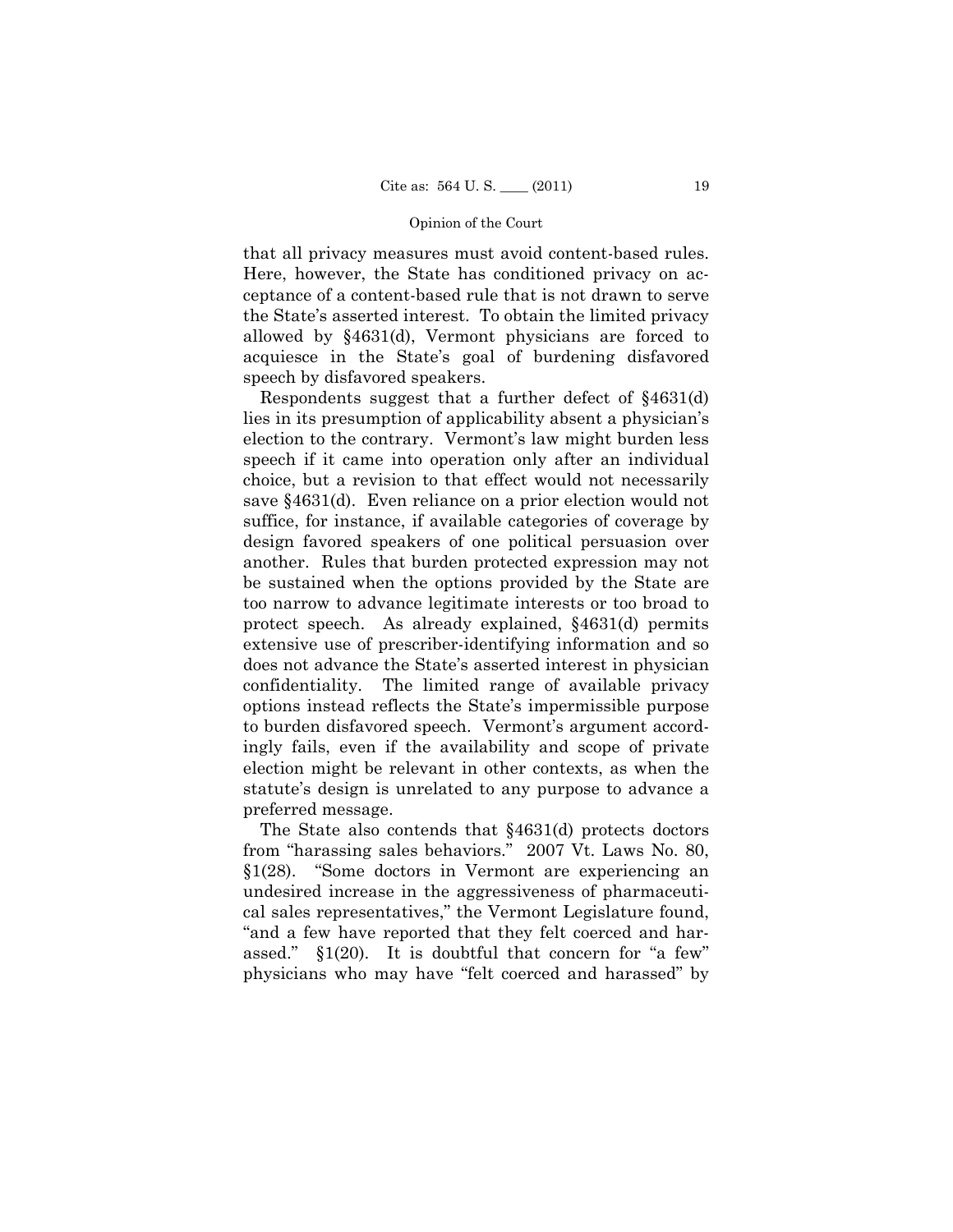pharmaceutical marketers can sustain a broad contentbased rule like §4631(d). Many are those who must endure speech they do not like, but that is a necessary cost of freedom. See *Erznoznik* v. *Jacksonville*, 422 U. S. 205, 210–211 (1975); *Cohen* v. *California*, 403 U. S. 15, 21 (1971). In any event the State offers no explanation why remedies other than content-based rules would be inadequate. See *44 Liquormart, Inc.* v. *Rhode Island*, 517 U. S. 484, 503 (1996) (opinion of Stevens, J.). Physicians can, and often do, simply decline to meet with detailers, including detailers who use prescriber-identifying information. See, *e.g.*, App. 180, 333–334. Doctors who wish to forgo detailing altogether are free to give "No Solicitation" or "No Detailing" instructions to their office managers or to receptionists at their places of work. Personal privacy even in one's own home receives "ample protection" from the "resident's unquestioned right to refuse to engage in conversation with unwelcome visitors." *Watchtower Bible & Tract Soc. of N. Y., Inc.* v. *Village of Stratton*, 536 U. S. 150, 168 (2002); see also *Bolger*, *supra*, at 72. A physician's office is no more private and is entitled to no greater protection.

Vermont argues that detailers' use of prescriberidentifying information undermines the doctor-patient relationship by allowing detailers to influence treatment decisions. According to the State, "unwanted pressure occurs" when doctors learn that their prescription decisions are being "monitored" by detailers. 2007 Vt. Laws No. 80, §1(27). Some physicians accuse detailers of "spying" or of engaging in "underhanded" conduct in order to "subvert" prescription decisions. App. 336, 380, 407–408; see also *id.*, at 326–328. And Vermont claims that detailing makes people "anxious" about whether doctors have their patients' best interests at heart. *Id*., at 327. But the State does not explain why detailers' use of prescriberidentifying information is more likely to prompt these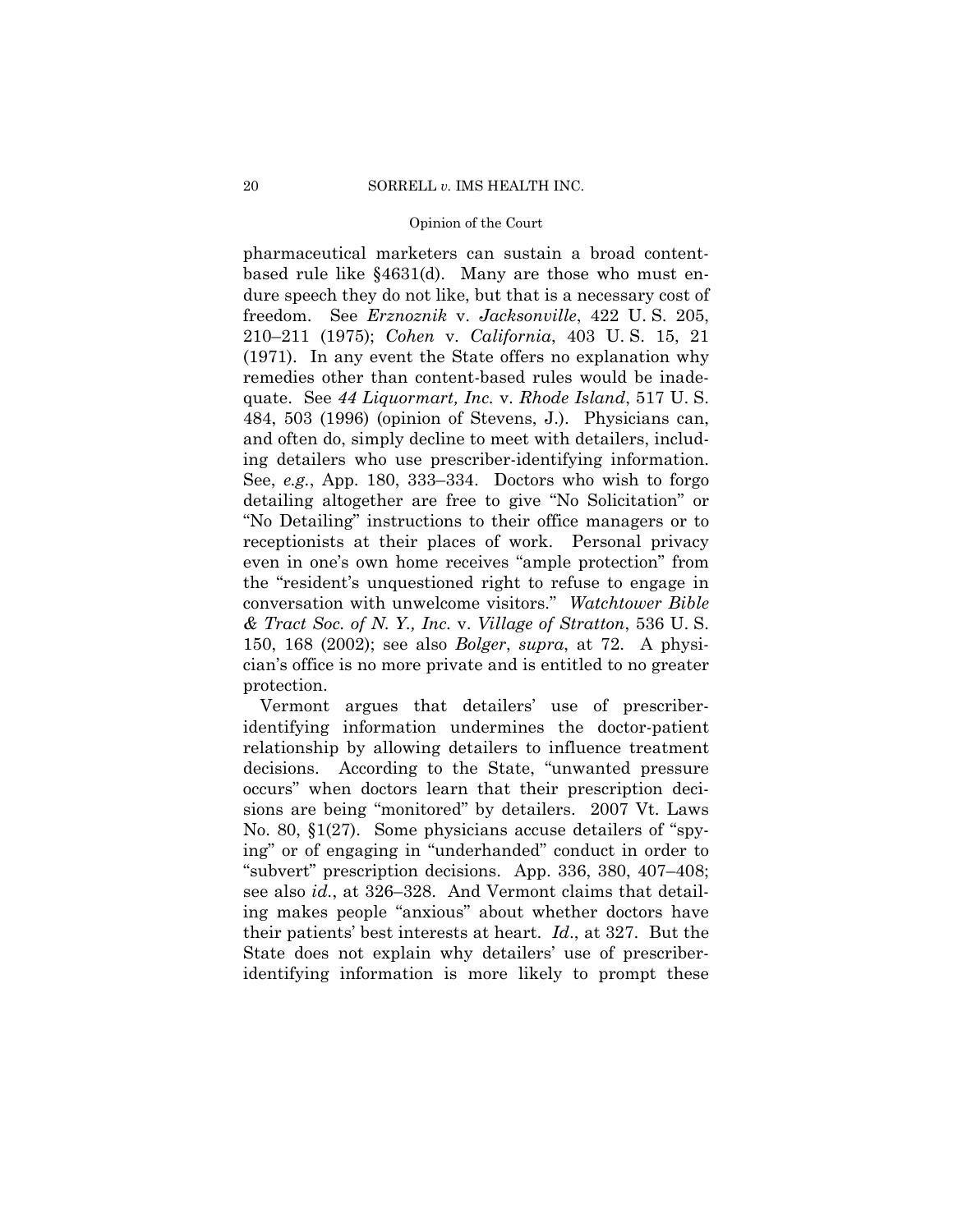objections than many other uses permitted by §4631(d). In any event, this asserted interest is contrary to basic First Amendment principles. Speech remains protected even when it may "stir people to action," "move them to tears," or "inflict great pain." *Snyder* v. *Phelps*, 562 U. S.  $\_, \_\_$  (2011) (slip op., at 15). The more benign and, many would say, beneficial speech of pharmaceutical marketing is also entitled to the protection of the First Amendment. If pharmaceutical marketing affects treatment decisions, it does so because doctors find it persuasive. Absent circumstances far from those presented here, the fear that speech might persuade provides no lawful basis for quieting it. *Brandenburg* v. *Ohio*, 395 U. S. 444, 447 (1969) *(per curiam)*.

2

The State contends that §4631(d) advances important public policy goals by lowering the costs of medical services and promoting public health. If prescriberidentifying information were available for use by detailers, the State contends, then detailing would be effective in promoting brand-name drugs that are more expensive and less safe than generic alternatives. This logic is set out at length in the legislative findings accompanying §4631(d). Yet at oral argument here, the State declined to acknowledge that §4631(d)'s objective purpose and practical effect were to inhibit detailing and alter doctors' prescription decisions. See Tr. of Oral Arg. 5–6. The State's reluctance to embrace its own legislature's rationale reflects the vulnerability of its position.

While Vermont's stated policy goals may be proper, §4631(d) does not advance them in a permissible way. As the Court of Appeals noted, the "state's own explanation of how" §4631(d) "advances its interests cannot be said to be direct." 630 F. 3d, at 277. The State seeks to achieve its policy objectives through the indirect means of restraining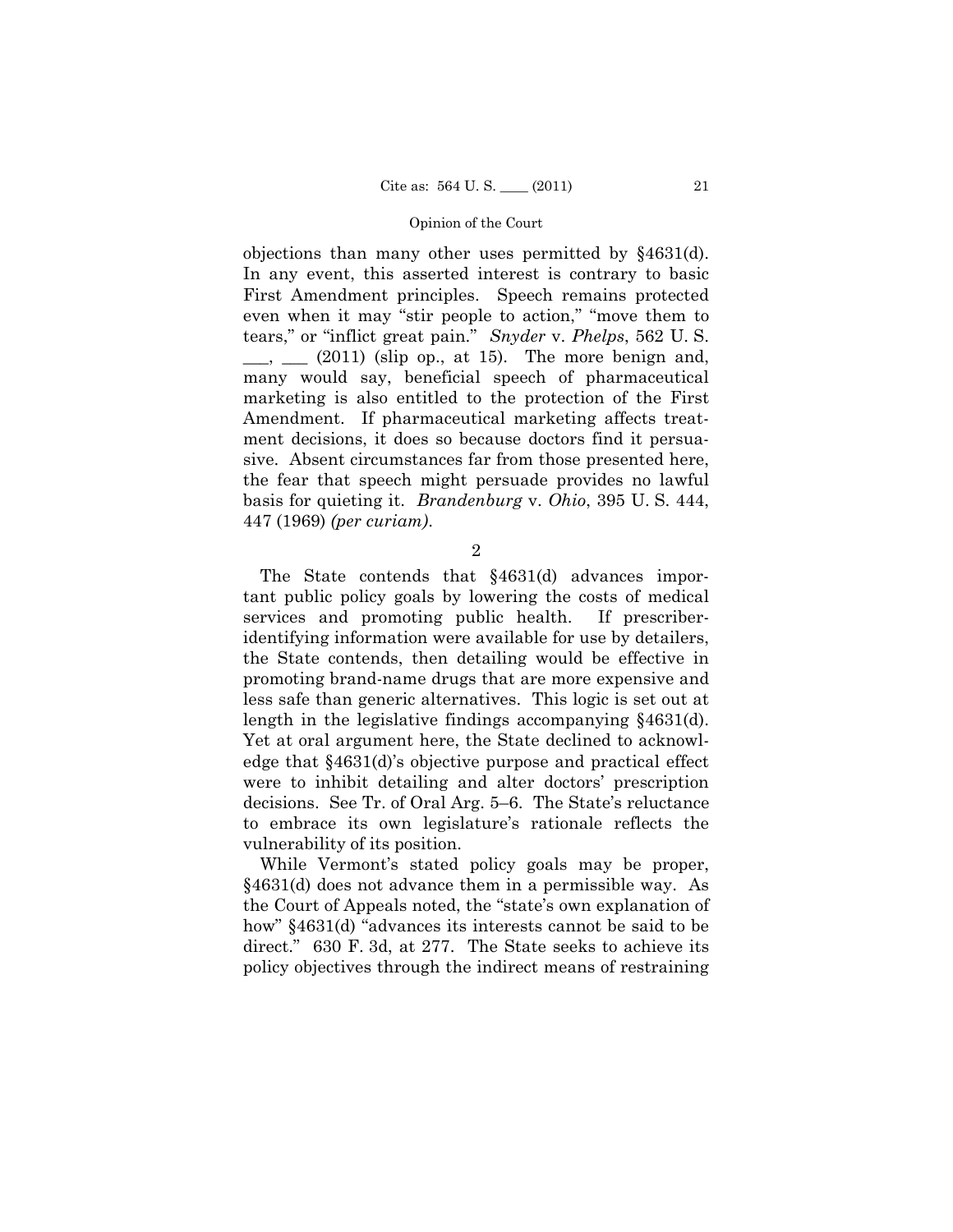certain speech by certain speakers—that is, by diminishing detailers' ability to influence prescription decisions. Those who seek to censor or burden free expression often assert that disfavored speech has adverse effects. But the "fear that people would make bad decisions if given truthful information" cannot justify content-based burdens on speech. *Thompson*, 535 U. S., at 374; see also *Virginia Bd. of Pharmacy* v. *Virginia Citizens Consumer Council, Inc.*, 425 U. S. 748, 769–770 (1976). "The First Amendment directs us to be especially skeptical of regulations that seek to keep people in the dark for what the government perceives to be their own good." *44 Liquormart*, *supra*, at 503 (opinion of Stevens, J.); see also *Linmark Associates, Inc.* v. *Willingboro*, 431 U. S. 85, 97 (1977). These precepts apply with full force when the audience, in this case prescribing physicians, consists of "sophisticated and experienced" consumers. *Edenfield*, 507 U. S., at 775.

As Vermont's legislative findings acknowledge, the premise of §4631(d) is that the force of speech can justify the government's attempts to stifle it. Indeed the State defends the law by insisting that "pharmaceutical marketing has a strong influence on doctors' prescribing practices." Brief for Petitioners 49–50. This reasoning is incompatible with the First Amendment. In an attempt to reverse a disfavored trend in public opinion, a State could not ban campaigning with slogans, picketing with signs, or marching during the daytime. Likewise the State may not seek to remove a popular but disfavored product from the marketplace by prohibiting truthful, nonmisleading advertisements that contain impressive endorsements or catchy jingles. That the State finds expression too persuasive does not permit it to quiet the speech or to burden its messengers.

The defect in Vermont's law is made clear by the fact that many listeners find detailing instructive. Indeed the record demonstrates that some Vermont doctors view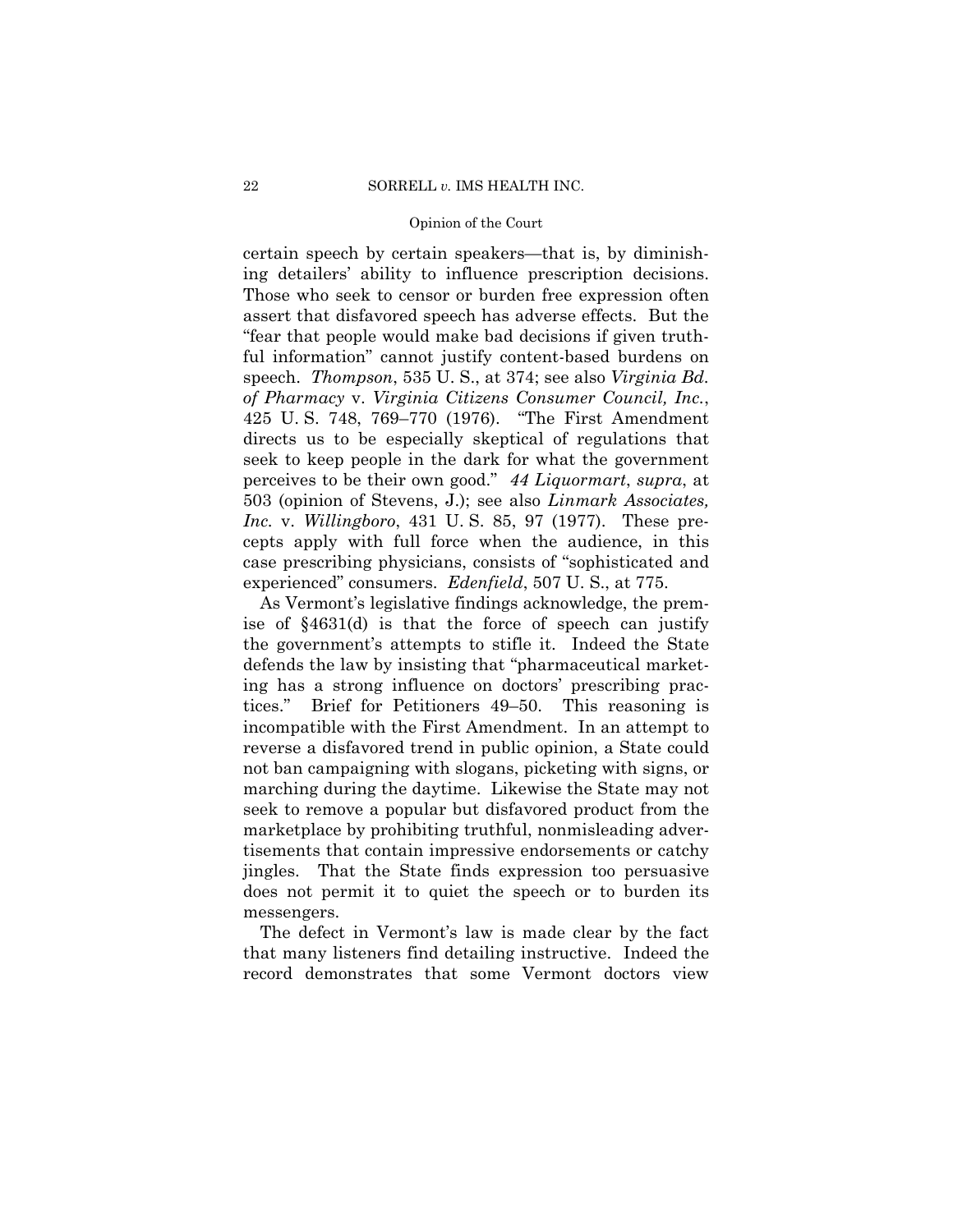targeted detailing based on prescriber-identifying information as "very helpful" because it allows detailers to shape their messages to each doctor's practice. App. 274; see also *id.*, at 181, 218, 271–272. Even the United States, which appeared here in support of Vermont, took care to dispute the State's "unwarranted view that the dangers of [n]ew drugs outweigh their benefits to patients." Brief for United States as *Amicus Curiae* 24, n. 4. There are divergent views regarding detailing and the prescription of brand-name drugs. Under the Constitution, resolution of that debate must result from free and uninhibited speech. As one Vermont physician put it: "We have a saying in medicine, information is power. And the more you know, or anyone knows, the better decisions can be made." App. 279. There are similar sayings in law, including that "information is not in itself harmful, that people will perceive their own best interests if only they are well enough informed, and that the best means to that end is to open the channels of communication rather than to close them." *Virginia Bd.*, 425 U. S., at 770. The choice "between the dangers of suppressing information, and the dangers of its misuse if it is freely available" is one that "the First Amendment makes for us." *Ibid*.

Vermont may be displeased that detailers who use prescriber-identifying information are effective in promoting brand-name drugs. The State can express that view through its own speech. See *Linmark*, 431 U. S., at 97; cf. §4622(a)(1) (establishing a prescription drug educational program). But a State's failure to persuade does not allow it to hamstring the opposition. The State may not burden the speech of others in order to tilt public debate in a preferred direction. "The commercial marketplace, like other spheres of our social and cultural life, provides a forum where ideas and information flourish. Some of the ideas and information are vital, some of slight worth. But the general rule is that the speaker and the audience, not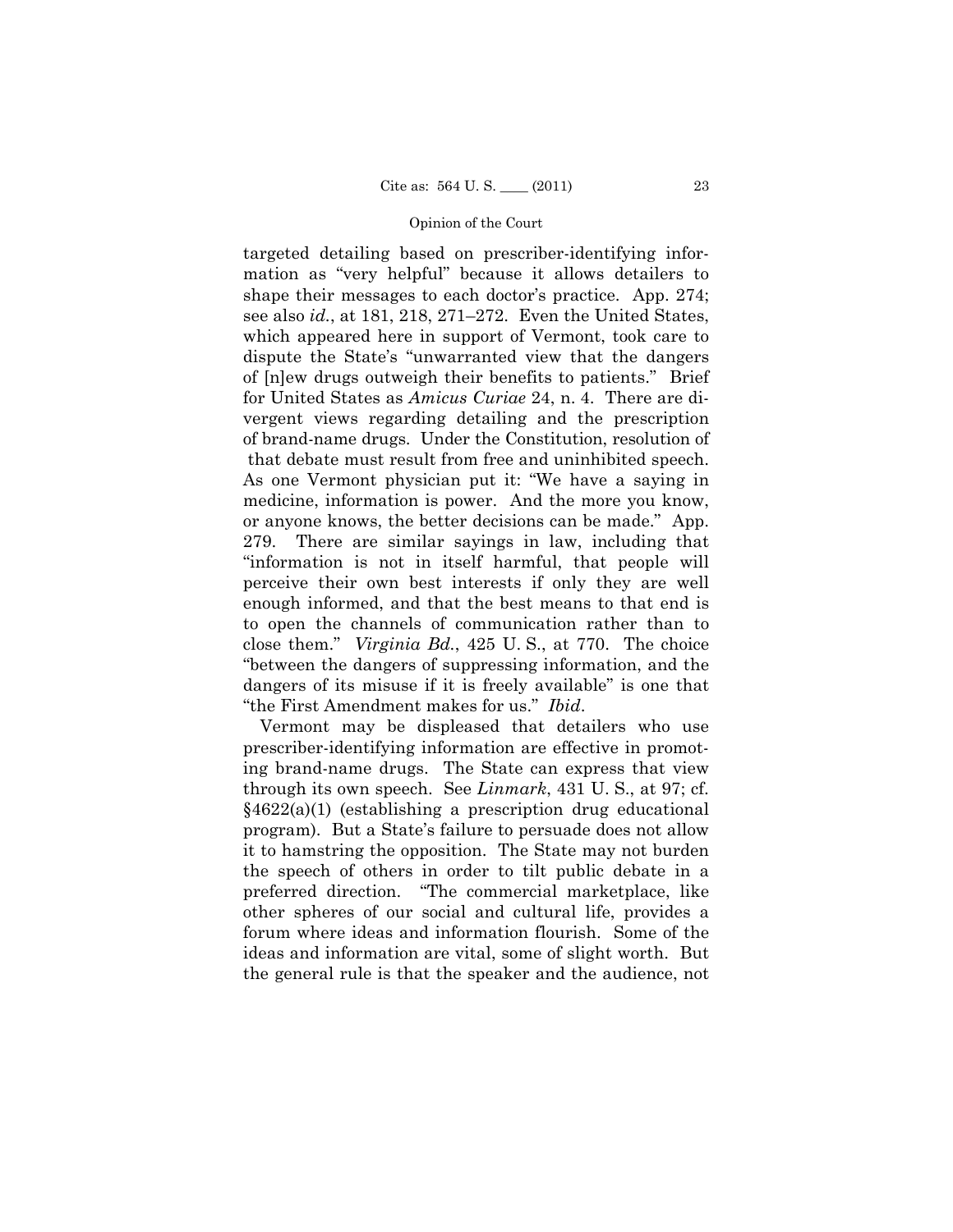the government, assess the value of the information presented." *Edenfield*, *supra*, at 767.

It is true that content-based restrictions on protected expression are sometimes permissible, and that principle applies to commercial speech. Indeed the government's legitimate interest in protecting consumers from "commercial harms" explains "why commercial speech can be subject to greater governmental regulation than noncommercial speech." *Discovery Network*, 507 U. S., at 426; see also *44 Liquormart*, 517 U. S., 502 (opinion of Stevens, J.). The Court has noted, for example, that "a State may choose to regulate price advertising in one industry but not in others, because the risk of fraud . . . is in its view greater there." *R. A. V.*, 505 U. S., at 388–389 (citing *Virginia Bd.*, *supra*, at 771–772). Here, however, Vermont has not shown that its law has a neutral justification.

The State nowhere contends that detailing is false or misleading within the meaning of this Court's First Amendment precedents. See *Thompson*, 535 U. S., at 373. Nor does the State argue that the provision challenged here will prevent false or misleading speech. Cf. *post*, at 10–11 (BREYER, J., dissenting) (collecting regulations that the government might defend on this ground). The State's interest in burdening the speech of detailers instead turns on nothing more than a difference of opinion. See *Bolger*, 463 U. S., at 69; *Thompson*, *supra*, at 376.

\* \* \*

The capacity of technology to find and publish personal information, including records required by the government, presents serious and unresolved issues with respect to personal privacy and the dignity it seeks to secure. In considering how to protect those interests, however, the State cannot engage in content-based discrimination to advance its own side of a debate.

If Vermont's statute provided that prescriber-identifying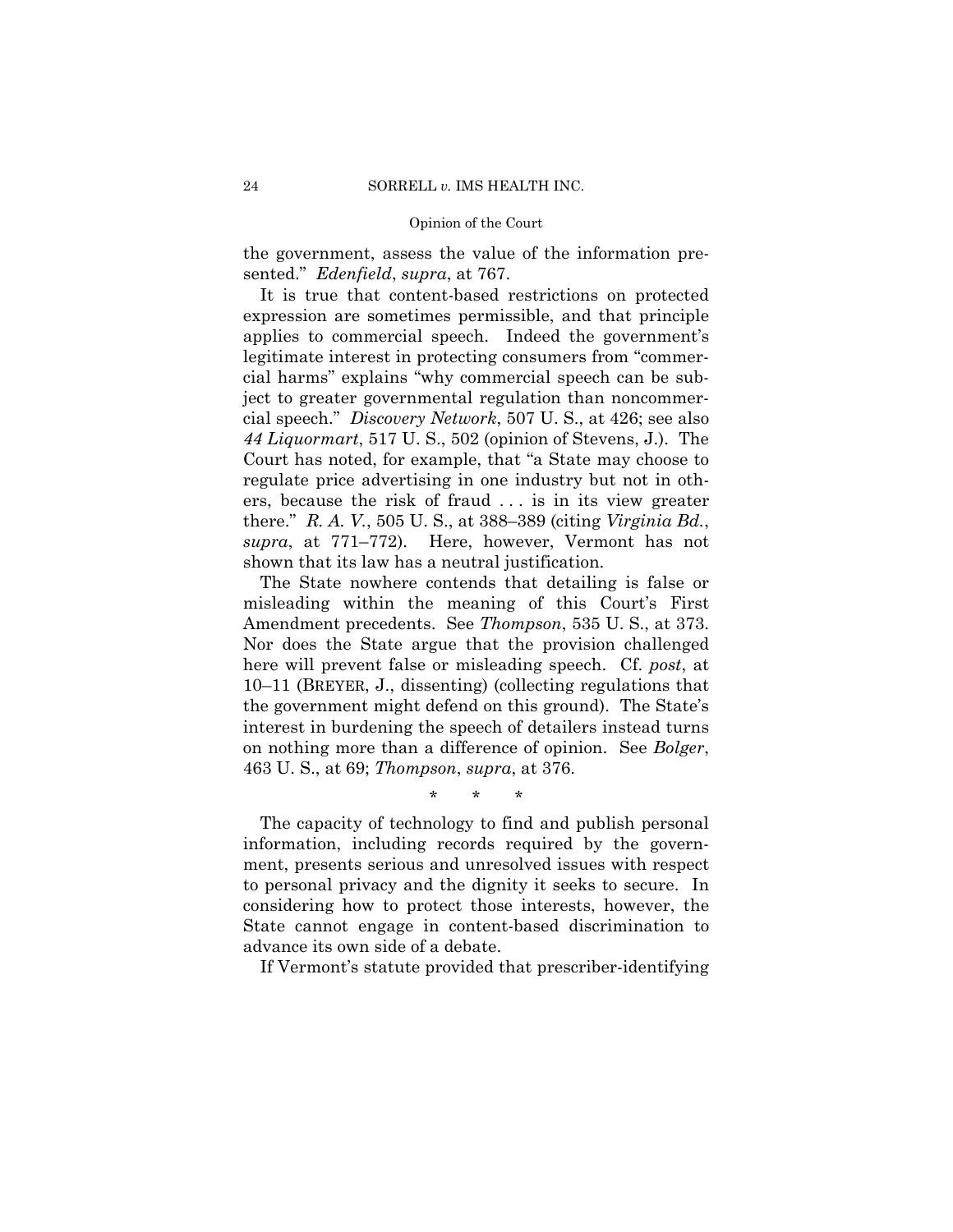information could not be sold or disclosed except in narrow circumstances then the State might have a stronger position. Here, however, the State gives possessors of the information broad discretion and wide latitude in disclosing the information, while at the same time restricting the information's use by some speakers and for some purposes, even while the State itself can use the information to counter the speech it seeks to suppress. Privacy is a concept too integral to the person and a right too essential to freedom to allow its manipulation to support just those ideas the government prefers.

When it enacted §4631(d), the Vermont Legislature found that the "marketplace for ideas on medicine safety and effectiveness is frequently one-sided in that brandname companies invest in expensive pharmaceutical marketing campaigns to doctors." 2007 Vt. Laws No. 80, §1(4). "The goals of marketing programs," the legislature said, "are often in conflict with the goals of the state." §1(3). The text of §4631(d), associated legislative findings, and the record developed in the District Court establish that Vermont enacted its law for this end. The State has burdened a form of protected expression that it found too persuasive. At the same time, the State has left unburdened those speakers whose messages are in accord with its own views. This the State cannot do.

The judgment of the Court of Appeals is affirmed.

*It is so ordered.*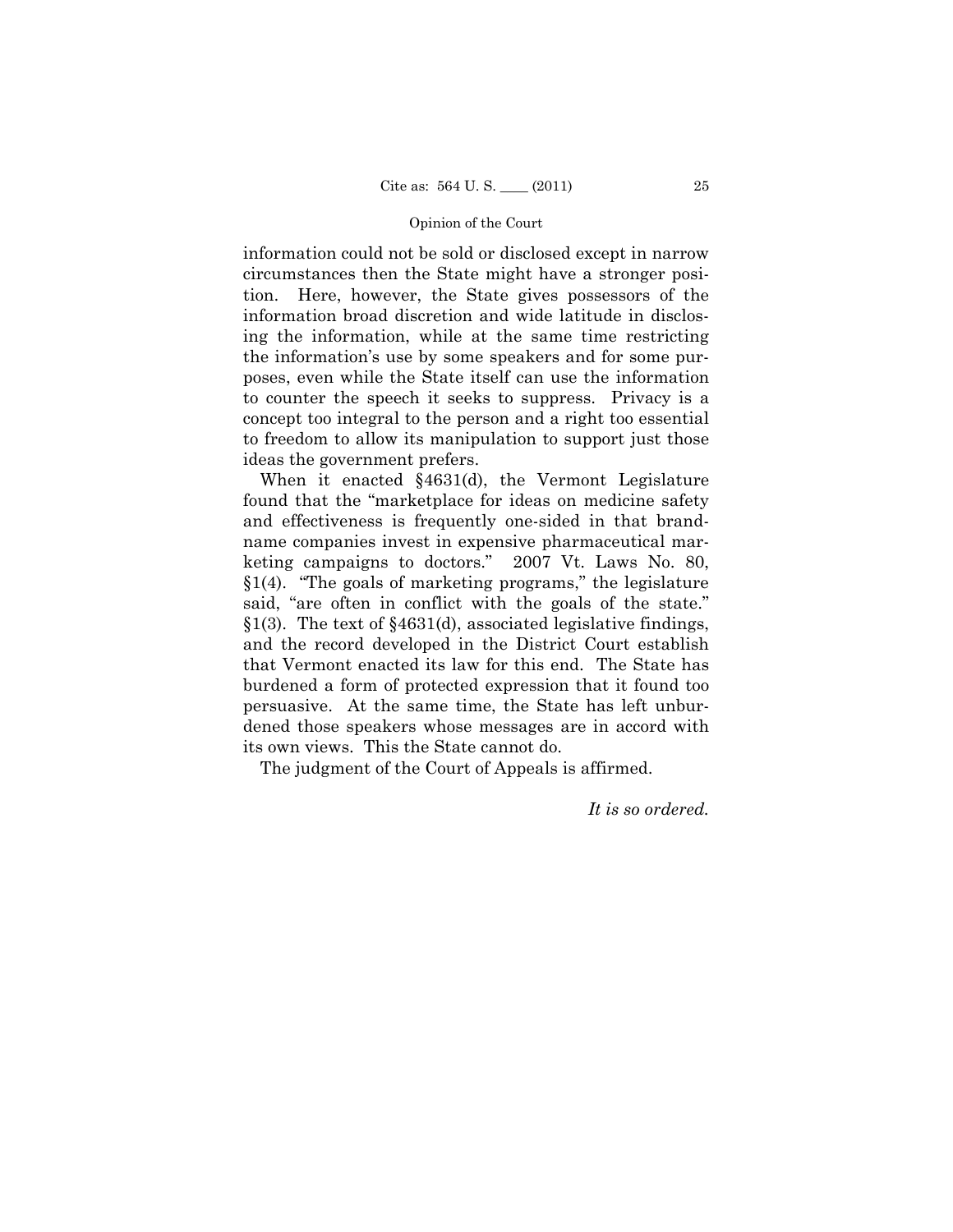## $\frac{1}{2}$  ,  $\frac{1}{2}$  ,  $\frac{1}{2}$  ,  $\frac{1}{2}$  ,  $\frac{1}{2}$  ,  $\frac{1}{2}$  ,  $\frac{1}{2}$ **SUPREME COURT OF THE UNITED STATES**

## $\frac{1}{2}$  ,  $\frac{1}{2}$  ,  $\frac{1}{2}$  ,  $\frac{1}{2}$  ,  $\frac{1}{2}$  ,  $\frac{1}{2}$ No. 10–779

# WILLIAM H. SORRELL, ATTORNEY GENERAL OF VERMONT, ET AL., PETITIONERS *v.* IMS HEALTH INC. ET AL.

## ON WRIT OF CERTIORARI TO THE UNITED STATES COURT OF APPEALS FOR THE SECOND CIRCUIT

## [June 23, 2011]

JUSTICE BREYER, with whom JUSTICE GINSBURG and JUSTICE KAGAN join, dissenting.

The Vermont statute before us adversely affects expression in one, and only one, way. It deprives pharmaceutical and data-mining companies of data, collected pursuant to the government's regulatory mandate, that could help pharmaceutical companies create better sales messages. In my view, this effect on expression is inextricably related to a lawful governmental effort to regulate a commercial enterprise. The First Amendment does not require courts to apply a special "heightened" standard of review when reviewing such an effort. And, in any event, the statute meets the First Amendment standard this Court has previously applied when the government seeks to regulate commercial speech. For any or all of these reasons, the Court should uphold the statute as constitutional.

The Vermont statute before us says pharmacies and certain other entities

"shall not [1] sell . . . regulated records containing prescriber-identifiable information, nor [2] permit the use of [such] records . . . for marketing or promoting a prescription drug, unless the prescriber consents." Vt. Stat. Ann., Tit. 18, §4631(d) (Supp. 2010).

I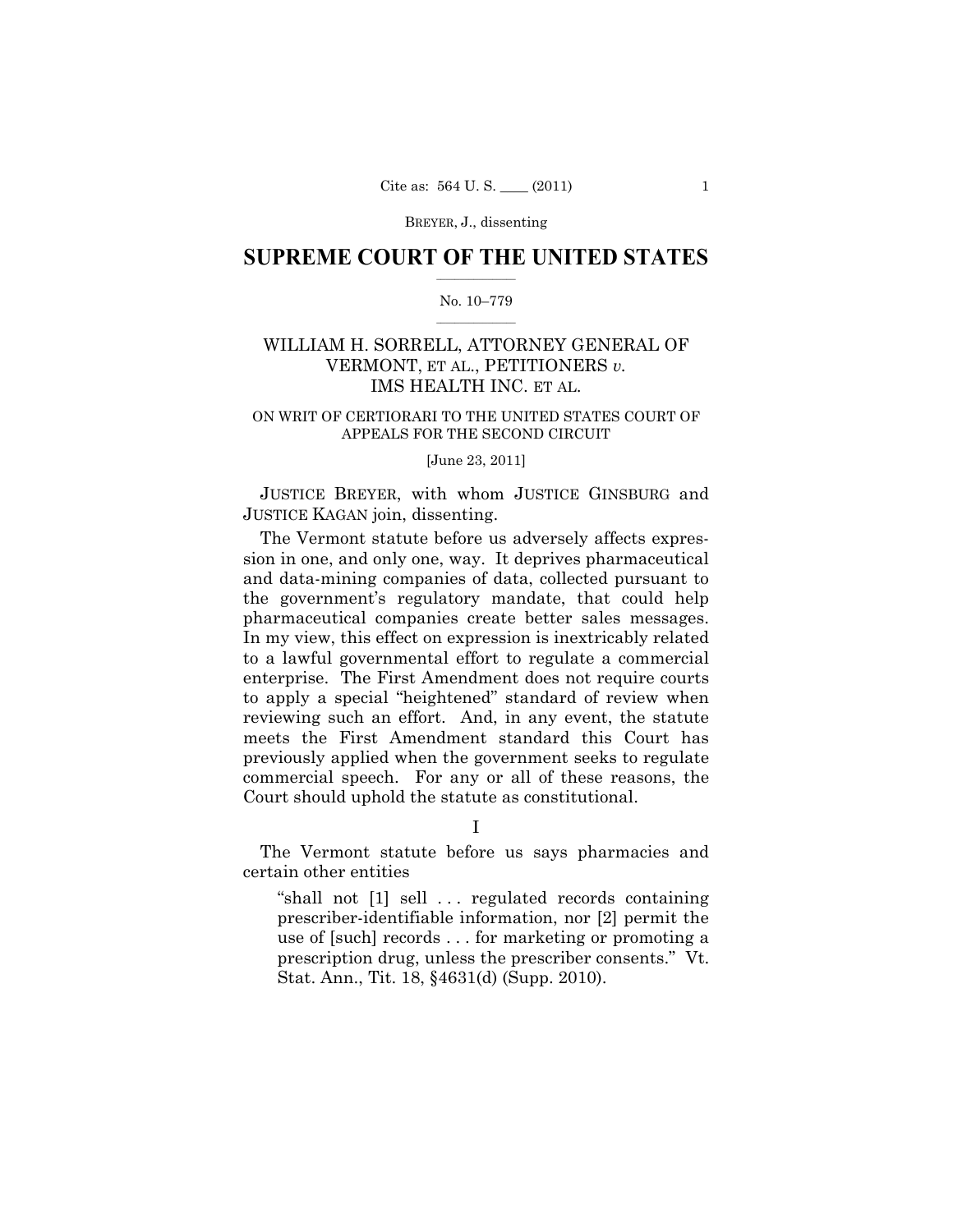It also says that

"[3] [p]harmaceutical manufacturers and pharmaceutical marketers shall not use prescriber-identifiable information for marketing or promoting a prescription drug unless the prescriber consents." *Ibid.* 

For the most part, I shall focus upon the first and second of these prohibitions. In Part IV, I shall explain why the third prohibition makes no difference to the result.

In *Glickman* v. *Wileman Brothers & Elliott, Inc.*, 521 U. S. 457 (1997), this Court considered the First Amendment's application to federal agricultural commodity marketing regulations that required growers of fruit to make compulsory contributions to pay for collective advertising. The Court reviewed the lawfulness of the regulation's negative impact on the growers' freedom voluntarily to choose their own commercial messages "under the standard appropriate for the review of economic regulation." *Id.*, at 469.

In this case I would ask whether Vermont's regulatory provisions work harm to First Amendment interests that is disproportionate to their furtherance of legitimate regulatory objectives. And in doing so, I would give significant weight to legitimate commercial regulatory objectives—as this Court did in *Glickman*. The far stricter, specially "heightened" First Amendment standards that the majority would apply to this instance of commercial regulation are out of place here. *Ante*, at 1, 8, 9, 10, 11, 13, 14, 15.

Because many, perhaps most, activities of human beings living together in communities take place through speech, and because speech-related risks and offsetting justifications differ depending upon context, this Court has distinguished for First Amendment purposes among different

II

A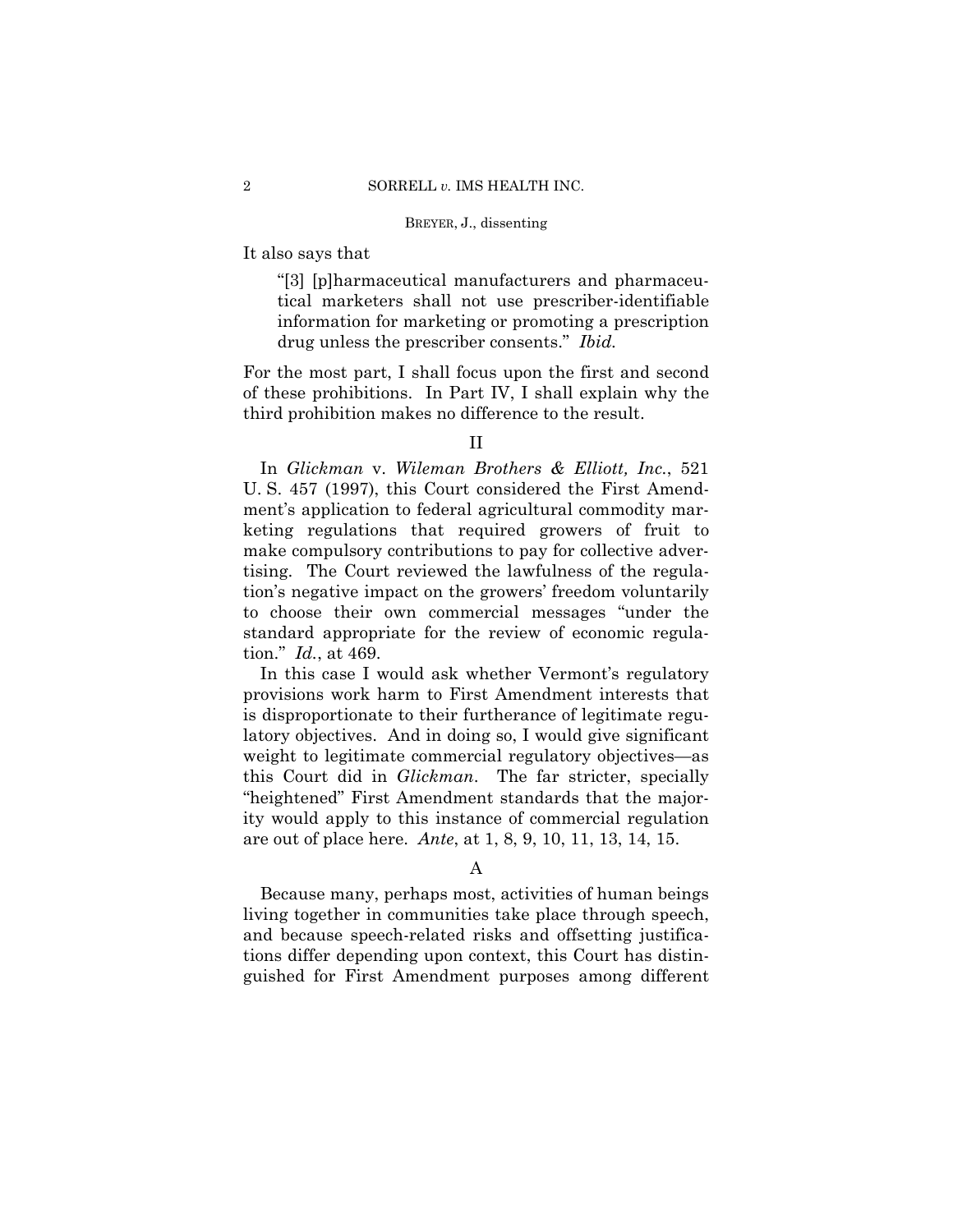contexts in which speech takes place. See, *e.g., Snyder* v. *Phelps*, 562 U.S. \_\_, \_\_\_\_\_  $(2011)$  (slip op., at 5–6). Thus, the First Amendment imposes tight constraints upon government efforts to restrict, *e.g.,* "core" political speech, while imposing looser constraints when the government seeks to restrict, *e.g.,* commercial speech, the speech of its own employees, or the regulation-related speech of a firm subject to a traditional regulatory program. Compare *Boos* v. *Barry*, 485 U. S. 312, 321 (1988) (political speech), with *Central Hudson Gas & Elec. Corp.*  v. *Public Serv. Comm'n of N. Y.*, 447 U. S. 557 (1980) (commercial speech), *Pickering* v. *Board of Ed. of Township High School Dist. 205, Will Cty.*, 391 U. S. 563 (1968) (government employees), and *Glickman*, *supra* (economic regulation).

These test-related distinctions reflect the constitutional importance of maintaining a free marketplace of ideas, a marketplace that provides access to "social, political, esthetic, moral, and other ideas and experiences." *Red Lion Broadcasting Co.* v. *FCC*, 395 U. S. 367, 390 (1969); see *Abrams* v. *United States*, 250 U. S. 616, 630 (1919) (Holmes, J., dissenting). Without such a marketplace, the public could not freely choose a government pledged to implement policies that reflect the people's informed will.

At the same time, our cases make clear that the First Amendment offers considerably less protection to the maintenance of a free marketplace for goods and services. See *Florida Bar* v. *Went For It, Inc.*, 515 U. S. 618, 623 (1995) ("We have always been careful to distinguish commercial speech from speech at the First Amendment's core"). And they also reflect the democratic importance of permitting an elected government to implement through effective programs policy choices for which the people's elected representatives have voted.

Thus this Court has recognized that commercial speech including advertising has an "informational function" and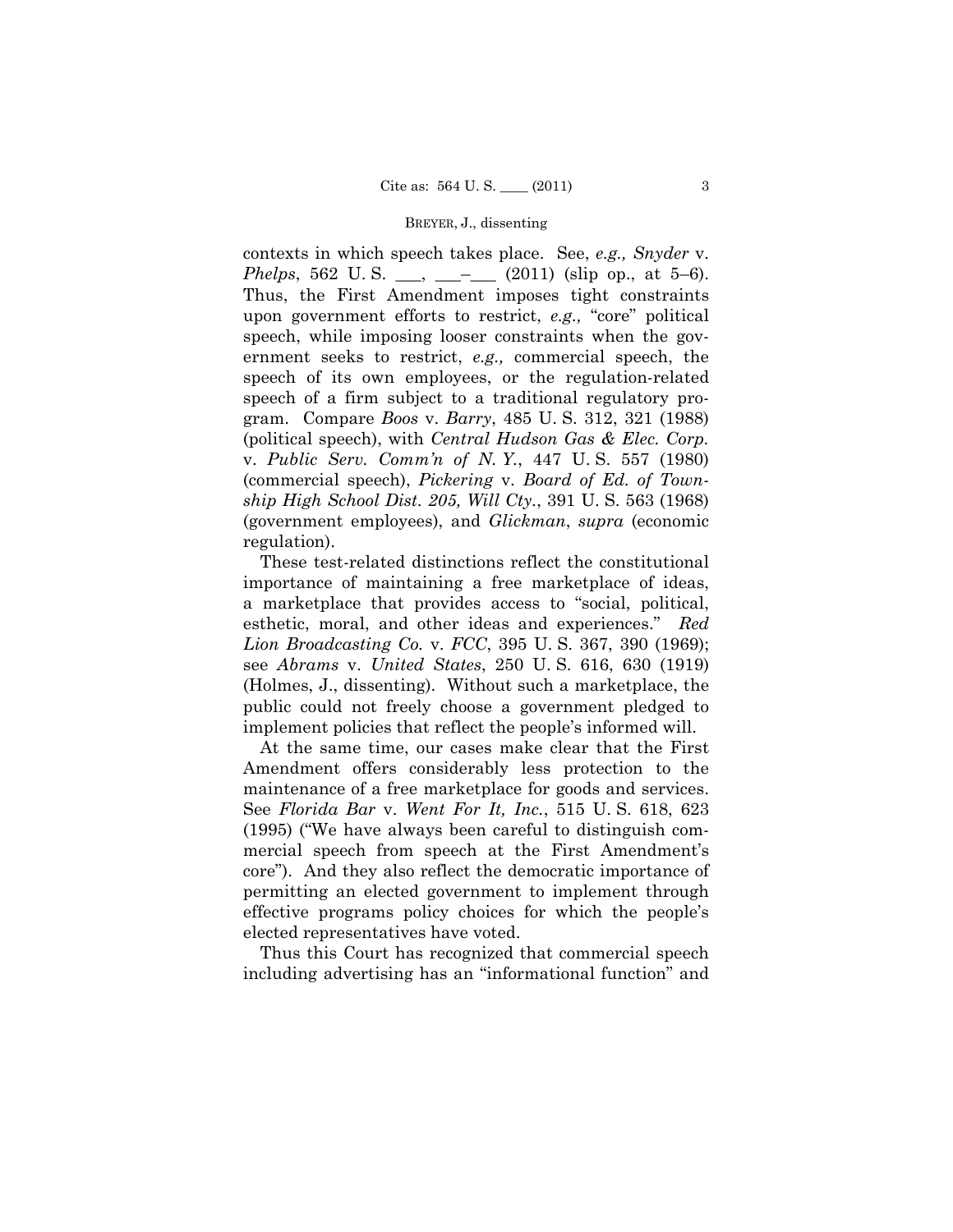is not "valueless in the marketplace of ideas." *Central Hudson*, *supra*, at 563; *Bigelow* v. *Virginia*, 421 U. S. 809, 826 (1975). But at the same time it has applied a less than strict, "intermediate" First Amendment test when the government directly restricts commercial speech. Under that test, government laws and regulations may significantly restrict speech, as long as they also "directly advance" a "substantial" government interest that could not "be served as well by a more limited restriction." *Central Hudson*, *supra*, at 564. Moreover, the Court has found that "sales practices" that are "misleading, deceptive, or aggressive" lack the protection of even this "intermediate" standard. *44 Liquormart, Inc.* v. *Rhode Island*, 517 U. S. 484, 501 (1996) (opinion of Stevens, J.); see also *Central Hudson*, *supra*, at 563; *Virginia Bd. of Pharmacy*  v. *Virginia Citizens Consumer Council, Inc.*, 425 U. S. 748, 772 (1976). And the Court has emphasized the need, in applying an "intermediate" test, to maintain the

"'commonsense' distinction between speech proposing a commercial transaction, *which occurs in an area traditionally subject to government regulation*, and other varieties of speech." *Ohralik* v. *Ohio State Bar Assn.*, 436 U. S. 447, 455–456 (1978) (quoting *Virginia Bd. of Pharmacy*, *supra*, at 771, n. 24; emphasis added).

The Court has also normally applied a yet more lenient approach to ordinary commercial or regulatory legislation that affects speech in less direct ways. In doing so, the Court has taken account of the need in this area of law to defer significantly to legislative judgment—as the Court has done in cases involving the Commerce Clause or the Due Process Clause. See *Glickman*, *supra*, at 475–476. "Our function" in such cases, Justice Brandeis said, "is only to determine the reasonableness of the legislature's belief in the existence of evils and in the effectiveness of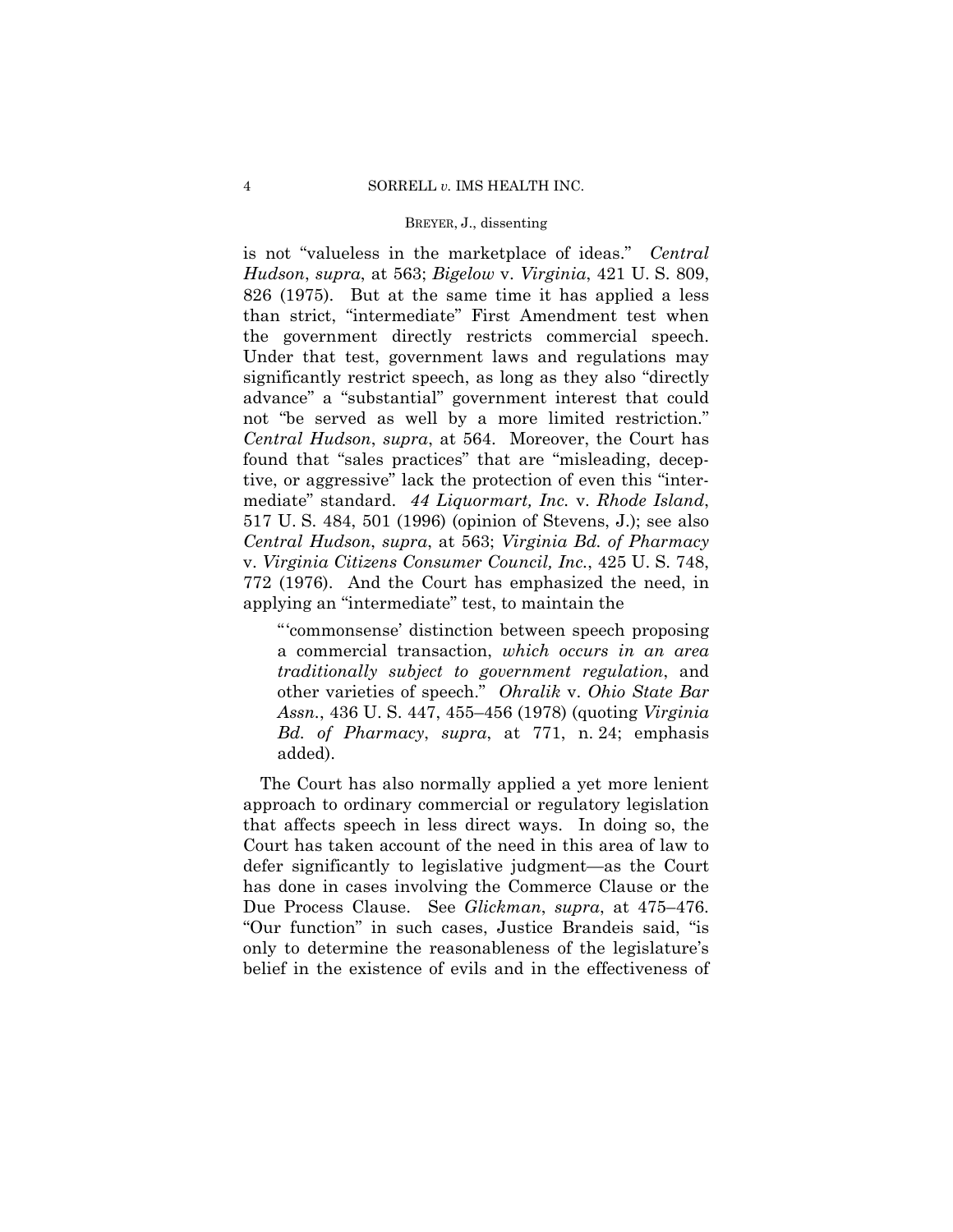the remedy provided." *New State Ice Co.* v. *Liebmann*, 285 U. S. 262, 286–287 (1932) (dissenting opinion); *Williamson*  v. *Lee Optical of Okla., Inc.*, 348 U. S. 483, 488 (1955) ("It is enough that there is an evil at hand for correction, and that it might be thought that the particular legislative measure was a rational way to correct it"); *United States*  v. *Carolene Products Co.*, 304 U. S. 144, 152 (1938) ("[R]egulatory legislation affecting ordinary commercial transactions is not to be pronounced unconstitutional" if it rests "upon some rational basis within the knowledge and experience of the legislators").

To apply a strict First Amendment standard virtually as a matter of course when a court reviews ordinary economic regulatory programs (even if that program has a modest impact upon a firm's ability to shape a commercial message) would work at cross-purposes with this more basic constitutional approach. Since ordinary regulatory programs can affect speech, particularly commercial speech, in myriad ways, to apply a "heightened" First Amendment standard of review whenever such a program burdens speech would transfer from legislatures to judges the primary power to weigh ends and to choose means, threatening to distort or undermine legitimate legislative objectives. See *Glickman*, 521 U. S., at 476 ("Doubts concerning the policy judgments that underlie" a program requiring fruit growers to pay for advertising they disagree with does not "justify reliance on the First Amendment as a basis for reviewing economic regulations"). Cf. *Johanns* v. *Livestock Marketing Assn.*, 544 U. S. 550, 560– 562 (2005) (applying less scrutiny when the compelled speech is made by the Government); *United States* v. *United Foods, Inc.*, 533 U. S. 405, 411 (2001) (applying greater scrutiny where compelled speech was not "ancillary to a more comprehensive program restricting marketing autonomy"). To apply a "heightened" standard of review in such cases as a matter of course would risk what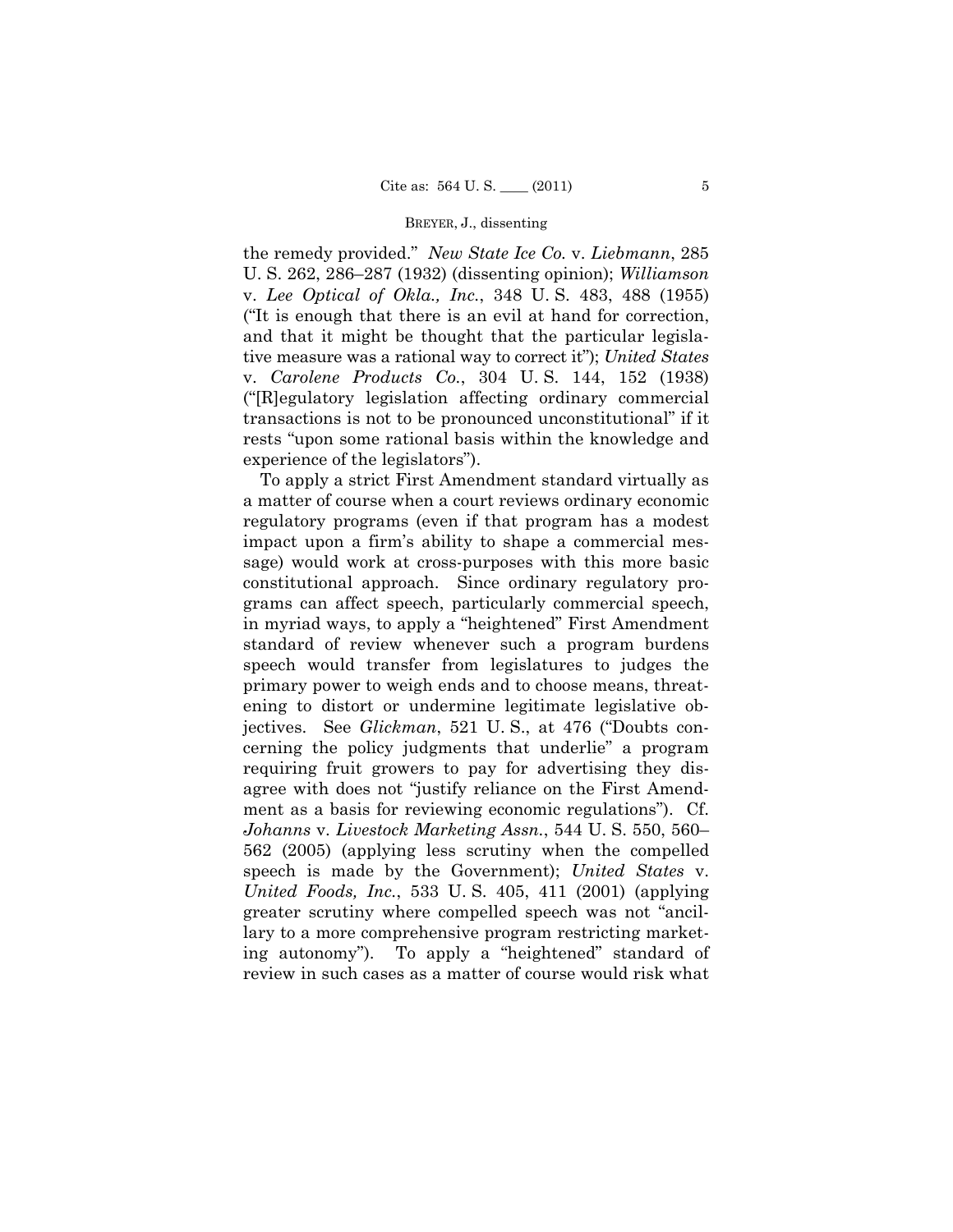then-Justice Rehnquist, dissenting in *Central Hudson*, described as a

"retur[n] to the bygone era of *Lochner* v. *New York*, 198 U. S. 45 (1905), in which it was common practice for this Court to strike down economic regulations adopted by a State based on the Court's own notions of the most appropriate means for the State to implement its considered policies." 447 U. S., at 589.

B

There are several reasons why the Court should review Vermont's law "under the standard appropriate for the review of economic regulation," not "under a heightened standard appropriate for the review of First Amendment issues." *Glickman*, 521 U. S., at 469. For one thing, Vermont's statute neither forbids nor requires anyone to say anything, to engage in any form of symbolic speech, or to endorse any particular point of view, whether ideological or related to the sale of a product. Cf. *id.*, at 469–470. (And I here assume that *Central Hudson* might otherwise apply. See Part III, *infra*.)

For another thing, the same First Amendment standards that apply to Vermont here would apply to similar regulatory actions taken by other States or by the Federal Government acting, for example, through Food and Drug Administration (FDA) regulation. (And the Federal Government's ability to pre-empt state laws that interfere with existing or contemplated federal forms of regulation is here irrelevant.)

Further, the statute's requirements form part of a traditional, comprehensive regulatory regime. Cf. *United Foods*, *supra*, at 411. The pharmaceutical drug industry has been heavily regulated at least since 1906. See Pure Food and Drugs Act, 34 Stat. 768. Longstanding statutes and regulations require pharmaceutical companies to engage in complex drug testing to ensure that their drugs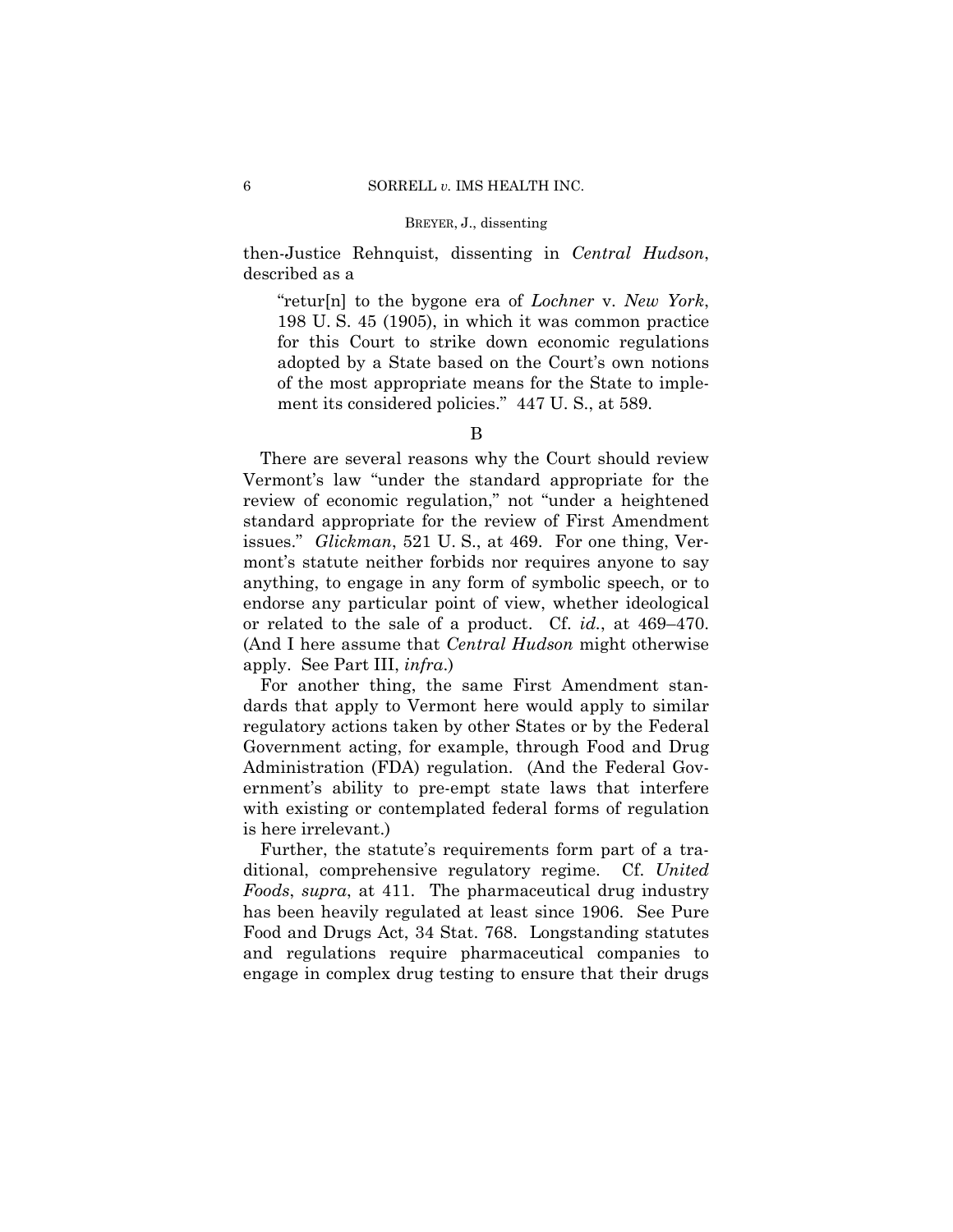are both "safe" and "effective." 21 U.S.C.  $\S$  $\S$ 355(b)(1), 355(d). Only then can the drugs be marketed, at which point drug companies are subject to the FDA's exhaustive regulation of the content of drug labels and the manner in which drugs can be advertised and sold.  $\S 352(f)(2)$ ; 21 CFR pts. 201–203 (2010).

Finally, Vermont's statute is directed toward information that exists only by virtue of government regulation. Under federal law, certain drugs can be dispensed only by a pharmacist operating under the orders of a medical practitioner. 21 U. S. C. §353(b). Vermont regulates the qualifications, the fitness, and the practices of pharmacists themselves, and requires pharmacies to maintain a "patient record system" that, among other things, tracks who prescribed which drugs. Vt. Stat. Ann., Tit. 26, §§2041(a), 2022(14) (Supp. 2010); Vt. Bd. of Pharmacy Admin. Rules (Pharmacy Rules) 9.1, 9.24(e) (2009). But for these regulations, pharmacies would have no way to know who had told customers to buy which drugs (as is the case when a doctor tells a patient to take a daily dose of aspirin).

Regulators will often find it necessary to create tailored restrictions on the use of information subject to their regulatory jurisdiction. A car dealership that obtains credit scores for customers who want car loans can be prohibited from using credit data to search for new customers. See 15 U. S. C. §1681b (2006 ed. and Supp. III); cf. *Trans Union Corp.* v. *FTC*, 245 F. 3d 809, reh'g denied, 267 F. 3d 1138 (CADC 2001). Medical specialists who obtain medical records for their existing patients cannot purchase those records in order to identify new patients. See 45 CFR §164.508(a)(3) (2010). Or, speaking hypothetically, a public utilities commission that directs local gas distributors to gather usage information for individual customers might permit the distributors to share the data with researchers (trying to lower energy costs) but forbid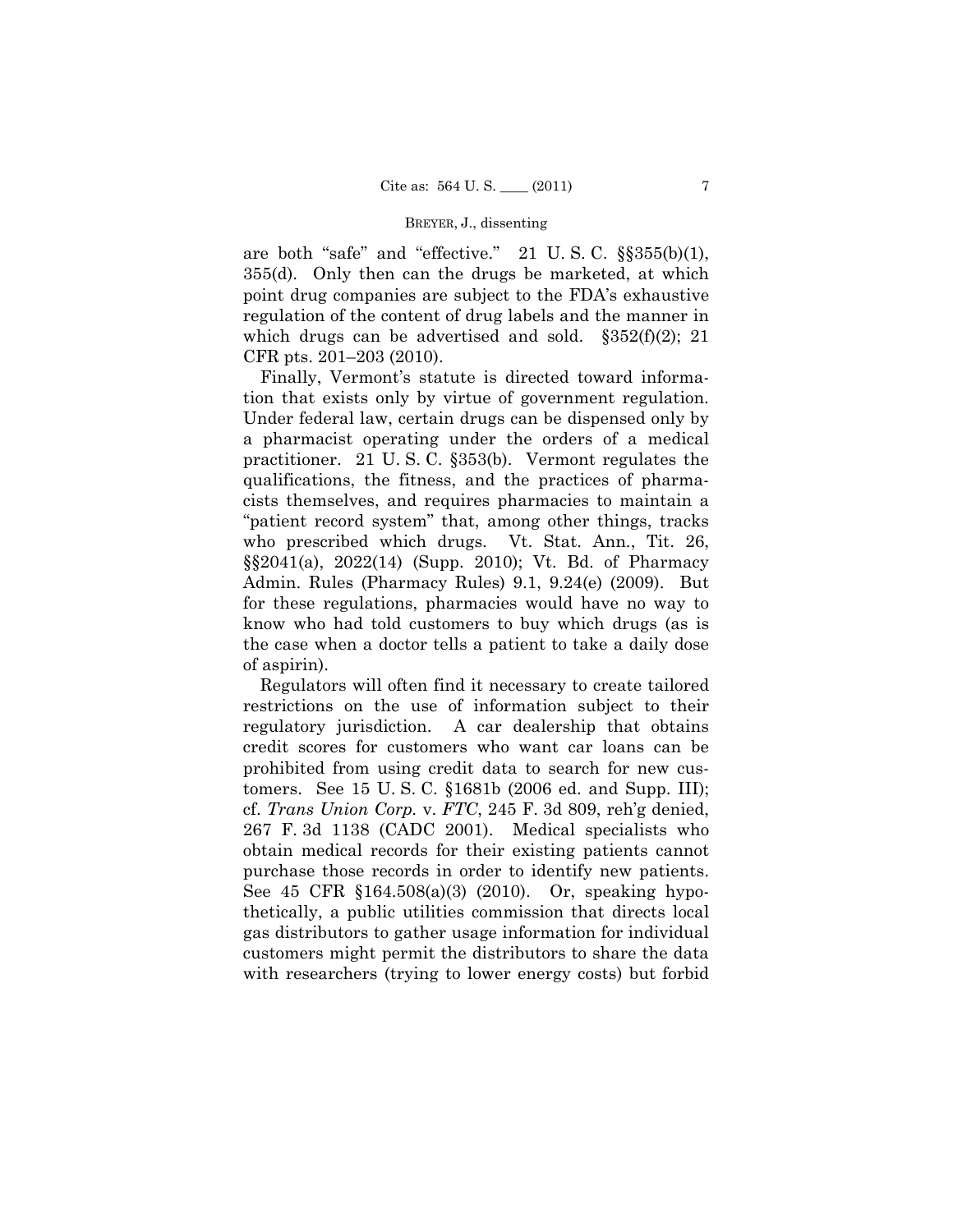sales of the data to appliance manufacturers seeking to sell gas stoves.

Such regulatory actions are subject to judicial review, *e.g.,* for compliance with applicable statutes. And they would normally be subject to review under the Administrative Procedure Act to make certain they are not "arbitrary, capricious, [or] an abuse of discretion." 5 U. S. C. §706(2)(A) (2006 ed.). In an appropriate case, such review might be informed by First Amendment considerations. But regulatory actions of the kind present here have not previously been thought to raise serious additional constitutional concerns under the First Amendment. But cf. *Trans Union LLC* v. *FTC*, 536 U. S. 915 (2002) (KENNEDY, J., dissenting from denial of certiorari) (questioning ban on use of consumer credit reports for target marketing). The ease with which one can point to actual or hypothetical examples with potentially adverse speech-related effects at least roughly comparable to those at issue here indicates the danger of applying a "heightened" or "intermediate" standard of First Amendment review where typical regulatory actions affect commercial speech (say, by withholding information that a commercial speaker might use to shape the content of a message).

Thus, it is not surprising that, until today, this Court has *never* found that the *First Amendment* prohibits the government from restricting the use of information gathered pursuant to a regulatory mandate—whether the information rests in government files or has remained in the hands of the private firms that gathered it. But cf. *ante*, at 11–14. Nor has this Court *ever* previously applied any form of "heightened" scrutiny in any even roughly similar case. See *Los Angeles Police Dept.* v. *United Reporting Publishing Corp.*, 528 U. S. 32 (1999) (no heightened scrutiny); compare *Cincinnati* v. *Discovery Network, Inc.*, 507 U. S. 410, 426 (1993) ("[C]ommercial speech can be subject to greater governmental regulation than non-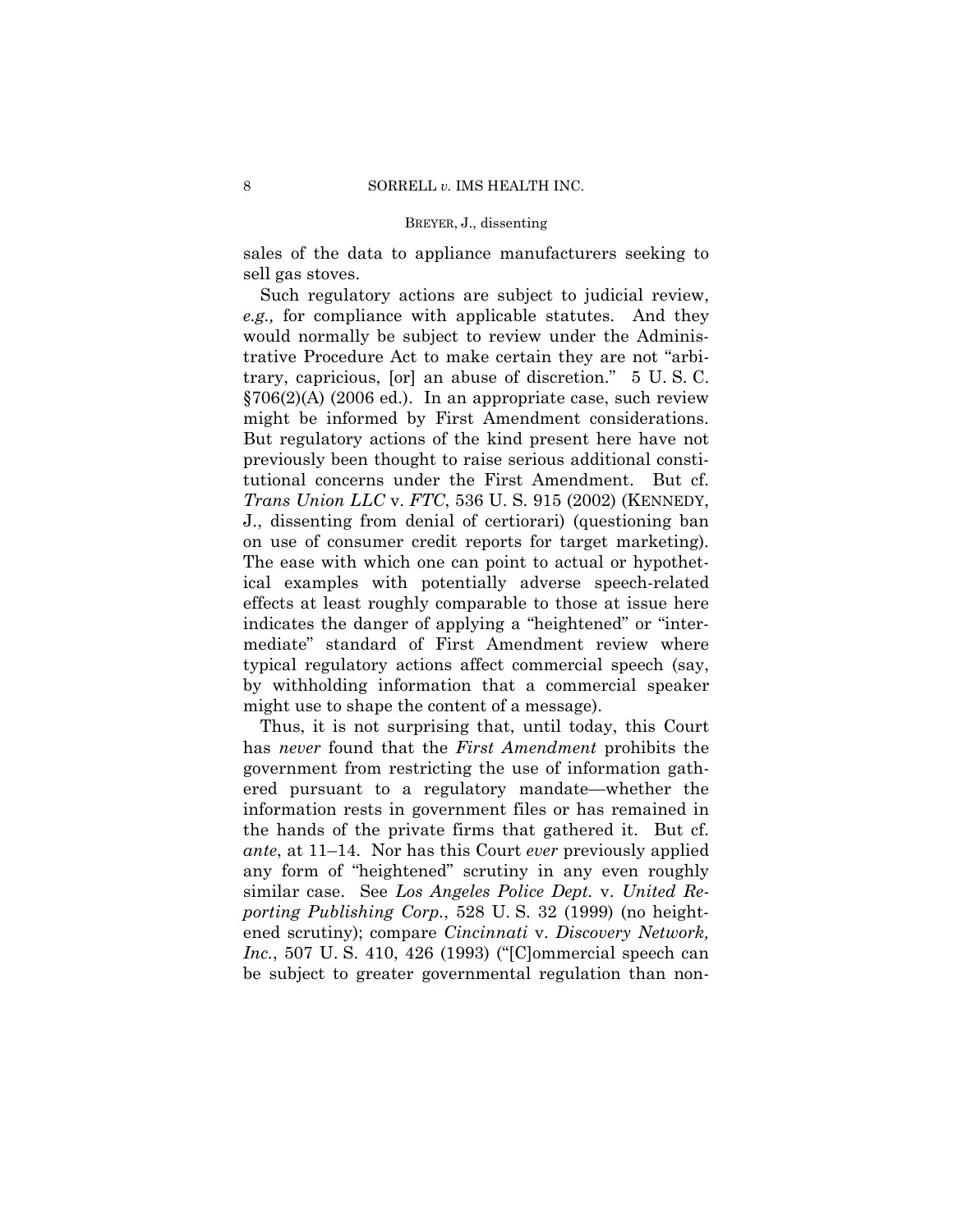commercial speech" because of the government's "interest in preventing commercial harms"), with *ante*, at 9–10, 11, 17–18, 24 (suggesting that *Discovery Network* supports heightened scrutiny when regulations target commercial speech).

 $\mathcal{C}$ 

The Court (suggesting a standard yet stricter than *Central Hudson*) says that we must give *content-based*  restrictions that burden speech "heightened" scrutiny. It adds that "[c]ommercial speech is no exception." *Ante*, at 10–11. And the Court then emphasizes that this is a case involving both "content-based" and "speaker-based" restrictions. See *ante*, at 8, 9, 10, 12, 14, 15, 16, 19, 20, 22, 24.

But neither of these categories—"content-based" nor "speaker-based"—has ever before justified greater scrutiny when regulatory activity affects commercial speech. See, *e.g., Capital Broadcasting Co.* v. *Mitchell*, 333 F. Supp. 582 (DC 1971) (three-judge court), summarily aff'd *sub nom*. *Capital Broadcasting Co.* v. *Acting Attorney General*, 405 U. S. 1000 (1972) (upholding ban on radio and television marketing of tobacco). And the absence of any such precedent is understandable.

Regulatory programs necessarily draw distinctions on the basis of content. *Virginia Bd. of Pharmacy*, 425 U. S., at 761, 762 ("If there is a kind of commercial speech that lacks all First Amendment protection, . . . it must be distinguished by its content"). Electricity regulators, for example, oversee company statements, pronouncements, and proposals, but only about electricity. See, *e.g.,* Vt. Pub. Serv. Bd. Rules 3.100 (1983), 4.200 (1986), 5.200 (2004). The Federal Reserve Board regulates the content of statements, advertising, loan proposals, and interest rate disclosures, but only when made by financial institutions. See 12 CFR pts. 226, 230 (2011). And the FDA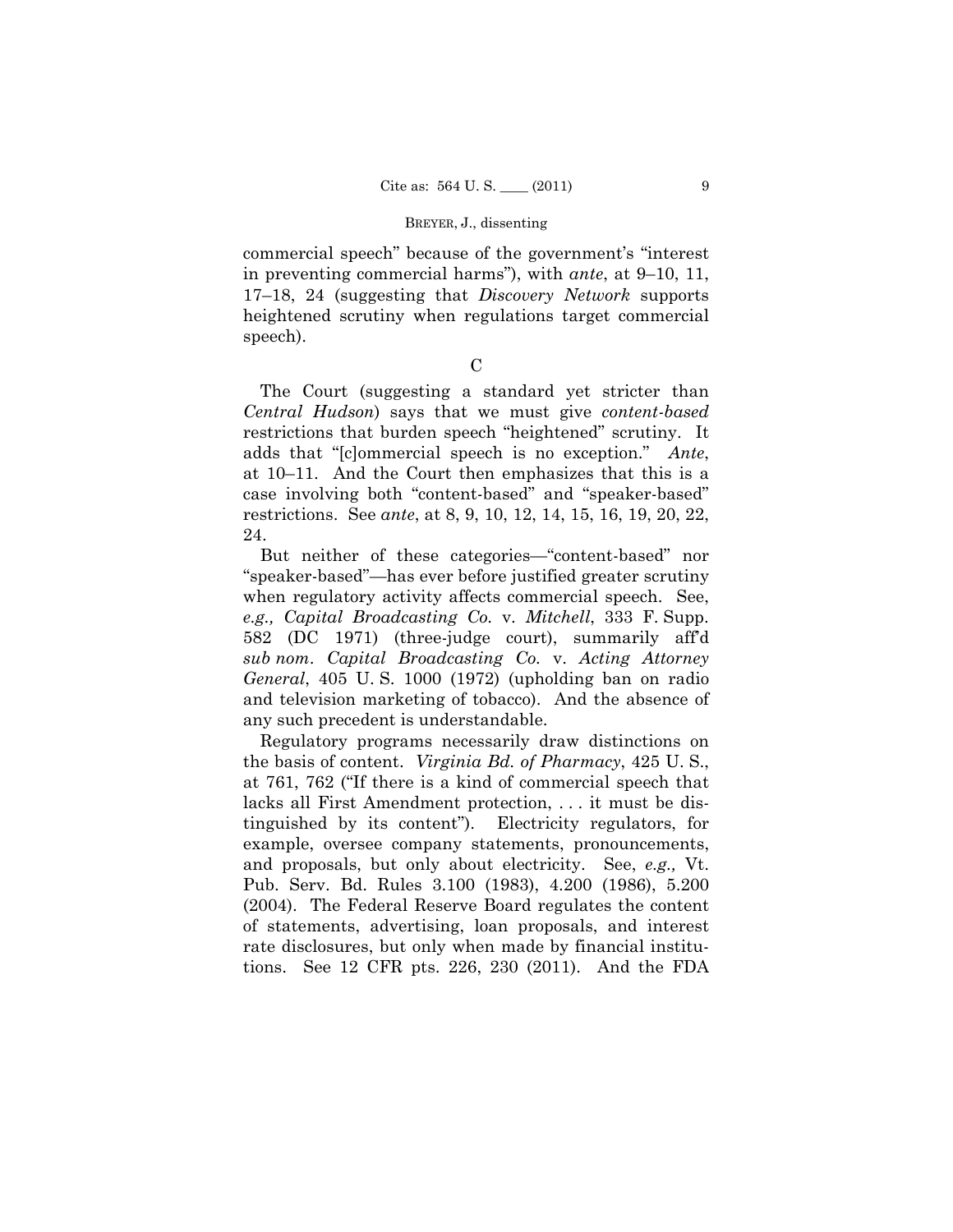oversees the form and content of labeling, advertising, and sales proposals of drugs, but not of furniture. See 21 CFR pts. 201–203. Given the ubiquity of content-based regulatory categories, why should the "content-based" nature of typical regulation require courts (other things being equal) to grant legislators and regulators *less* deference? Cf. *Board of Trustees of State Univ. of N. Y.* v. *Fox*, 492 U. S. 469, 481 (1989) (courts, in First Amendment area, should "provide the Legislative and Executive Branches needed leeway" when regulated industries are at issue).

Nor, in the context of a regulatory program, is it unusual for particular rules to be "speaker-based," affecting only a class of entities, namely, the regulated firms. An energy regulator, for example, might require the manufacturers of home appliances to publicize ways to reduce energy consumption, while exempting producers of industrial equipment. See, *e.g.,* 16 CFR pt. 305 (2011) (prescribing labeling requirements for certain home appliances); Nev. Admin. Code §§704.804, 704.808 (2010) (requiring utilities to provide consumers with information on conservation). Or a trade regulator might forbid a particular firm to make the true claim that its cosmetic product contains "cleansing grains that scrub away dirt and excess oil" unless it substantiates that claim with detailed backup testing, even though opponents of cosmetics use need not substantiate their claims. Morris, F. T. C. Orders Data to Back Ad Claims, N. Y. Times, Nov. 3, 1973, p. 32; Boys' Life, Oct. 1973, p. 64; see 36 Fed. Reg. 12058 (1971). Or the FDA might control in detail just what a pharmaceutical firm can, and cannot, tell potential purchasers about its products. Such a firm, for example, could not suggest to a potential purchaser (say, a doctor) that he or she might put a pharmaceutical drug to an "off label" use, even if the manufacturer, in good faith and with considerable evidence, believes the drug will help. All the while, a third party (say, a researcher) is free to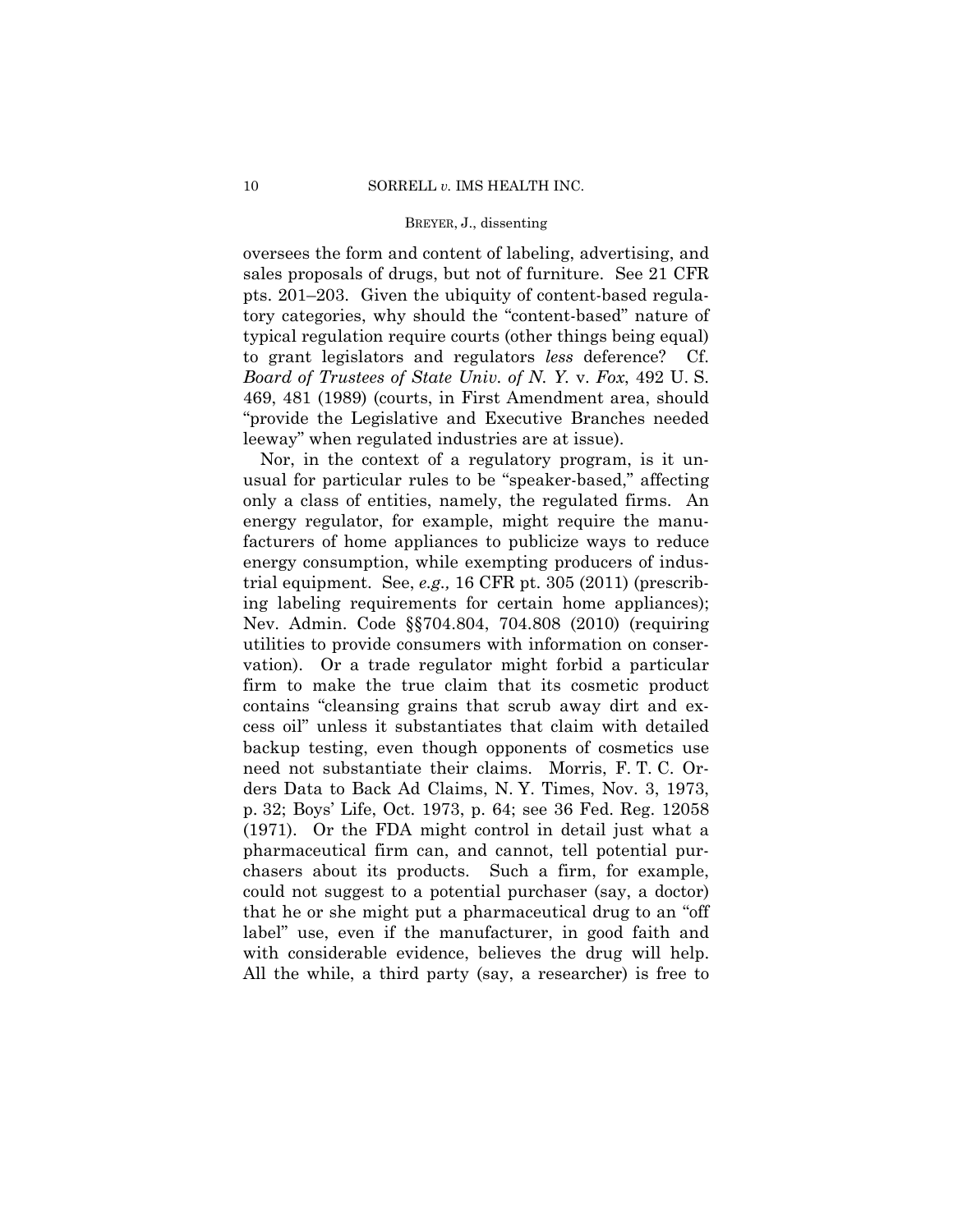tell the doctor not to use the drug for that purpose. See 21 CFR pt. 99; cf. *Buckman Co.* v. *Plaintiffs' Legal Comm*., 531 U. S. 341, 350–351 (2001) (discussing effect of similar regulations in respect to medical devices); see also Proposed Rule, Revised Effectiveness Determination; Sunscreen Drug Products for Over-the-Counter Human Use, 76 Fed. Reg. 35672 (2011) (proposing to prohibit marketing of sunscreens with sun protection factor (SPF) of greater than 50 due to insufficient data "to indicate that there is additional clinical benefit").

If the Court means to create constitutional barriers to regulatory rules that might affect the *content* of a commercial message, it has embarked upon an unprecedented task—a task that threatens significant judicial interference with widely accepted regulatory activity. Cf., *e.g.,* 21 CFR pts. 201–203. Nor would it ease the task to limit its "heightened" scrutiny to regulations that only affect certain speakers. As the examples that I have set forth illustrate, many regulations affect only messages sent by a small class of regulated speakers, for example, electricity generators or natural gas pipelines.

The Court also uses the words "aimed" and "targeted" when describing the relation of the statute to drug manufacturers. *Ante*, at 8, 9, 12, 16. But, for the reasons just set forth, to require "heightened" scrutiny on this basis is to require its application early and often when the State seeks to regulate industry. Any statutory initiative stems from a legislative agenda. See, *e.g.,* Message to Congress, May 24, 1937, H. R. Doc. No. 255, 75th Cong., 1st Sess., 4 (request from President Franklin Roosevelt for legislation to ease the plight of factory workers). Any administrative initiative stems from a regulatory agenda. See, *e.g.,* Exec. Order No. 12866, 58 Fed. Reg. 51735 (1993) (specifying how to identify regulatory priorities and requiring agencies to prepare agendas). The related statutes, regulations, programs, and initiatives almost always reflect a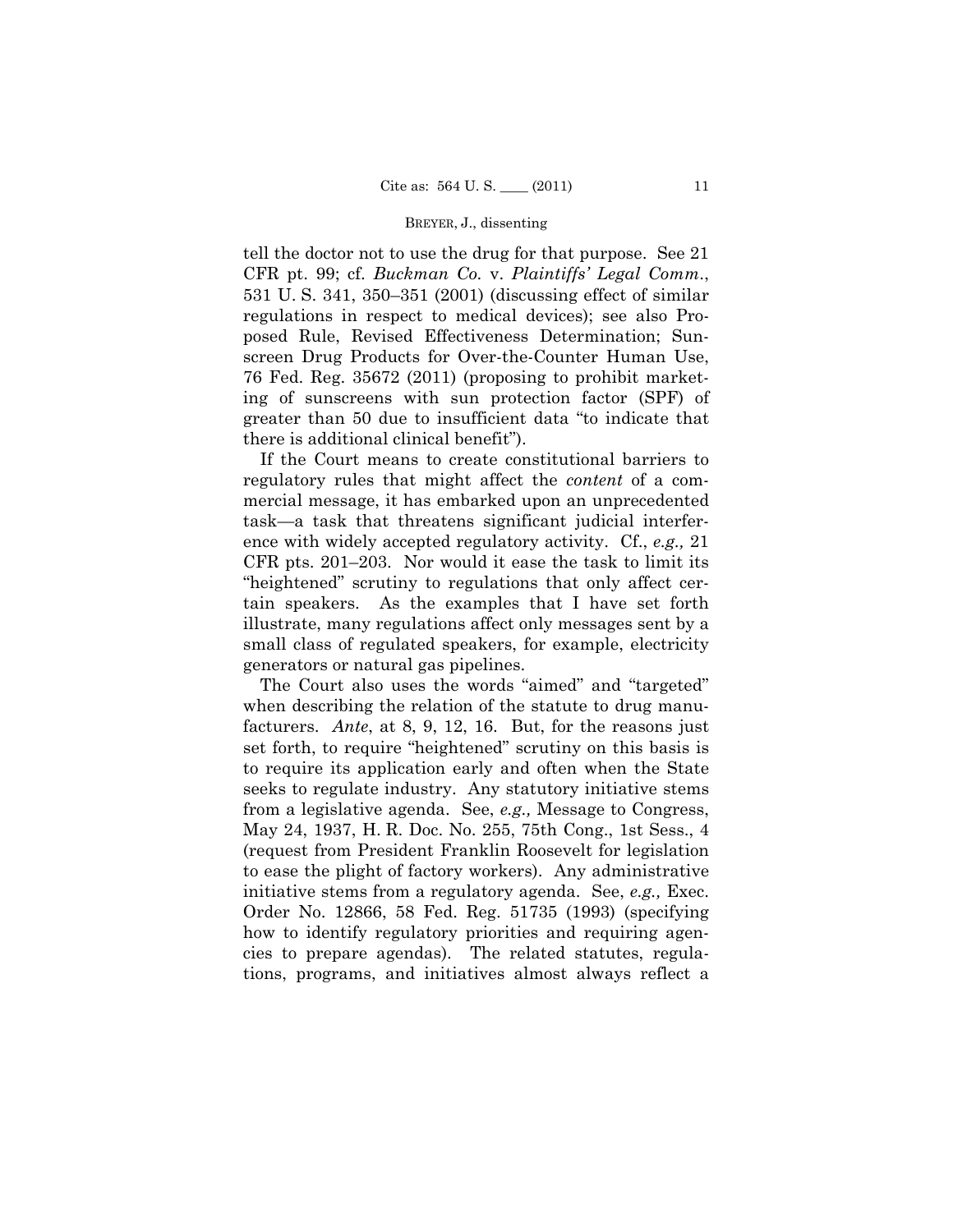point of view, for example, of the Congress and the administration that enacted them and ultimately the voters. And they often aim at, and target, particular firms that engage in practices about the merits of which the Government and the firms may disagree. Section 2 of the Sherman Act, 15 U. S. C. §2, for example, which limits the truthful, nonmisleading speech of firms that, due to their market power, can affect the competitive landscape, is directly aimed at, and targeted at, monopolists.

In short, the case law in this area reflects the need to ensure that the First Amendment protects the "marketplace of ideas," thereby facilitating the democratic creation of sound government policies without improperly hampering the ability of government to introduce an agenda, to implement its policies, and to favor them to the exclusion of contrary policies. To apply "heightened" scrutiny when the regulation of commercial activities (which often involve speech) is at issue is unnecessarily to undercut the latter constitutional goal. The majority's view of this case presents that risk.

Moreover, given the sheer quantity of regulatory initiatives that touch upon commercial messages, the Court's vision of its reviewing task threatens to return us to a happily bygone era when judges scrutinized legislation for its interference with economic liberty. History shows that the power was much abused and resulted in the constitutionalization of economic theories preferred by individual jurists. See *Lochner* v. *New York*, 198 U. S. 45, 75–76 (1905) (Holmes, J., dissenting). By inviting courts to scrutinize whether a State's legitimate regulatory interests can be achieved in less restrictive ways whenever they touch (even indirectly) upon commercial speech, today's majority risks repeating the mistakes of the past in a manner not anticipated by our precedents. See *Central Hudson*, 447 U. S., at 589 (Rehnquist, J., dissenting); cf. *Railroad Comm'n of Tex.* v. *Rowan & Nichols Oil Co.*,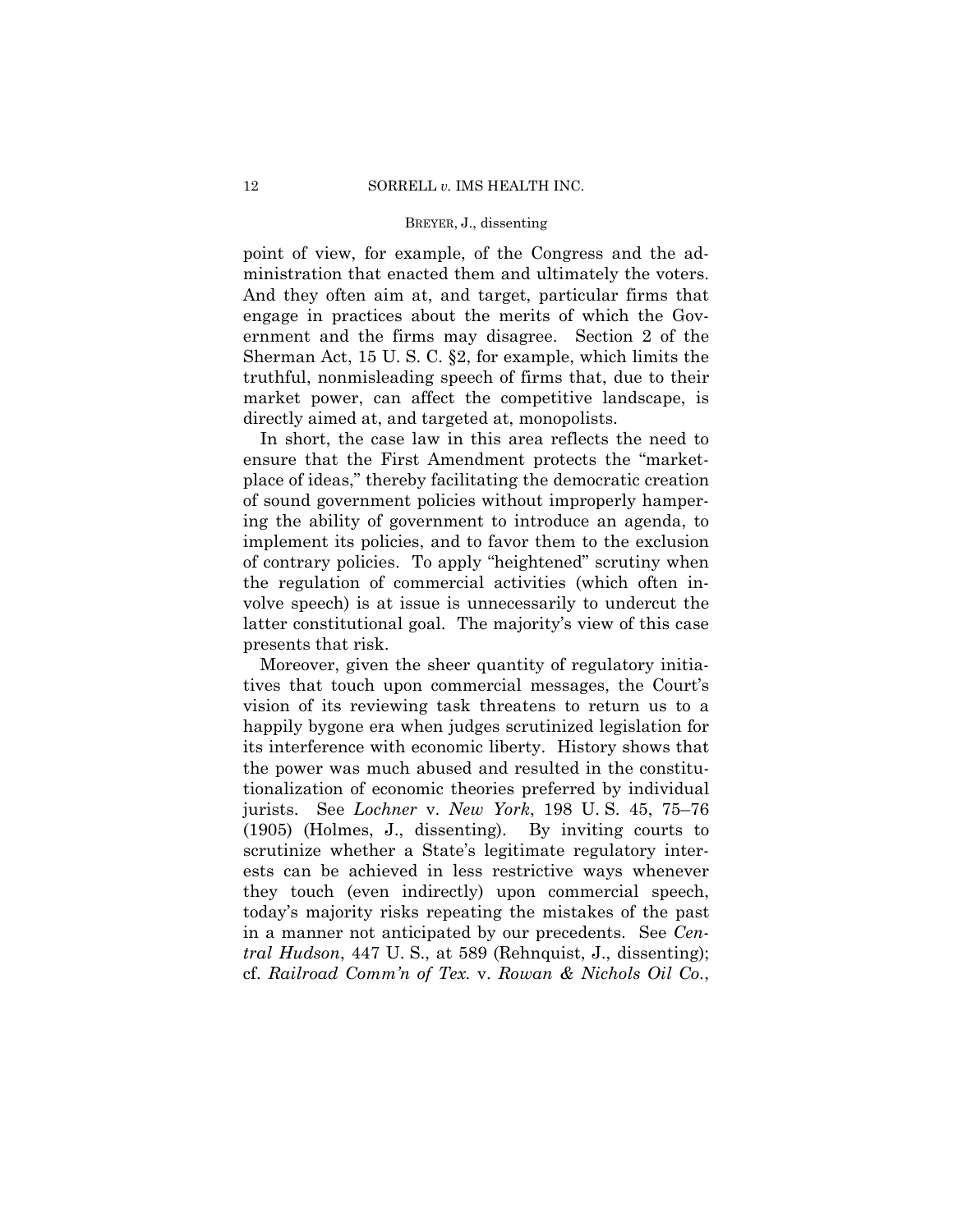310 U. S. 573, 580–581 (1940) ("A controversy like this always calls for fresh reminder that courts must not substitute their notions of expediency and fairness for those which have guided the agencies to whom the formulation and execution of policy have been entrusted").

Nothing in Vermont's statute undermines the ability of persons opposing the State's policies to speak their mind or to pursue a different set of policy objectives through the democratic process. Whether Vermont's regulatory statute "targets" drug companies (as opposed to affecting them unintentionally) must be beside the First Amendment point.

This does not mean that economic regulation having some effect on speech is always lawful. Courts typically review the lawfulness of statutes for rationality and of regulations (if federal) to make certain they are not "arbitrary, capricious, [or] an abuse of discretion." 5 U. S. C. §706(2)(A). And our valuable free-speech tradition may play an important role in such review. But courts do not normally view these matters as requiring "heightened" First Amendment scrutiny—and particularly not the unforgiving brand of "intermediate" scrutiny employed by the majority. Because the imposition of "heightened" scrutiny in such instances would significantly change the legislative/judicial balance, in a way that would significantly weaken the legislature's authority to regulate commerce and industry, I would not apply a "heightened" First Amendment standard of review in this case.

# III

Turning to the constitutional merits, I believe Vermont's statute survives application of *Central Hudson*'s "intermediate" commercial speech standard as well as any more limited "economic regulation" test.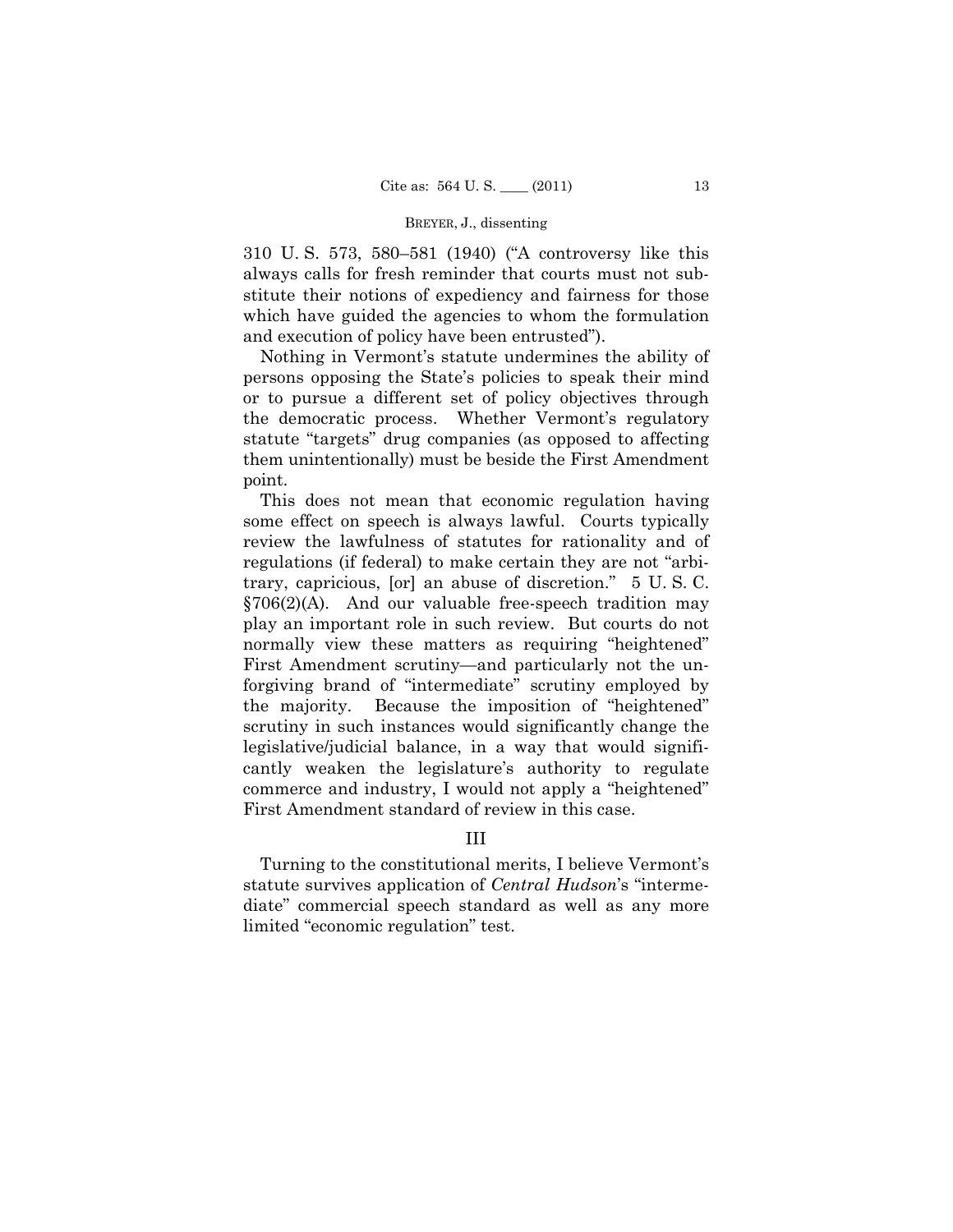A

The statute threatens only modest harm to commercial speech. I agree that it withholds from pharmaceutical companies information that would help those entities create a more effective selling message. But I cannot agree with the majority that the harm also involves unjustified discrimination in that it permits "pharmacies" to "share prescriber-identifying information with anyone for any reason" (but marketing). *Ante*, at 17. Whatever the First Amendment relevance of such discrimination, there is no evidence that it exists in Vermont. The record contains no evidence that prescriber-identifying data is widely disseminated. See App. 248, 255. Cf. *Burson* v. *Freeman*, 504 U. S. 191, 207 (1992) (plurality opinion) ("States adopt laws to address the problems that confront them. The First Amendment does not require States to regulate for problems that do not exist"); *Bates* v. *State Bar of Ariz.*, 433 U. S. 350, 380 (1977) ("[T]he justification for the application of overbreadth analysis applies weakly, if at all, in the ordinary commercial context").

The absence of any such evidence likely reflects the presence of other legal rules that forbid widespread release of prescriber-identifying information. Vermont's Pharmacy Rules, for example, define "unprofessional conduct" to include "[d]ivulging or revealing to unauthorized persons patient *or practitioner* information or the nature of professional pharmacy services rendered." Rule 20.1(i) (emphasis added); see also Reply Brief for Petitioners 21. The statute reinforces this prohibition where pharmaceutical marketing is at issue. And the exceptions that it creates are narrow and concern common and often essential uses of prescription data. See Vt. Stat. Ann., Tit. 18, §4631(e)(1) (pharmacy reimbursement, patient care management, health care research); §4631(e)(2) (drug dispensing); §4631(e)(3) (communications between prescriber and pharmacy);  $§4631(e)(4)$  (information to pa-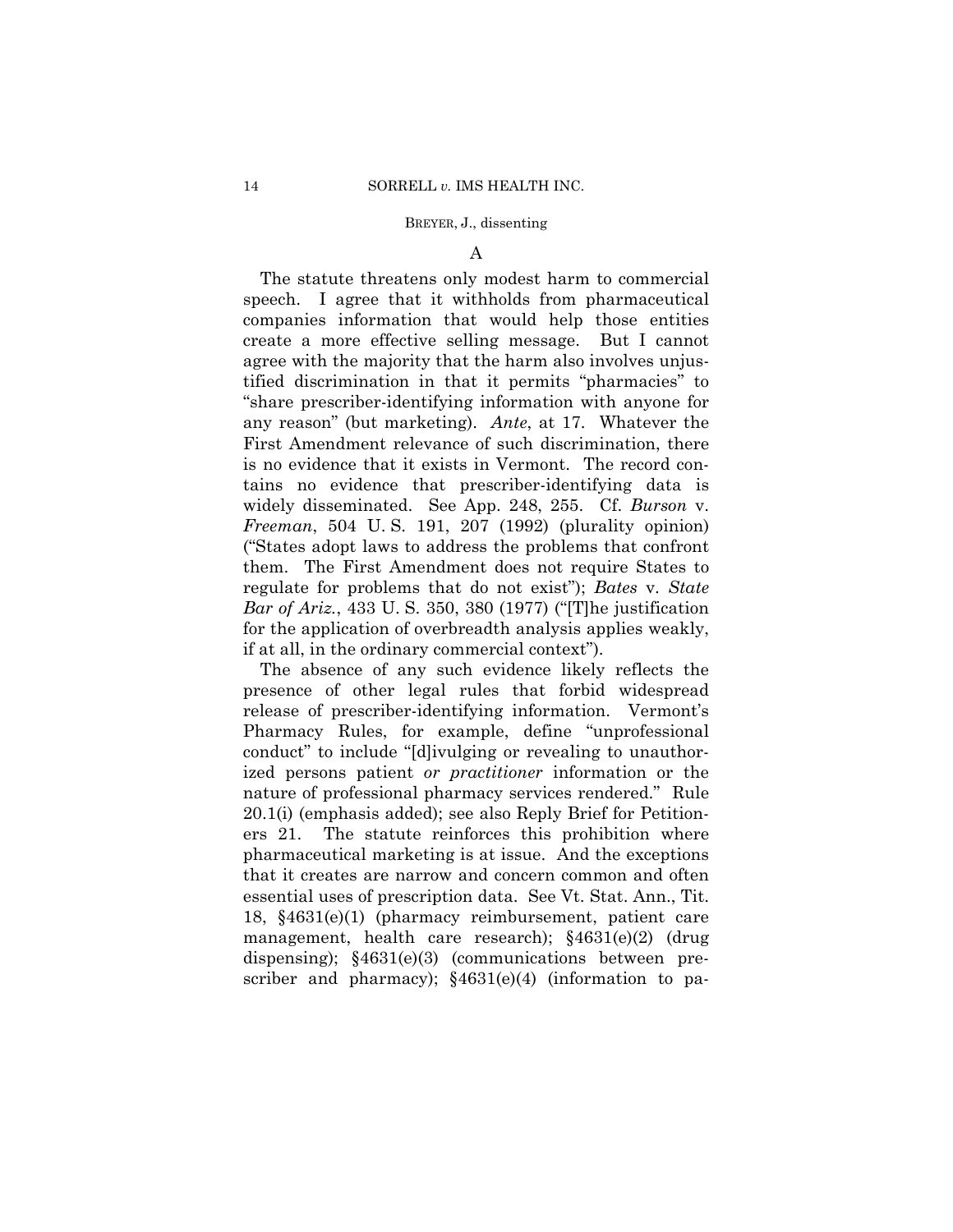tients); §§4631(e)(5)–(6) (as otherwise provided by state or federal law). Cf. *Trans Union Corp.*, 245 F. 3d, at 819 (rejecting an underinclusiveness challenge because an exception to the Fair Credit Reporting Act concerned "'exactly the sort of thing the Act seeks to promote'" (quoting *Trans Union Corp.* v. *FTC*, 81 F. 3d 228, 234 (CADC 1996)).

Nor can the majority find record support for its claim that the statute helps "favored" speech and imposes a "burde[n]" upon "disfavored speech by disfavored speakers." *Ante*, at 19. The Court apparently means that the statute (1) prevents pharmaceutical companies from creating individualized messages that would help them sell their drugs more effectively, but (2) permits "counterdetailing" programs, which often promote generic drugs, to create such messages using prescriber-identifying data. I am willing to assume, for argument's sake, that this consequence would significantly increase the statute's negative impact upon commercial speech. But cf. 21 CFR  $\S$ \$202.1(e)(1), 202.1(e)(5)(ii) (FDA's "fair balance" requirement); App. 193 (no similar FDA requirement for nondrug manufacturers). The record before us, however, contains no evidentiary basis for the conclusion that any such individualized counterdetailing is widespread, or exists at all, in Vermont.

The majority points out, *ante*, at 4, that Act 80, of which §4631 was a part, also created an "evidence-based prescription drug education program," in which the Vermont Department of Health, the Department of Vermont Health Access, and the University of Vermont, among others, work together "to provide information and education on the therapeutic and cost-effective utilization of prescription drugs" to health professionals responsible for prescribing and dispensing prescription drugs, Vt. Stat. Ann., Tit. 18, §4622(a)(1). See generally §§4621–4622. But that program does *not* make use of prescriber-identifying data.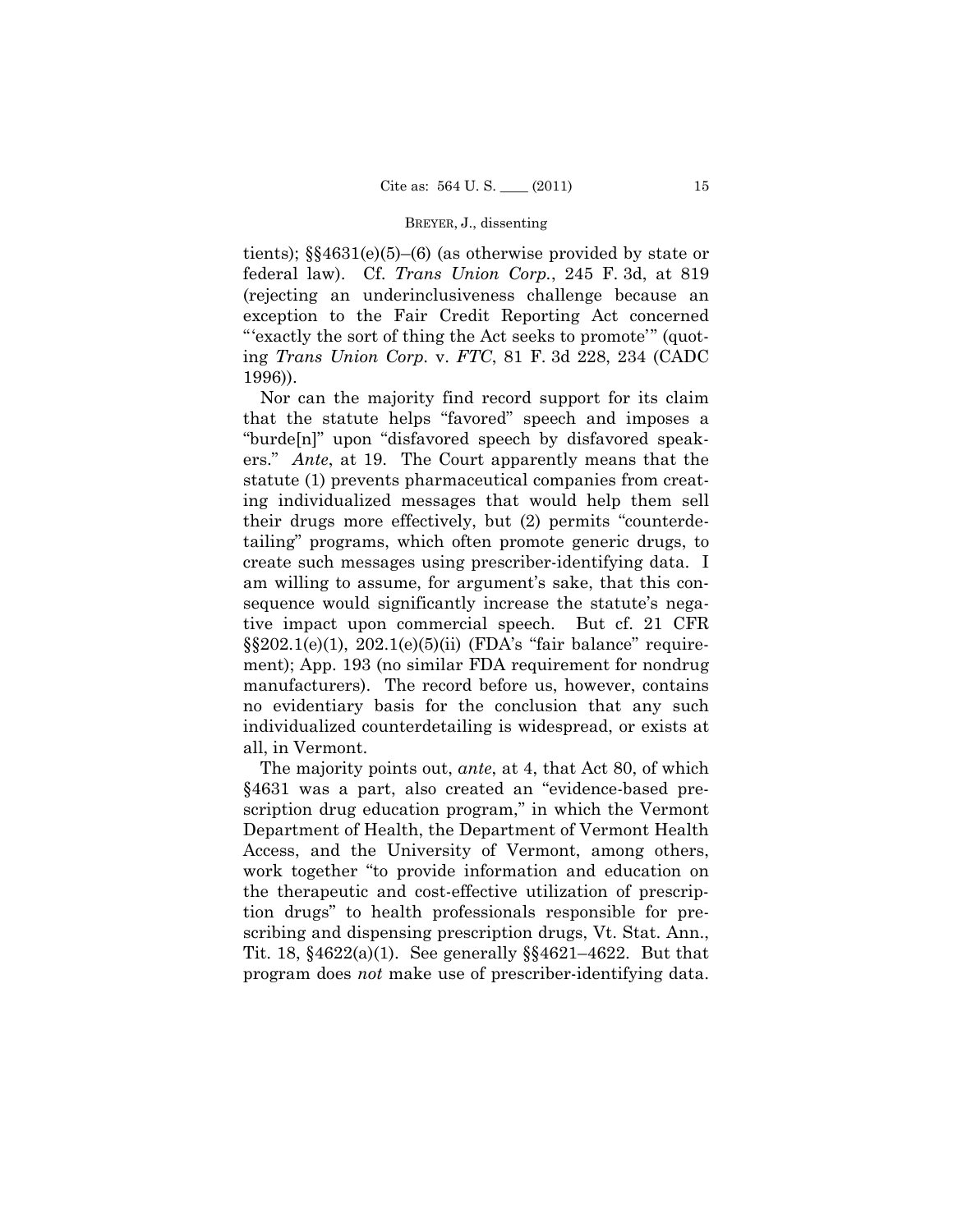Reply Brief for Petitioners 11.

The majority cites testimony by two witnesses in support of its statement that "States themselves may supply the prescriber-identifying information used in [counterdetailing] programs." *Ante*, at 4. One witness explained that academic detailers *in Pennsylvania* work with state health officials to identify physicians serving patients whose health care is likewise state provided. App. 375. The other, an IMS Health officer, observed that Vermont has its own multipayer database containing prescriberidentifying data, which *could* be used to talk to doctors about their prescription patterns and the lower costs associated with generics. *Id.*, at 313. But nothing in the record indicates that any "counterdetailing" of this kind *has ever taken place in fact in Vermont*. State-sponsored health care professionals sometimes meet with small groups of doctors to discuss best practices and generic drugs generally. See University of Vermont, College of Medicine, Office of Primary Care, Vermont Academic Detailing Program (July 2010), http://www.med.uvm.edu/ ahec/downloads/VTAD\_overview\_2010.07.08.pdf (all Internet materials as visited June 21, 2011, and available in Clerk of Court's case file). Nothing in Vermont's statute prohibits brand-name manufacturers from undertaking a similar effort.

The upshot is that the only commercial-speech-related harm that the record shows this statute to have brought about is the one I have previously described: The withholding of information collected through a regulatory program, thereby preventing companies from shaping a commercial message they believe maximally effective. The absence of precedent suggesting that this kind of harm is serious reinforces the conclusion that the harm here is modest at most.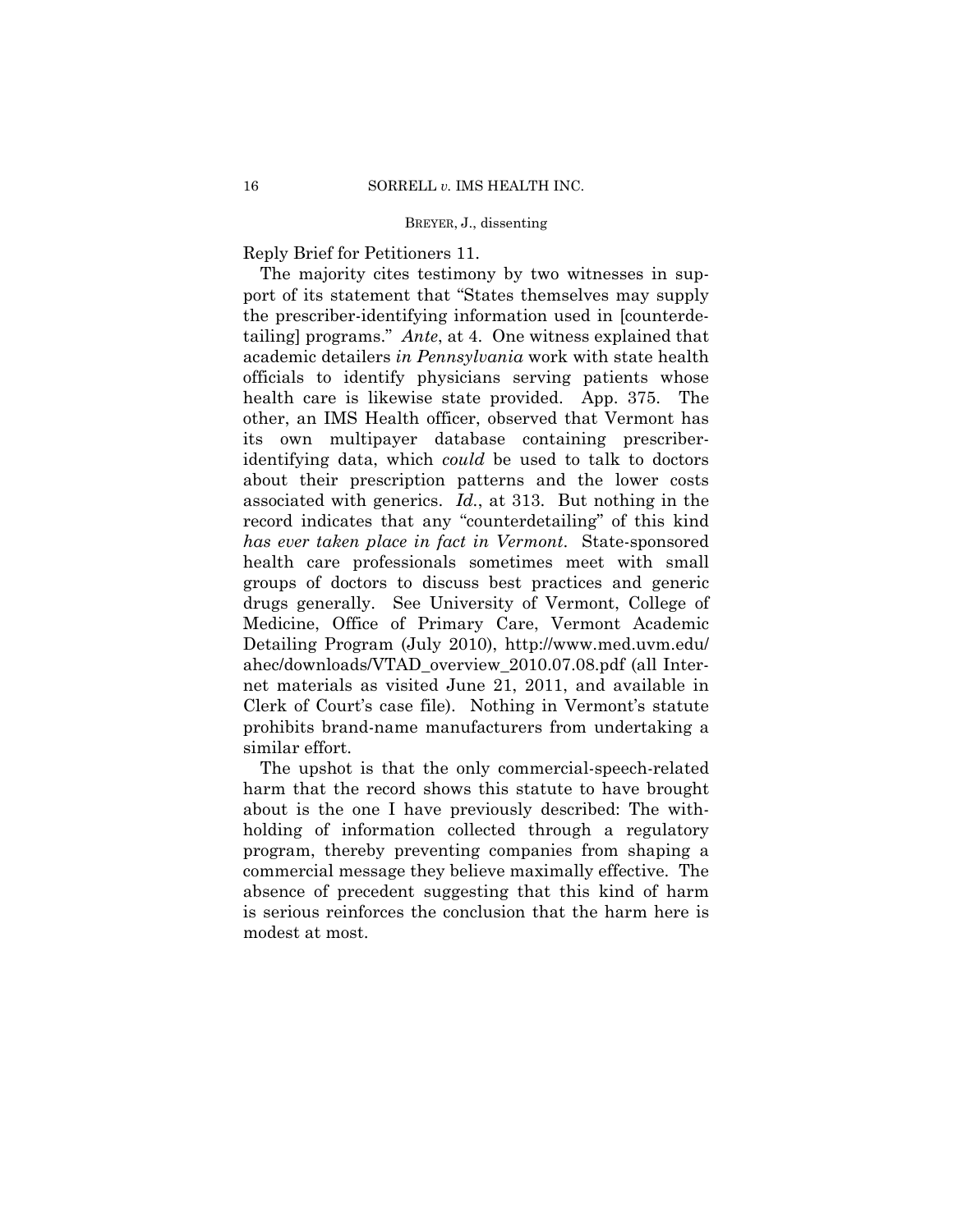#### B

The legitimate state interests that the statute serves are "substantial." *Central Hudson*, 447 U. S., at 564. Vermont enacted its statute

"to advance the state's interest in protecting the public health of Vermonters, protecting the privacy of prescribers and prescribing information, and to ensure costs are contained in the private health care sector, as well as for state purchasers of prescription drugs, through the promotion of less costly drugs and ensuring prescribers receive unbiased information." §4631(a).

These objectives are important. And the interests they embody all are "neutral" in respect to speech. Cf. *ante*, at 24.

The protection of public health falls within the traditional scope of a State's police powers. *Hillsborough County* v. *Automated Medical Laboratories, Inc.*, 471 U. S. 707, 719 (1985). The fact that the Court normally exempts the regulation of "misleading" and "deceptive" information even from the rigors of its "intermediate" commercial speech scrutiny testifies to the importance of securing "unbiased information," see *44 Liquormart*, 517 U. S., at 501 (opinion of Stevens, J.); *Central Hudson*, *supra*, at 563, as does the fact that the FDA sets forth as a federal regulatory goal the need to ensure a "fair balance" of information about marketed drugs, 21 CFR §§202.1(e)(1),  $202.1(e)(5)(ii)$ . As major payers in the health care system, health care spending is also of crucial state interest. And this Court has affirmed the importance of maintaining "privacy" as an important public policy goal—even in respect to information already disclosed to the public for particular purposes (but not others). See *Department of Justice* v. *Reporters Comm. for Freedom of Press*, 489 U. S. 749, 762–771 (1989); see also Solove, A Taxonomy of Pri-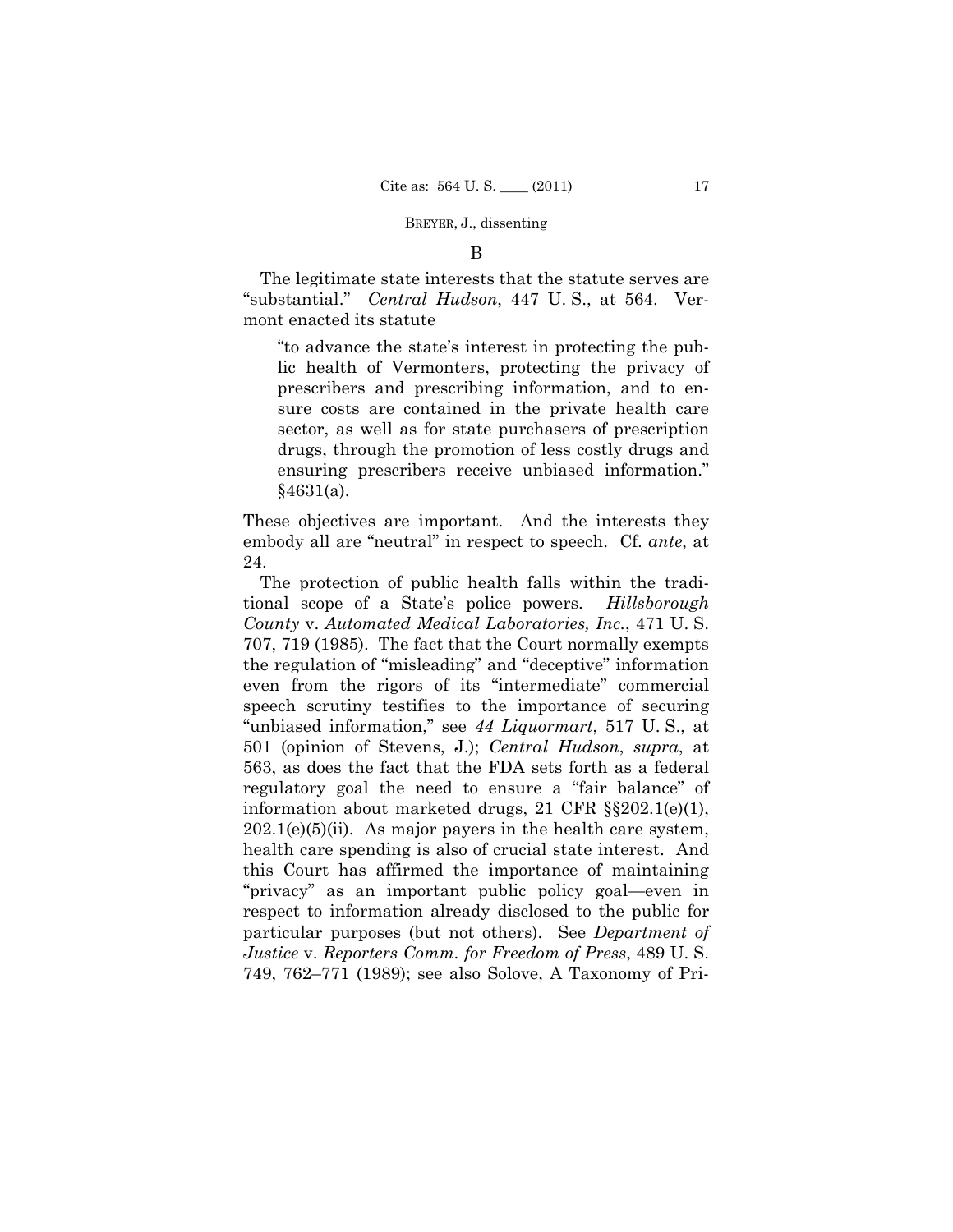vacy, 154 U. Pa. L. Rev. 477, 520–522 (2006); cf. *NASA* v. *Nelson*, 562 U.S. \_\_, \_\_\_\_\_  $(2011)$  (slip op., at 8–9) (discussing privacy interests in nondisclosure).

At the same time, the record evidence is sufficient to permit a legislature to conclude that the statute "directly advances" each of these objectives. The statute helps to focus sales discussions on an individual drug's safety, effectiveness, and cost, perhaps compared to other drugs (including generics). These drug-related facts have everything to do with general information that drug manufacturers likely possess. They have little, if anything, to do with the name or prior prescription practices of the particular doctor to whom a detailer is speaking. Shaping a detailing message based on an individual doctor's prior prescription habits may help sell more of a particular manufacturer's particular drugs. But it does so by diverting attention from scientific research about a drug's safety and effectiveness, as well as its cost. This diversion comes at the expense of public health and the State's fiscal interests.

Vermont compiled a substantial legislative record to corroborate this line of reasoning. See Testimony of Sean Flynn (Apr. 11, 2007), App. in No. 09–1913–cv(L) etc. (CA2), p. A–1156 (hereinafter CA2 App.) (use of data mining helps drug companies "to cover up information that is not in the best of light of their drug and to highlight information that makes them look good"); Volker & Outterson, New Legislative Trends Threaten the Way Health Information Companies Operate, Pharmaceutical Pricing & Reimbursement 2007, *id.*, at A–4235 (one former detailer considered prescriber-identifying data the "'greatest tool in planning our approach to manipulating doctors'" (quoting Whitney, Big (Brother) Pharma: How Drug Reps Know Which Doctors to Target, New Republic, Aug. 29, 2006, http://www.tnr.com/article/84056/healthcare-eli-lilly-pfizer-ama); Testimony of Paul Harrington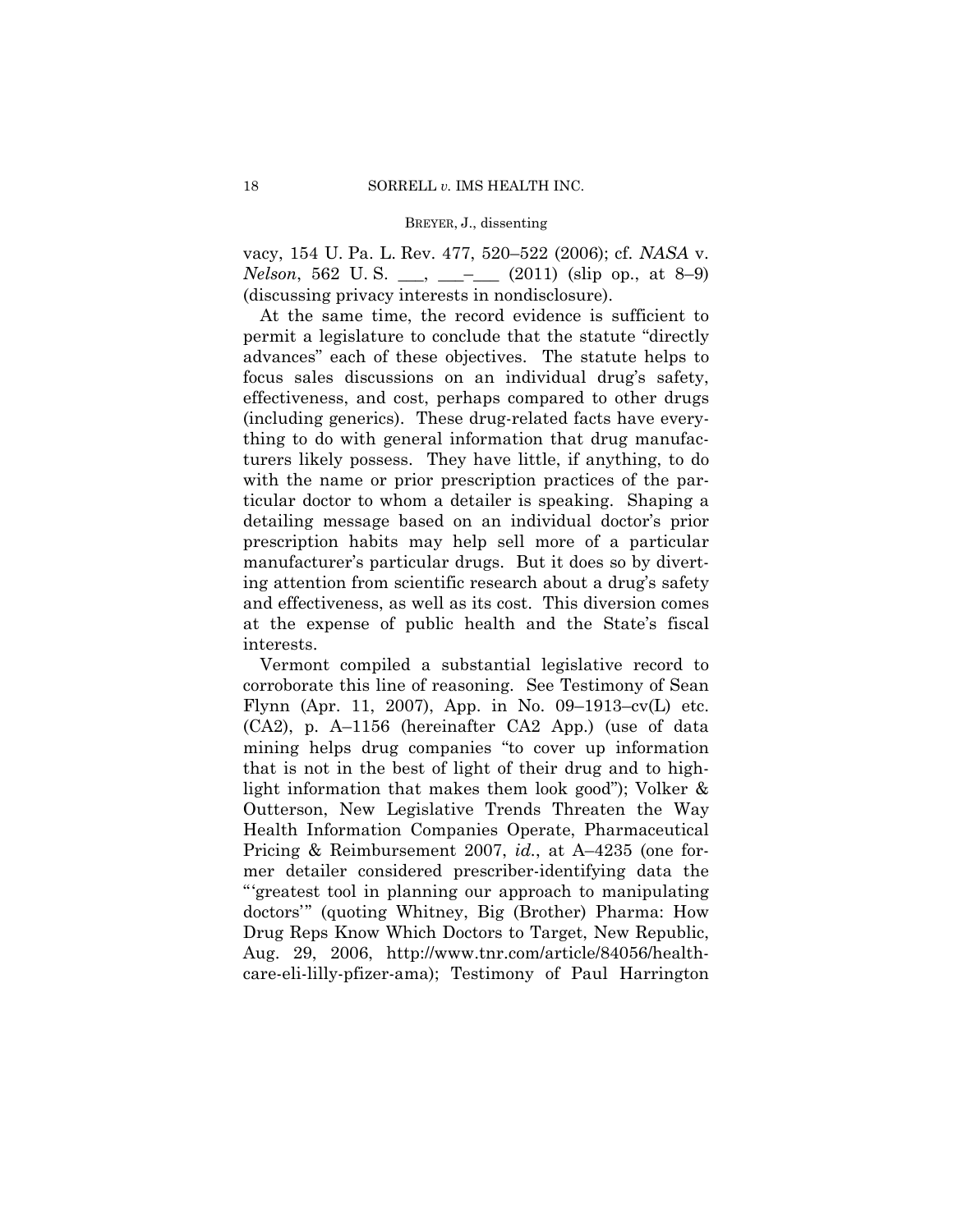(May 3, 2007), *id.*, at A–1437 (describing data mining practices as "secret and manipulative activities by the marketers"); Testimony of Julie Brill (May 3, 2007), *id.*, at A–1445 (restrictions on data mining "ensur[e] that the FDA's requirement of doctors receiving fair and balanced information actually occurs"); Written Statement of Jerry Avorn & Aaron Kesselheim, *id.*, at A–4310 (citing studies that "indicate that more physician-specific detailing will lead to more prescriptions of brand-name agents, often with no additional patient benefit but at much higher cost to patients and to state-based insurance programs, which will continue to drive up the cost of health care"); *id.*, at 4311 ("Making it more difficult for manufacturers to tailor their marketing strategies to the prescribing histories of individual physicians would actually encourage detailers to present physicians with a more neutral description of the product"); see also Record in No. 1:07–cv–00188–jgm (D Vt.), Doc. 414, pp. 53–57, 64 (hereinafter Doc. 414) (summarizing record evidence).

These conclusions required the legislature to make judgments about whether and how to ameliorate these problems. And it is the job of regulatory agencies and legislatures to make just these kinds of judgments. Vermont's attempts to ensure a "fair balance" of information is no different from the FDA's similar requirement, see 21 CFR §§202.1(e)(1), 202.1(e)(5)(ii). No one has yet suggested that substantial portions of federal drug regulation are unconstitutional. Why then should we treat Vermont's law differently?

The record also adequately supports the State's privacy objective. Regulatory rules in Vermont make clear that the confidentiality of an individual doctor's prescribing practices remains the norm. See, *e.g.,* Pharmacy Rule 8.7(c) ("Prescription and other patient health care information shall be secure from access by the public, and the information shall be kept confidential"); Pharmacy Rule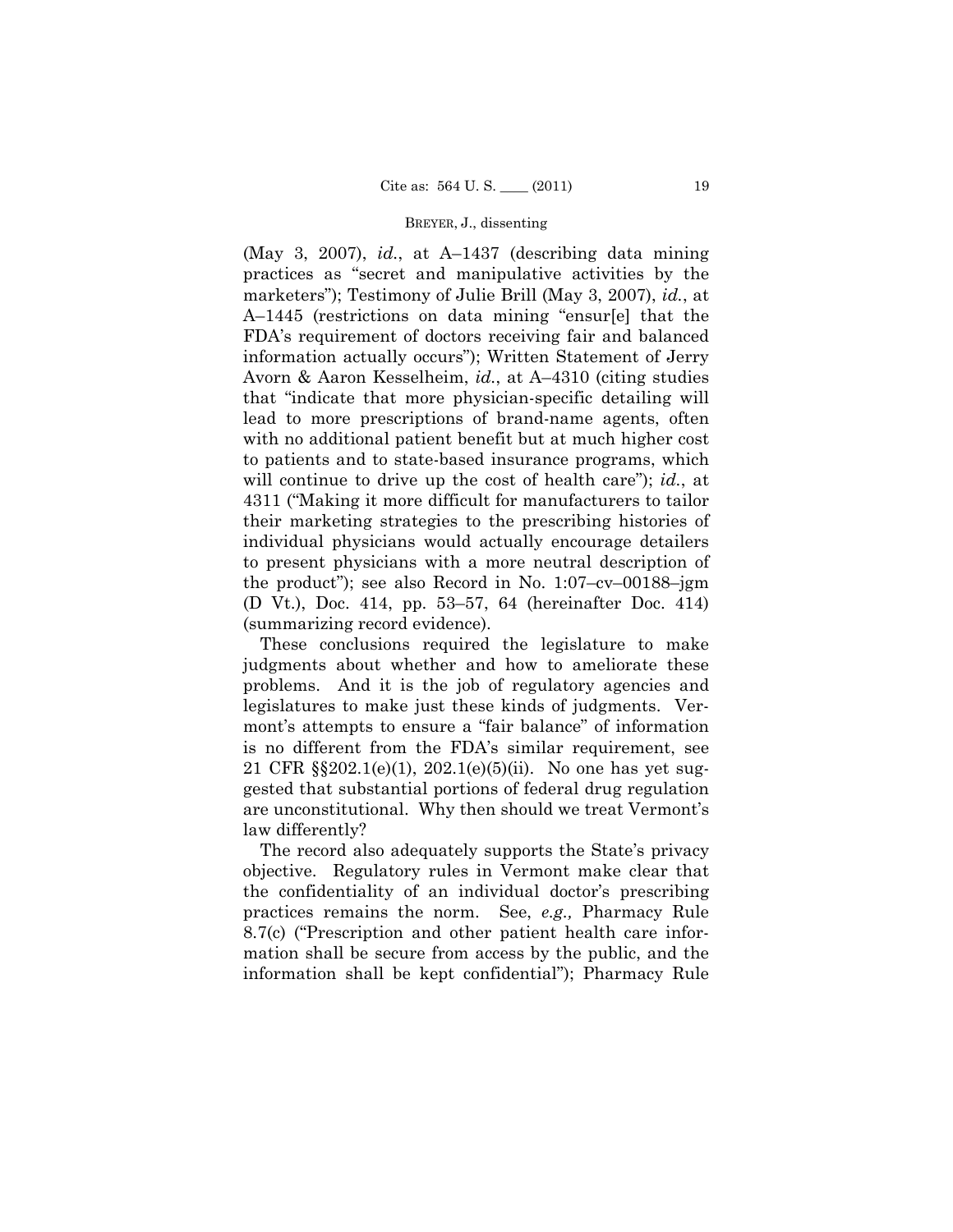20.1(i) (forbidding disclosure of patient or prescriber information to "unauthorized persons" without consent). Exceptions to this norm are comparatively few. See, *e.g., ibid.* (identifying "authorized persons"); Vt. Stat. Ann., Tit. 18, §4631(e); App. 248, 255 (indicating that prescriberidentifying data is not widely disseminated). There is no indication that the State of Vermont, or others in the State, makes use of this information for counterdetailing efforts. See *supra*, at 15.

Pharmaceutical manufacturers and the data miners who sell information to those manufacturers would like to create (and did create) an additional exception, which means additional circulation of otherwise largely confidential information. Vermont's statute closes that door. At the same time, the statute permits doctors who wish to permit use of their prescribing practices to do so. §§4631(c)–(d). For purposes of *Central Hudson*, this would seem sufficiently to show that the statute serves a meaningful interest in increasing the protection given to prescriber privacy. See *Fox*, 492 U. S., at 480 (in commercial speech area, First Amendment requires "a fit that is not necessarily perfect, but reasonable; that represents not necessarily the single best disposition but one whose scope is in proportion to the interest served" (internal quotation marks omitted)); see also *United States* v. *Edge Broadcasting Co.*, 509 U. S. 418, 434 (1993) (The First Amendment does not "require that the Government make progress on every front before it can make progress on any front"); *Burson*, 504 U. S., at 207 (plurality opinion).

C

The majority cannot point to any adequately supported, similarly effective "more limited restriction." *Central Hudson*, 447 U. S., at 564. It says that doctors "can, and often do, simply decline to meet with detailers." *Ante*, at 20. This fact, while true, is beside the point. Closing the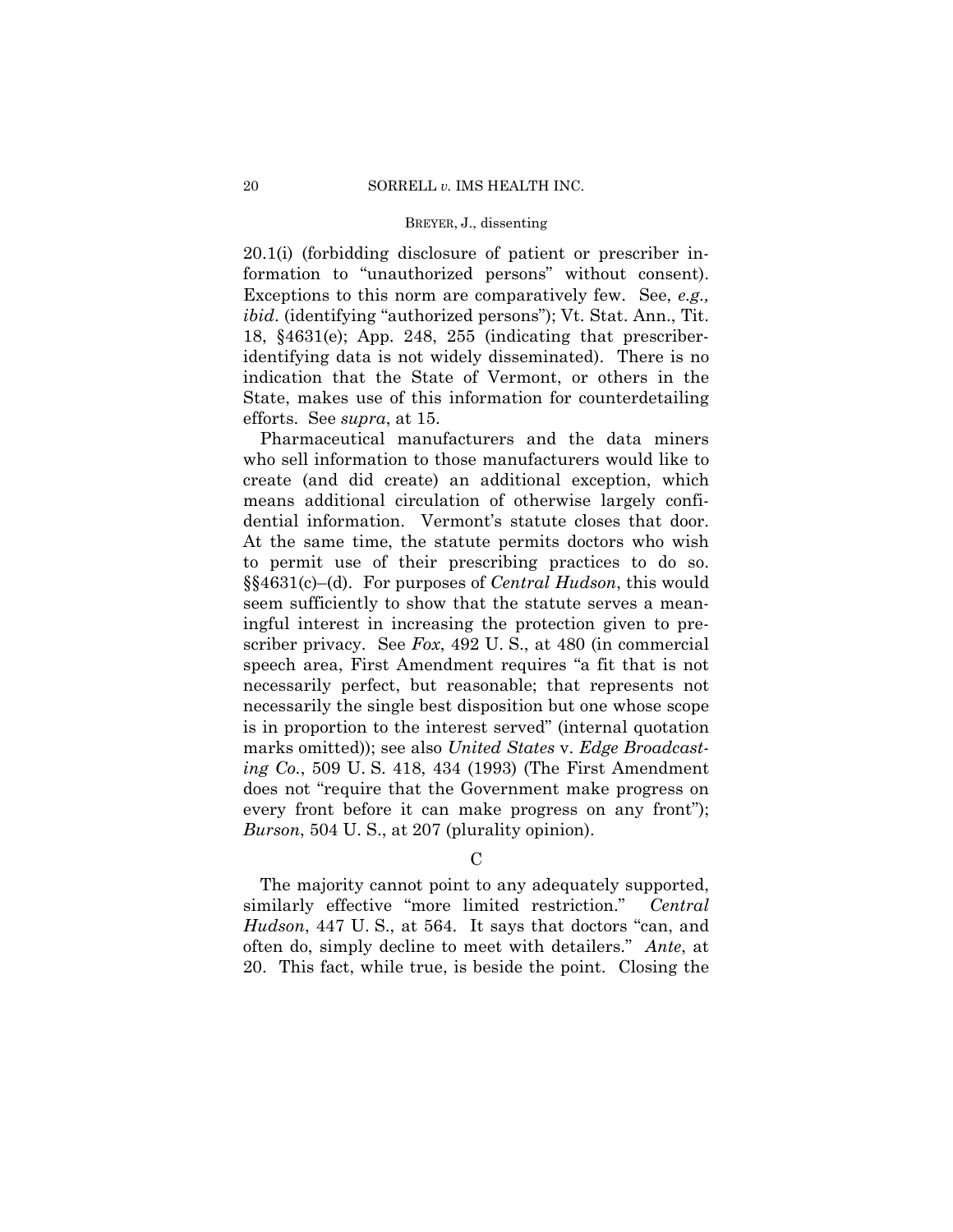office door entirely has no similar tendency to lower costs (by focusing greater attention upon the comparative advantages and disadvantages of generic drug alternatives). And it would not protect the confidentiality of information already released to, say, data miners. In any event, physicians are unlikely to turn detailers away at the door, for those detailers, whether delivering a balanced or imbalanced message, are nonetheless providers of much useful information. See Manchanda & Honka, The Effects and Role of Direct-to-Physician Marketing in the Pharmaceutical Industry: An Integrative Review, 5 Yale J. Health Pol'y L. & Ethics 785, 793–797, 815–816 (2005); Ziegler, Lew, & Singer, The Accuracy of Drug Information from Pharmaceutical Sales Representatives, 273 JAMA 1296 (1995). Forcing doctors to choose between targeted detailing and no detailing at all could therefore jeopardize the State's interest in promoting public health.

The majority also suggests that if the "statute provided that prescriber-identifying information could not be sold or disclosed except in narrow circumstances then the State might have a stronger position." *Ante*, at 24–25; see also *ante*, at 17. But the disclosure-permitting exceptions here *are* quite narrow, and they serve useful, indeed essential purposes. See *supra*, at 14. Compare Vt. Stat. Ann., Tit. 18, §4631(e) with note following 42 U. S. C. §1320d–2, p. 1190, and 45 CFR §164.512 (uses and disclosures not requiring consent under the Health Insurance Portability and Accountability Act of 1996). Regardless, this alternative is not "a *more limited* restriction," *Central Hudson*, *supra*, at 564 (emphasis added), for it would impose a *greater*, not a *lesser*, burden upon the dissemination of information.

Respondents' alternatives are no more helpful. Respondents suggest that "Vermont can simply inform physicians that pharmaceutical companies . . . use prescription history information to communicate with doctors." Brief for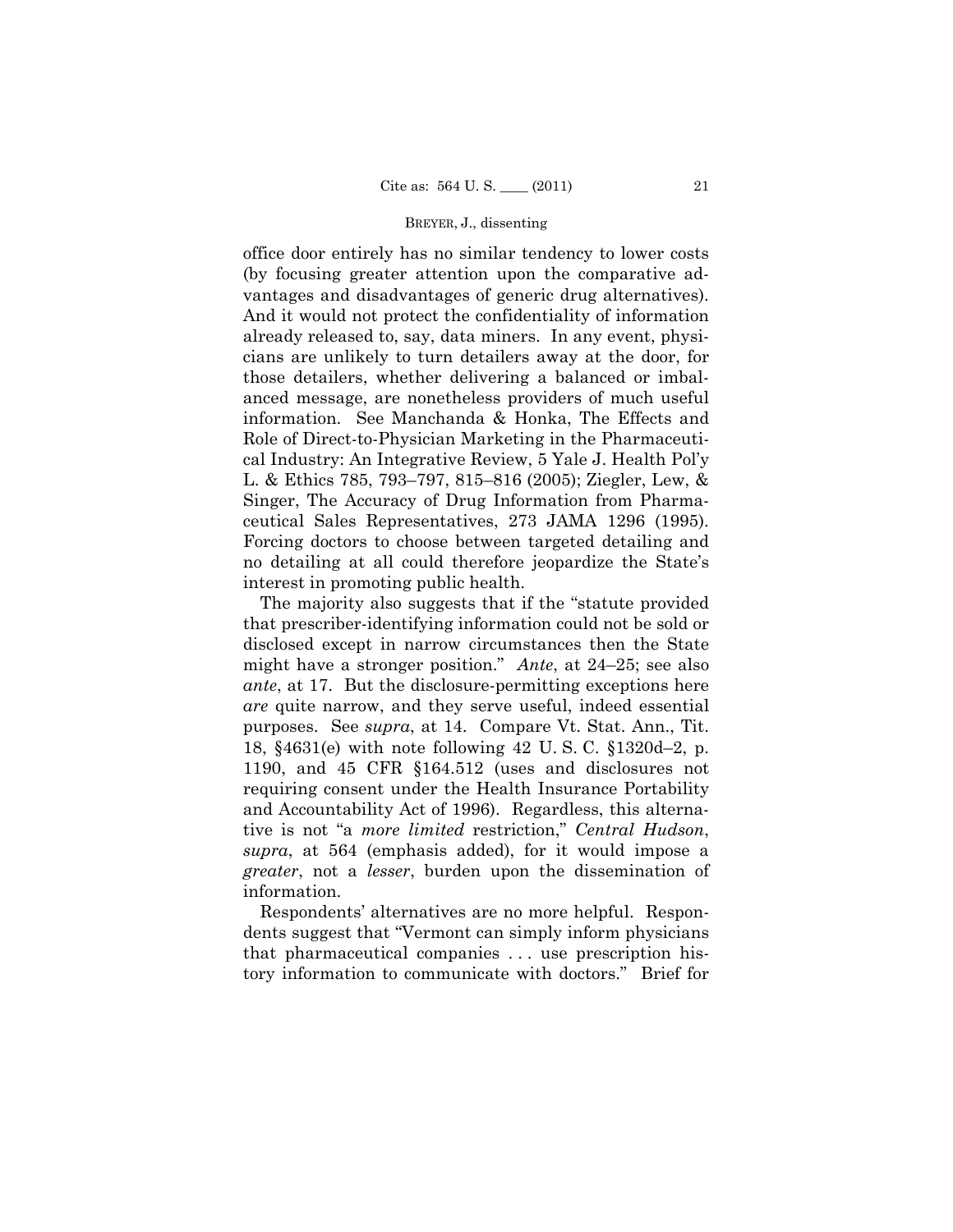Respondent Pharmaceutical Research and Manufacturers of America 48. But how would that help serve the State's basic purposes? It would not create the "fair balance" of information in pharmaceutical marketing that the State, like the FDA, seeks. Cf. *Reno* v. *American Civil Liberties Union*, 521 U. S. 844, 874 (1997) (alternative must be "at least as effective in achieving the legitimate purpose that the statute was enacted to serve"). Respondents also suggest policies requiring use of generic drugs or educating doctors about their benefits. Brief for Respondent Pharmaceutical Research and Manufacturers of America 54–55. Such programs have been in effect for some time in Vermont or other States, without indication that they have prevented the imbalanced sales tactics at which Vermont's statute takes aim. See, *e.g.,* Written Statement of Jerry Avorn & Aaron Kesselheim, CA2 App. 4310; Doc. 414, at 60–61. And in any event, such laws do not help protect prescriber privacy.

Vermont has thus developed a record that sufficiently shows that its statute meaningfully furthers substantial state interests. Neither the majority nor respondents suggests any equally effective "more limited" restriction. And the First Amendment harm that Vermont's statute works is, at most, modest. I consequently conclude that, even if we apply an "intermediate" test such as that in *Central Hudson,* this statute is constitutional.

# IV

What about the statute's third restriction, providing that "[p]harmaceutical manufacturers and pharmaceutical marketers" may not "*use* prescriber-identifiable information for marketing or promoting a prescription drug unless the prescriber consents"? Vt. Stat. Ann., Tit. 18, §4631(d) (emphasis added). In principle, I should not reach this question. That is because respondent pharmaceutical manufacturers, marketers, and data miners seek a de-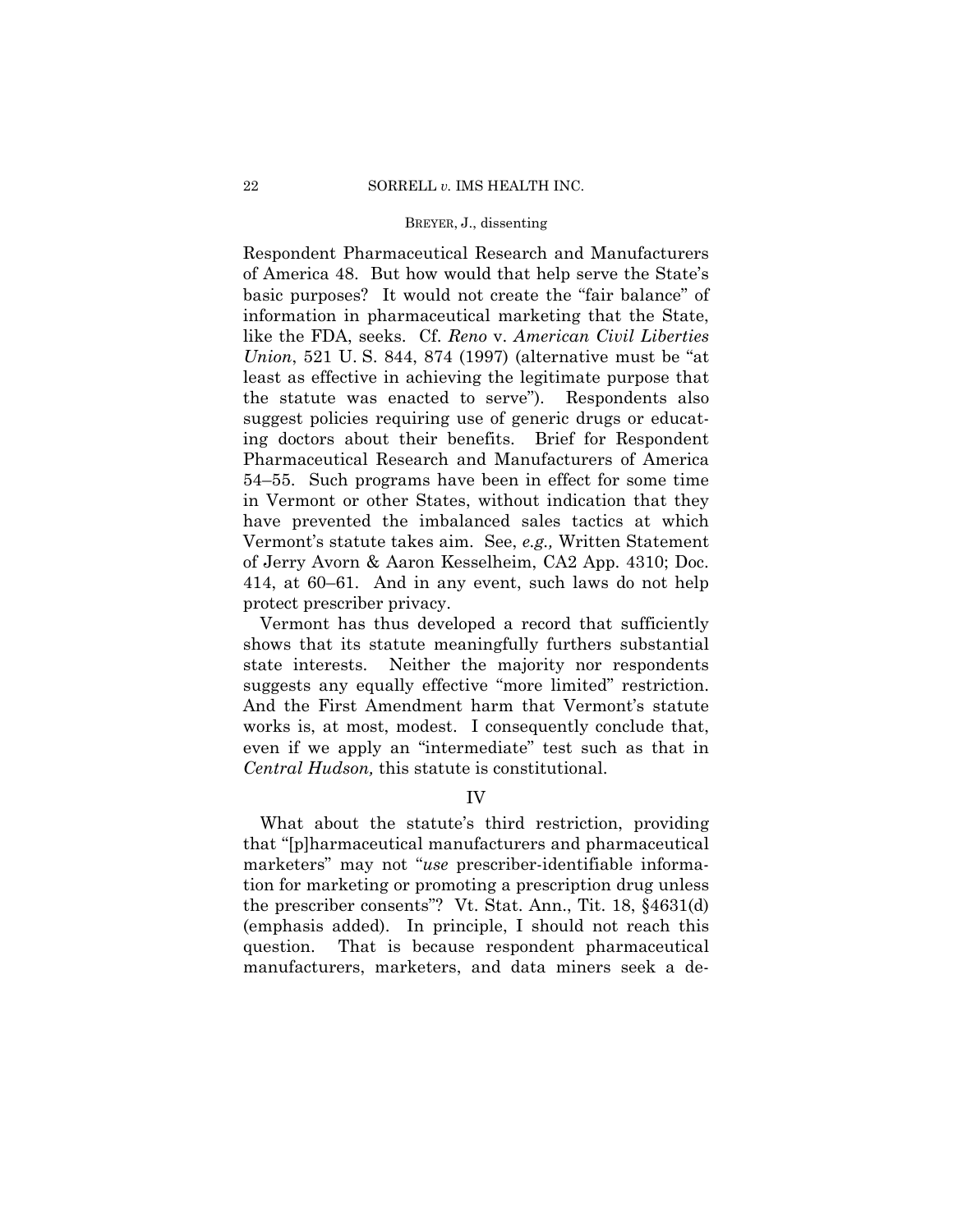claratory judgment and injunction prohibiting the enforcement of this statute. See 28 U. S. C. §2201; App. 49– 128. And they have neither shown nor claimed that they could obtain significant amounts of "prescriber-identifiable information" if the first two prohibitions are valid. If, as I believe, the first two statutory prohibitions (related to selling and disclosing the information) are valid, then the dispute about the validity of the third provision is not "'real and substantial'" or "'definite and concrete.'" *MedImmune, Inc.* v. *Genentech, Inc.*, 549 U. S. 118, 127 (2007) (quoting *Aetna Life Ins. Co.* v. *Haworth*, 300 U. S. 227, 240–241 (1937)) (Article III does not permit courts to entertain such disputes).

The Court, however, strikes down all three provisions, and so I add that I disagree with the majority as to the constitutionality of the third restriction as well—basically for the reasons I have already set out. The prohibition against pharmaceutical firms using this prescriberidentifying information works no more than modest First Amendment harm; the prohibition is justified by the need to ensure unbiased sales presentations, prevent unnecessarily high drug costs, and protect the privacy of prescribing physicians. There is no obvious equally effective, more limited alternative.

V

In sum, I believe that the statute before us satisfies the "intermediate" standards this Court has applied to restrictions on commercial speech. *A fortiori* it satisfies less demanding standards that are more appropriately applied in this kind of commercial regulatory case—a case where the government seeks typical regulatory ends (lower drug prices, more balanced sales messages) through the use of ordinary regulatory means (limiting the commercial use of data gathered pursuant to a regulatory mandate). The speech-related consequences here are indirect, incidental,